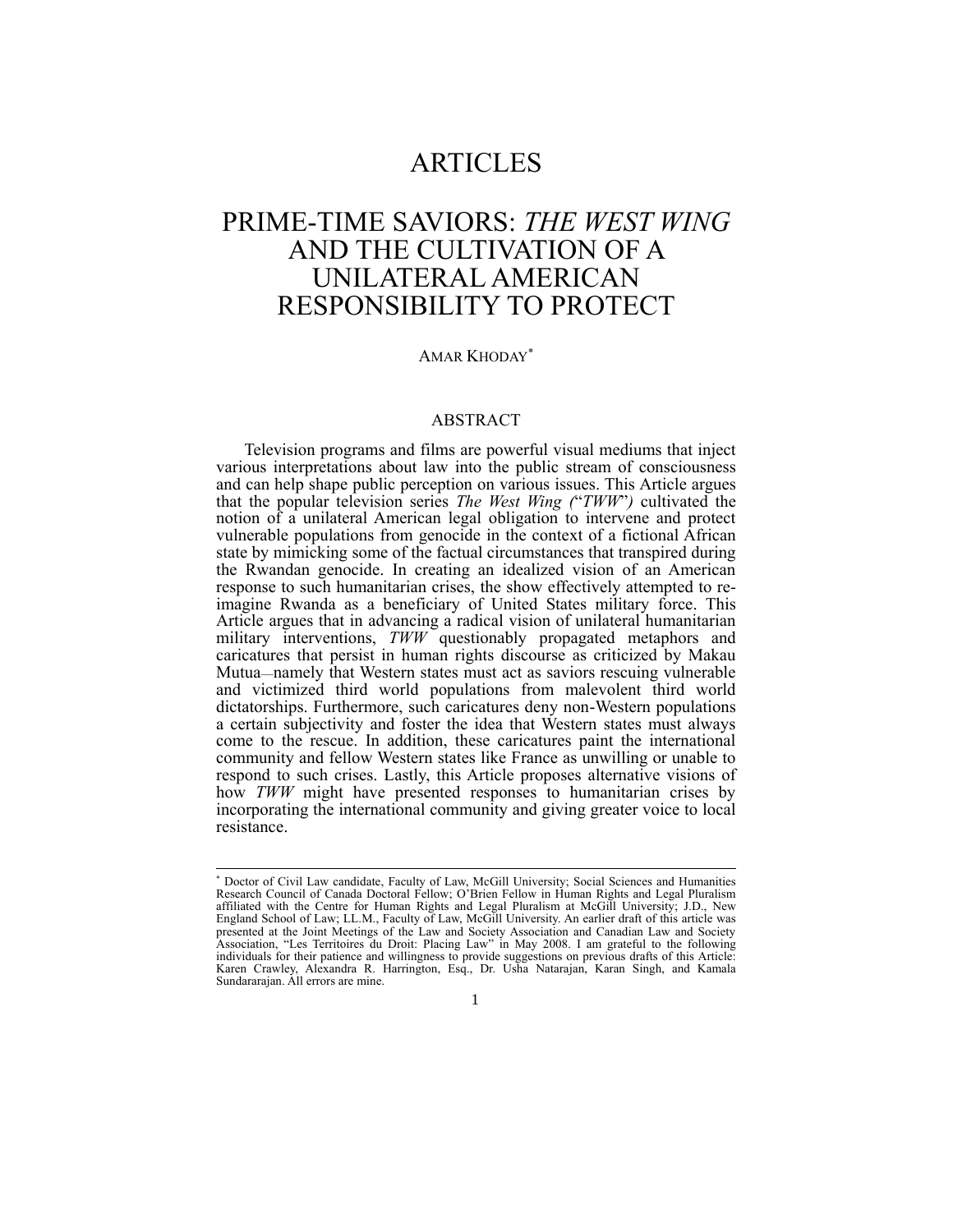# I. INTRODUCTION

<span id="page-1-0"></span>"Set free the oppressed, break every yoke, clothe the naked and your light shall break forth like the dawn, and the glory of the Lord shall be your rear guard."

We live and function in a visual age. Systems of knowledge and information are transmitted and assimilated exponentially on a daily basis through, among other things, television and film. Fortunately or unfortunately, law is one of these major systems of knowledge and information dispersed through such visual mediums. In many ways, film and television serve as primary sources of legal education and as sources of awareness about human actions and conduct that have complex legal ramifications.<sup>2</sup> Through these and other creative mediums, awareness about legal rights, issues, and subjects may enter into and remain strongly embedded in the cultural stream, thus making such awareness difficult to dislodge. As visual texts, television shows and films operate through a complex blend of metaphors, visual imagery, sound, music, dialogue, and other communicative devices that impact viewers and their understanding of the information transmitted. The more powerful these devices, the greater the possibility exists to create and nurture significant and farreaching legal and political mythologies. In this Article, I particularly want to draw attention to and examine one type of legal mythology that was powerfully nurtured on a popular television program several years ago. I argue that through the deployment of questionable and reified metaphors embedded within the narratives of human rights discourse, the television program *The West Wing* ("*TWW*") cultivated a particularly powerful and resonant mythology—the image of the United States possessing a unique legal and moral obligation to unilaterally intervene in humanitarian crises to stop genocide and other atrocities attendant to such crises occurring in other states—particularly those in the developing world.

For many, *TWW* hardly needs introduction. It was one of the most highly celebrated and widely viewed American television dramas of the past decade.<sup>3</sup> It featured the trials and tribulations of the fictional two-term Democratic Party Administration of President Josiah ("Jed" or the "President") Bartlet, as he and his staff confronted the most significant legal and political issues affecting domestic<sup>4</sup> and foreign<sup>5</sup> affairs in

<span id="page-1-1"></span> 1 Josiah Bartlet, *TWW*'s fictional United States President paraphrasing Isaiah 58:6-10. *The West Wing: Inauguration: Over There* (NBC television broadcast Feb. 12, 2003).<br><sup>2</sup> This is not to suggest that other creative mediums such as literature or music cannot and do not have

an impact on social, political and/or legal thought and change. Indeed some suggest that literature can encourage understanding between bitter and entrenched enemies as in the case of the Arab-Israeli conflict. See for example, Amos Oz, Op-Ed., *Literature's Antidote to Hate*, L.A. Times, Nov. 1, 2007, http://articles.latimes.com/2007/nov/01/opinion/oe-oz1.<br><sup>3</sup> TWW was featured on the National Broadcast Corporation television network from 1999 to 2006. For

<sup>&</sup>lt;sup>3</sup> TWW was featured on the National Broadcast Corporation television network from 1999 to 2006. For a list of Awards and Nominations Received by The West Wing, see<br>http://en.Wikipedia.org/wiki/List\_of\_awards\_and\_nominations\_received\_by\_The\_West\_Wing (last<br>visited\_Sept. 27, 2009). *TWW* received\_numerous\_awards\_including\_ Screen Actors' Guild Awards. *Id.*

<sup>4</sup> These include: *The West Wing: What Kind of Day Has It Been* (NBC television broadcast May 17, 2000) (regarding domestic terrorism perpetrated by White supremacists); *The West Wing: In the Shadow of Two Gunmen Part I* (NBC television broadcast Oct. 4, 2000) (same); *The West Wing: In the Shadow of Two Gunmen Part II* (NBC television broadcast Oct. 4, 2000) (same); *The West Wing: 20 Hours in*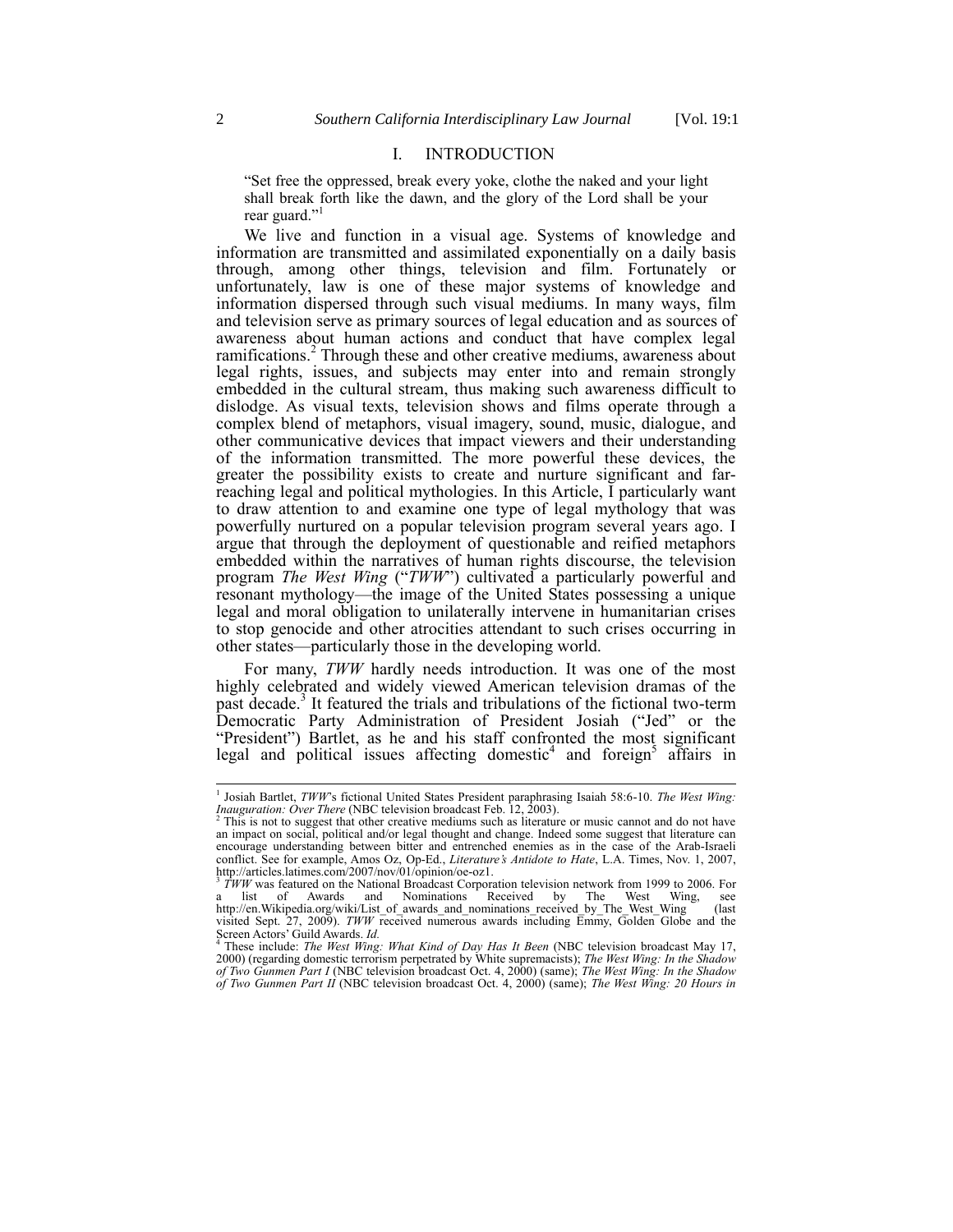*America* (NBC television broadcast Sept. 25, 2002) (regarding domestic terrorism); *The West Wing: Isaac and Ishmael* (Oct. 3, 2001) (regarding suspected terrorism on United States soil by American-born visible minorities); *The West Wing: Slow News Day* (NBC television broadcast Feb. 4, 2004) (regarding reform of social security); *The West Wing: Mandatory Minimums* (NBC television broadcast May 3, 2000) (regarding national drug enforcement policy and mandatory judicial sentences); *The West Wing: The Benign Prerogative* (NBC television broadcast Jan. 14, 2004) (same); *The West Wing: Ellie* (NBC television broadcast Feb. 21, 2001) (regarding national drug enforcement policy and the legalization of marijuana usage); *The West Wing: Eppur Si Muove* (NBC television broadcast Mar. 3, 2004) (regarding federal funding for scientific research); *The West Wing: The Short List* (NBC television broadcast Nov. 24, 1999) (regarding executive appointments to the United States Supreme Court); *The West Wing: The Supremes* (NBC television broadcast Mar. 24, 2004) (same); *The West Wing: Talking Points* (NBC television broadcast Apr. 21, 2004) (regarding the impact of free trade agreements on domestic employment); *The West Wing: The Stackhouse Filibuster* (NBC television broadcast Mar. 14, 2001) (regarding health care policy and legislation); *The West Wing: 100,000 Airplanes* (NBC television broadcast Jan. 16, 2002) (same); *The West Wing: The Dover Test* (NBC television broadcast Nov. 24, 2004) (same); *The West Wing: Drought Conditions* (NBC television broadcast Feb. 23, 2005) (same); *The West Wing: 20 Hours in L.A.* (NBC television broadcast Feb. 23, 2000) (regarding flag burning); *The West Wing: In the Room* (NBC television broadcast Dec. 8, 2004) (same); *The West Wing: 20 Hours in L.A.* (NBC television broadcast Feb. 23, 2000) (regarding same-sex marriages); *The West Wing: Faith Based Initiative* (NBC television broadcast Jan. 5, 2005) (same); *The West Wing: The Portland Trip*  (NBC television broadcast Nov. 15, 2000) (regarding education reform); *The West Wing: 20 Hours in America* (NBC television broadcast Sept. 25, 2002) (same); *The West Wing: College Kids* (NBC television broadcast Oct. 2, 2002) (same); *The West Wing: Opposition Research* (NBC television broadcast Jan. 12, 2005) (same); *The West Wing: King Corn* (NBC television broadcast Jan. 26, 2005) (regarding energy independence); *The West Wing: The Debate* (NBC television broadcast Nov. 6, 2005) (regarding energy independence and ethanol production); *The West Wing: Duck and Cover* (NBC television broadcast Jan. 22, 2006) (regarding energy independence, nuclear power, and public safety); *The West Wing: La Palabra* border security); *The West Wing: Message of the Week* (NBC television broadcast Oct. 9, 2005) (same); *The West Wing: The AI Smith Dinner* (NBC television broadcast Oct. 30, 2005) (regarding the abortion debate); *The West Wing: The Indians in the Lobby* (NBC television broadcast Nov. 21, 2001) (regarding aboriginal land claims); *The West Wing: Five Votes Down* (NBC television broadcast Oct. 13, 1999) (regarding gun control); *The West Wing: War Crimes* (NBC television broadcast Nov. 7, 2001) (same); *The West Wing: In Excelsis Deo* (NBC television broadcast Dec. 15, 1999) (regarding poverty amongst veterans).

<sup>5</sup> These include: *The West Wing: The West Wing: Inauguration Part I* (NBC television broadcast Feb. 5, 2003) (regarding humanitarian interventions); *The West Wing: Inauguration: Over There, supra* note [1](#page-1-0) (same); *The West Wing: The California 47th* (NBC television broadcast Feb. 19, 2003) (same); *The West Wing: The West Wing: Red Haven's on Fire* (NBC television broadcast Feb. 26, 2003); *The West Wing: Gaza* (NBC television broadcast May 12, 2004) (regarding U.S. involvement in the Israeli-Palestinian conflict); *The West Wing: Memorial Day* (NBC television broadcast May 19, 2004) (same); *The West Wing: NSF Thurmont* (NBC television broadcast Oct. 20, 2004) (same); *The West Wing: The Birnam Wood* (NBC television broadcast Oct. 27, 2004) (same); *The West Wing: Third-Day Story* (NBC television broadcast Nov. 3, 2004) (same); *The West Wing: The Dover Test* (NBC television broadcast Nov. 24, 2004) (regarding U.S. involvement in the Israeli-Palestinian conflict); *The West Wing: Mr. Frost* (NBC television broadcast Oct. 16, 2005) (same); *The West Wing: Shibboleth* (NBC television broadcast Nov. 22, 2000) (regarding United States-China relations); *The West Wing: Hartsfield's Landing* (NBC television broadcast Feb. 27, 2002) (same); *The West Wing: A Change is Gonna Come* (NBC television broadcast Dec. 1, 2004) (same); *The West Wing: In the Room* (NBC television broadcast Dec, 8, 2004) (regarding United States-China relations); *The West Wing: Impact Winter* (NBC television broadcast Dec. 15, 2004) (same); *The West Wing: Han* (NBC television broadcast Oct. 22, 2003) (regarding United States-North Korea relations); *The West Wing: An Khe* (NBC television broadcast Feb. 18, 2004) (same); *The West Wing: Lord John Marbury* (NBC television broadcast Jan. 5, 2000) (regarding India-Pakistan conflict); *The West Wing: He Shall, from Time to Time* (NBC television broadcast Jan. 12, 2000) (same); *The West Wing: Undecideds* (NBC television broadcast Dec. 4, 2005) (regarding United States involvement in China-Russia relations); *The West Wing: The Wedding* (NBC television broadcast Dec. 11, 2005) (same); *The West Wing: The Cold* (NBC television broadcast Mar. 12, 2006) (same); *The West Wing: Transition* (NBC television broadcast Apr. 23, 2006) (same); *The West Wing: A Proportional Response* (NBC television broadcast Oct. 6, 1999) (regarding United States military response to terrorism by foreign states); *The West Wing: In This White House* (NBC television broadcast Oct. 25, 2000) (regarding availability of affordable pharmaceutical drugs for AIDS victims in Africa); *The West Wing: Lord John Marbury* (NBC television broadcast Jan. 5, 2000) (regarding nuclear and arms proliferation and security); *The West Wing: He Shall, from Time to Time* (NBC television broadcast Jan. 12, 2000) (same); *The West Wing: The Lame Duck Congress* (NBC television broadcast Nov. 8, 2000) (same); *The West Wing: Galileo* (NBC television broadcast Nov. 29, 2000) (same); *The West Wing: The Drop-In* (NBC television broadcast Jan. 24, 2001) (same); *The West Wing: Han* (NBC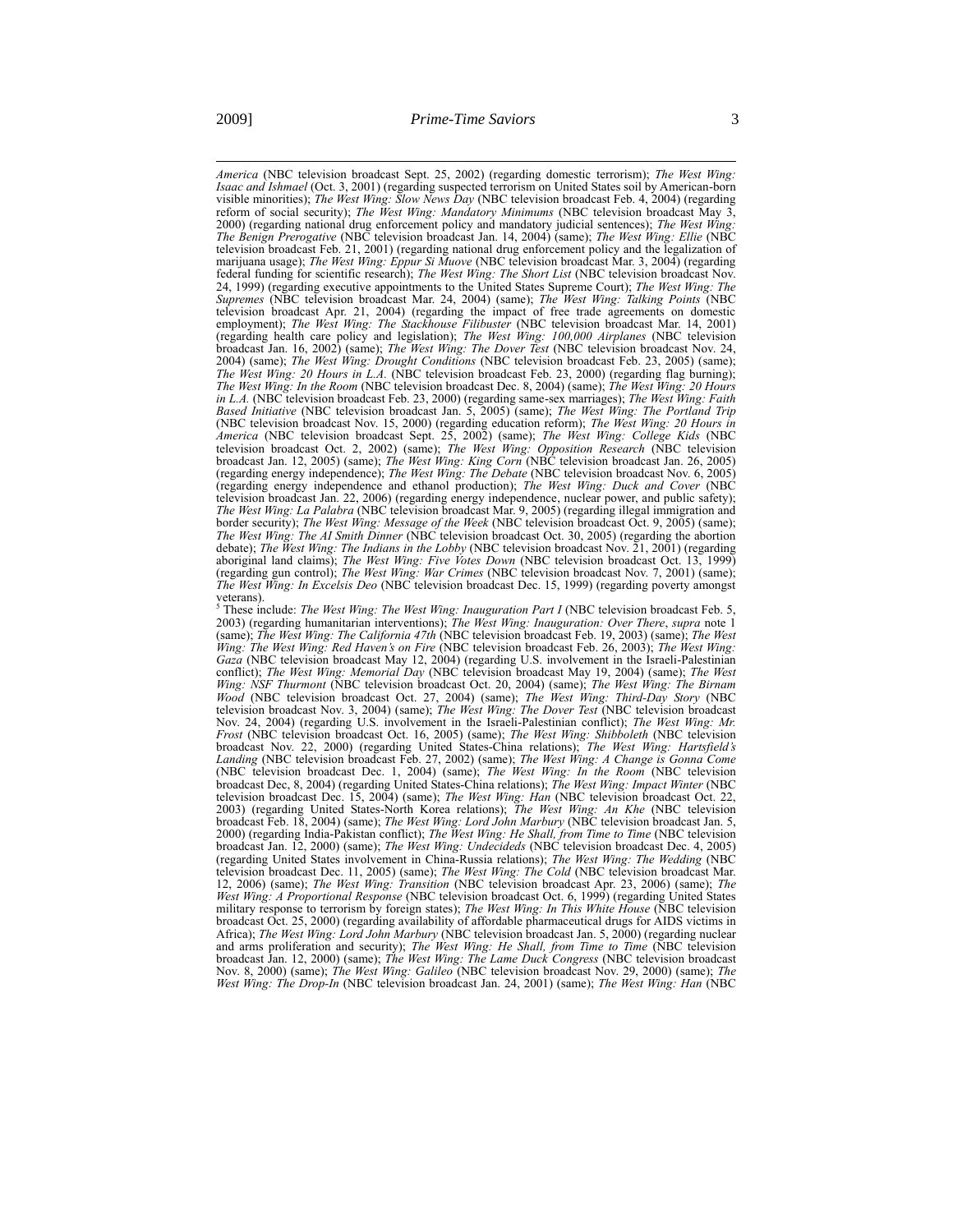<span id="page-3-0"></span>contemporary American society. Given *TWW*'s provocative and engaging content, scholars have devoted considerable attention to the various themes, metaphors, and issues explored on the series.<sup>6</sup> Yet, these examinations have not advanced any analysis of *TWW*'s treatment of one of the more important and controversial international legal and political issues of our time—humanitarian intervention. Although there is no universally recognized definition of humanitarian intervention, for the purposes of this Article, I shall frame it as the use of military force by an international organization, outside state, or group of states to halt acts of genocide, crimes against humanity, and other grave violations of human rights norms that take place in other jurisdictional spaces where the local government perpetrates and/or is unable or unwilling to intervene to stop such acts

television broadcast Oct. 22, 2003) (same); *The West Wing: The Warfare of Genghis Khan* (NBC television broadcast Feb. 11, 2004) (same); *The West Wing: Things Fall Apart* (NBC television broadcast Mar. 30, 2005) (same); *The West Wing: 2162 Votes* (NBC television broadcast Apr. 6, 2005) (same); *The West Wing: Bartlet's Third State of the Union* (NBC television broadcast Feb. 7, 2001) (regarding United States' efforts in halting drug trafficking and narcotics trade in foreign states); The War at Home (NBC television broadcast Feb. 14, 2001) (same); The West Wing: Angel *Maintenance* (NBC television broadcast Mar. 26, 2003) (same); *The West Wing: 18th and Potomac* (NBC television broadcast May 9, 2001) (regarding United States involvement in the domestic political crisis in Haiti); *The West Wing: Two Cathedrals* (NBC television broadcast May 16, 2001) (same); *The West Wing: Manchester Part I* (NBC television broadcast Oct. 10, 2001) (same); *The West Wing: Manchester Part II* (NBC television broadcast Oct. 17, 2001) (same); *The West Wing: Commencement* (NBC television broadcast May 7, 2003) (regarding terrorism by foreign citizens on United States soil); *The West Wing: Twenty-Five* (NBC television broadcast May 14, 2003) (same); *The West Wing: 7A WF 83429* (NBC television broadcast Sept. 24, 2003) (regarding terrorism by foreign citizens on United States soil); *The West Wing: The Dogs of War* (NBC television broadcast Oct. 1, 2003) (same); *The West Wing: War Crimes* (NBC television broadcast Nov. 7, 2001) (regarding United States' concerns about the jurisdiction of the International Criminal Court and its potential impact on United States military planning and engagements); *The West Wing: The Women of Qumar* (NBC television broadcast Nov. 28, 2001) (regarding relations with allied authoritarian regimes); *The West Wing: Holy Night* (NBC television broadcast Dec. 11, 2002) (same); *The West Wing: The U.S. Poet Laureate* (NBC television broadcast Mar.. 27, 2002) (regarding United States policy on the use of landmines); *The West Wing: The Black Vera Wang* (NBC television broadcast May 8, 2002) (regarding assassination of foreign terrorists and 'rogue' leaders); *The West Wing: We Killed Yamamoto* (NBC television broadcast May 15, 2002) (same); *The West Wing: Posse Comitatus* (NBC television broadcast May 22, 2002) (same); *The West Wing: 20 Hours in America* (NBC television broadcast Sept. 25, 2002) (same); *The West Wing: Pilot* (NBC television broadcast Sept. 22, 1999) (regarding United States-Cuba relations); *The West Wing:*<br>*Ninety Miles Away* (NBC television broadcast Mar. 16, 2005) (regarding United States-Cuba relations).<br><sup>6</sup> See, TREVOR PA AND U.S. NATIONALISM (2006); MELISSA CRAWLEY, MR. SORKIN GOES TO WASHINGTON: SHAPING THE PRESIDENT ON TELEVISION'S *THE WEST WING* (2006); R. Lance Holbert et al., *The West Wing as*  Endorsement of the U.S. Presidency: Expanding the Bounds of Priming in Political Communication, 53<br>J. COMM. 427, 440 (2003) [hereinafter *The West Wing as Endorsement*]; THE WEST WING: THE<br>AMERICAN PRESIDENCY AS TELEVISION Trevor Parry-Giles & Shawn J. Parry-Giles, *The West Wing's Prime-Time Presidentiality: Mimesis and* Catharsis in a Postmodern Romance, 88 Q. J. SPEECH 209 (2002); Kay Richardson, *The Dark Arts of* Good People: How Popula SOCIOLINGUISTICS 52 (2006); Rachel Gans-Boriskin & Russ Tisinger, *The Bushlet Administration: Terrorism and War on The West Wing*, 28 J. AM. CULTURE 100 (2005); R. L. Holbert, et al., *The West Wing and Depictions of the American Presidency: Expanding the Domains of Framing in Political*  Communication, 53 COMM. Q. 505 (2005); J. Elizabeth Clark, *The Bartlet Administration and* Contemporary Populism in NBC's The West Wing, in THE CONTEMPORARY TELEVISION SERIES 224 (Michael Hammond & Lucy Mazdon eds., 2005) *American Body Politic: Martin Sheen and Two American Decades*, 10 GEOPOLITICS 335 (2005); Andrew Davison, *The "Soft" Power of Hollywood Militainment: The Case of The West Wing's Attack on*<br>*Antalya, Turkey*, 28 NEW POL. SCI. 467 (2006); CONSIDERING AARON SORKIN: ESSAYS ON THE POLITICS, POETICS AND SLEIGHT OF HAND IN THE FILMS AND TELEVISION SERIES (Thomas Fahy ed., 2005).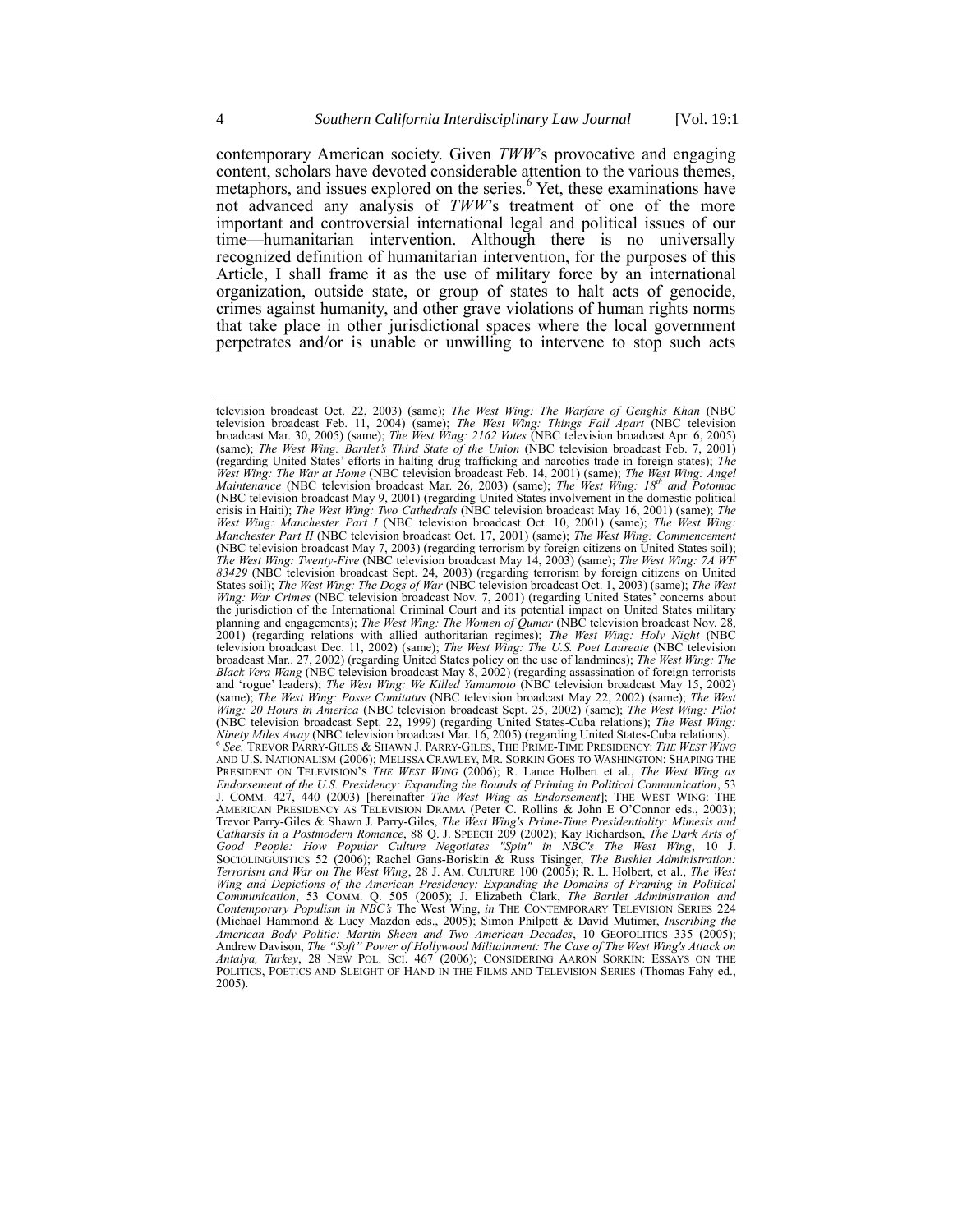committed by non-state actors.<sup>7</sup> During the fourth season of *TWW*, the Bartlet Administration is faced with the outbreak of genocide within the fictional African nation of the Republic of Equatorial Kundu ("Kundu"). The genocide is perpetrated by the Kundunese government and its nonstate supporters, comprised of individuals from the majority Arkutu population, and the violence is directed against the minority Induye community.<sup>8</sup> After much consideration, the President elects to unilaterally and controversially deploy United States military forces to enter Kundunese territory without authorization from the United Nations ("U.N.") Security Council under Chapter VII of the Charter of the United Nations ("U.N. Charter"). Following the decision to deploy United States military forces in Kundu, the genocide is (presumably) halted due to the intervention, thus saving many more from brutal violence and death.<sup>9</sup>

As an exhibitor of legal and political norms, knowledge, and information, and given its widespread viewership, *TWW* has, and may continue<sup>10</sup> to maintain, the power to impact and shape viewers' perceptions of real world political actors, as well as political and legal issues.<sup>11</sup> This article seeks to critically examine the content, metaphors, and meanings transmitted by *TWW*'s episodes on humanitarian intervention, as visual forms of jurisprudential and political texts, and the possible ramifications they may have in shaping public perception as forms of persuasive authority on the legality of unilateral American humanitarian intervention. These episodes are important to examine because first, *TWW* projects a norm that defending human rights and stopping genocide globally is primarily (and perhaps *de facto* exclusively) an American moral and legal obligation. Second, this American "Responsibility to Protect" ("R2P") is predicated on the basis that other international, state or local civil society actors are generally unable or unwilling to fulfill or share in this obligation. *TWW'*s narrative of humanitarian intervention is also important to examine as it closely models if not reproduces the "Savage-Victim-Savior" ("SVS") paradigm described and critiqued by Professor Makau Mutua.<sup>12</sup> Mutua

<span id="page-4-0"></span> 7 For other definitions of humanitarian intervention, see J. L. Holzgrefe, *The Humanitarian Intervention Debate*, *in* HUMANITARIAN INTERVENTION: ETHICAL, LEGAL, AND POLITICAL DILEMMAS 18 (J. L. Holzgrefe & Robert O. Keohane eds., 2003) (defining humanitarian intervention as "the threat or use of force across state borders by a state (or group of states) aimed at preventing or ending widespread and grave violations of the fundamental human rights of individuals other than its own citizens, without the permission of the state within whose territory force is applied"); STEPHEN A. GARRETT, DOING GOOD AND DOING WELL: AN EXAMINATION OF HUMANITARIAN INTERVENTION 3 (1999) (stating that humanitarian intervention involves "the interjection of military power—or the threat of such action—by one or more outside states into the affairs of another state that has as its purpose (or at least as one of its principle purposes) the relieving of grave human suffering.").

<sup>&</sup>lt;sup>8</sup> The Kundunese Genocide storyline takes place over four episodes during the fourth season: *The West* Wing: *Inauguration Part I*, *supra* note [5;](#page-1-1) *The West Wing: Inauguration: Over There*, *supra* note [1;](#page-1-0) *The West Wing: The California 47th*, *supra* note [5;](#page-1-1) and *The West Wing: Red Haven's on Fire*, *supra* not[e 5.](#page-1-1) 

<sup>9</sup> This is discussed in greater detail below in the final paragraphs of Section III.C. <sup>10</sup> Its continuing impact may be transmitted through daily syndicated airings and through its availability to consumers through DVD box sets. <sup>11</sup> For example, one study explored whether *TWW* had an impact on the public's perceptions of real life

political figures. It provided "empirical support that the positive images of the U.S. presidency offered on *The West Wing* result in more positive viewer perceptions of those who hold or have held the office."<br>*The West Wing as Endorsement, supra* not[e 6,](#page-3-0) at 440.<br><sup>12</sup> Makau Mutua, *Savages, Victims, and Saviors: The Metaphor* 

<sup>201 (2001).</sup> *See also* David Kennedy, *Spring Break*, 63 TEX. L. REV. 1377, 1379, 1385–90 (1985).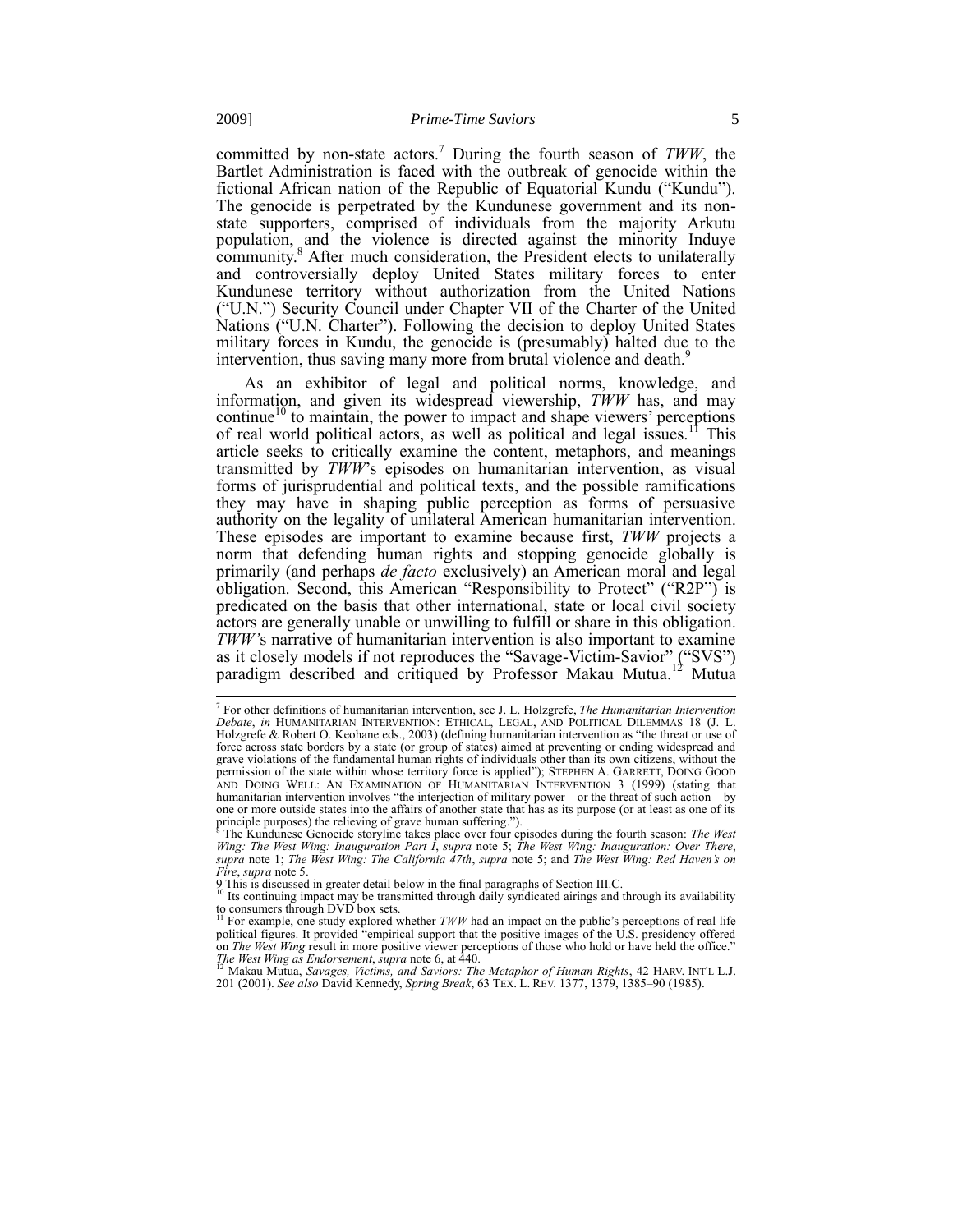posits the criticism that the SVS paradigm is rooted at the heart of an essentially "Western" international human rights discourse.<sup>13</sup> In this discourse, Mutua argues that human rights activists and Western states are portrayed (and see themselves) as saviors<sup>14</sup> rescuing victims<sup>15</sup> (usually from the developing world) who are being tormented by savage<sup>16</sup> governments and non-state actors (also from the developing world) that seek to perpetrate the most violent crimes and abuses imaginable.

Generally, the SVS paradigm plays out in *TWW* in the following way: the Bartlet Administration acts as a Western savior, rescuing a victimized African population from a "savage" genocidal African government and the ethnic group which it represents. By focusing on an American obligation to intervene, the Kundunese people remain mere victims; the objects of an American *noblesse oblige*. Such narrative strategies deprive victims of their subjectivity and the power to resist perpetrators of genocide, or *génocidaires*. Thus, *TWW*'s humanitarian intervention storyline disregards, in large part, the role that civil society and local armed resistance can play—and has historically played—in confronting genocide.<sup>17</sup> Also, the Kundunese storyline neglects to consider and portray how the international community and other state actors can play a significant role in preventing or even stopping such humanitarian crises.

<span id="page-5-0"></span>In examining *TWW*'s promotion of an exclusive American R2P, this Article shall be divided into three parts. In Part II, I shall examine how television programs, as forms of cultural media, are, or at least can be, a source of legal information from which legal normativity can be disseminated. Based on this premise, I shall briefly discuss the overall normative role that *TWW* constructs regarding the domestic role of the United States government, and how it serves as a basis to construct a vigorous interventionist philosophy as applied to United States foreign policy. Part III is divided into four Sections. In the first Section, I shall broadly canvass the debates surrounding humanitarian intervention in order to contextualize *TWW*'s positive assertion about America's duty to engage in such military actions. I argue that *TWW* pursues a more radical approach to intervention than other concepts of intervention thus far proposed. In the second Section, I demonstrate how *TWW* constructs its vision of a unilateral American humanitarian intervention by employing and mirroring the imagery of the SVS paradigm so heavily criticized by Mutua. In the third Section, I analyze how this unilateral obligation is justified by imagining the international community and other nation-states as unable or unwilling to assist victimized populations. In the fourth Section, I examine

<sup>&</sup>lt;sup>13</sup> By "Western" I am largely referring to various democratic, industrialized, and affluent states in North America and Europe, in addition to Australia and New Zealand. Mutua asserts the principal authors of the SVS Paradigm include the U.N., Western states, international non-governmental organizations, and senior Western academics. *See* Mutua, *supra* not[e 12,](#page-4-0) at 202.

<sup>14</sup> *See id.* at 233–42. <sup>15</sup> *See id.* at 227–42.

<sup>16</sup> *See id.* at 219–27.

<sup>17</sup> *See generally,* RESISTING THE HOLOCAUST (Ruby Rohrlich ed., 1998); John M. Janzen, *Historical Consciousness and a '*Prise de Conscience*' in Genocidal Rwanda*, 13 J. AFR. CULTURAL STUD. 153 (2000); Villia Jefremovas, *Acts of Human Kindness: Tutsi, Hutu and the Genocide*, 23 ISSUE: J. OPINION 28 (1995).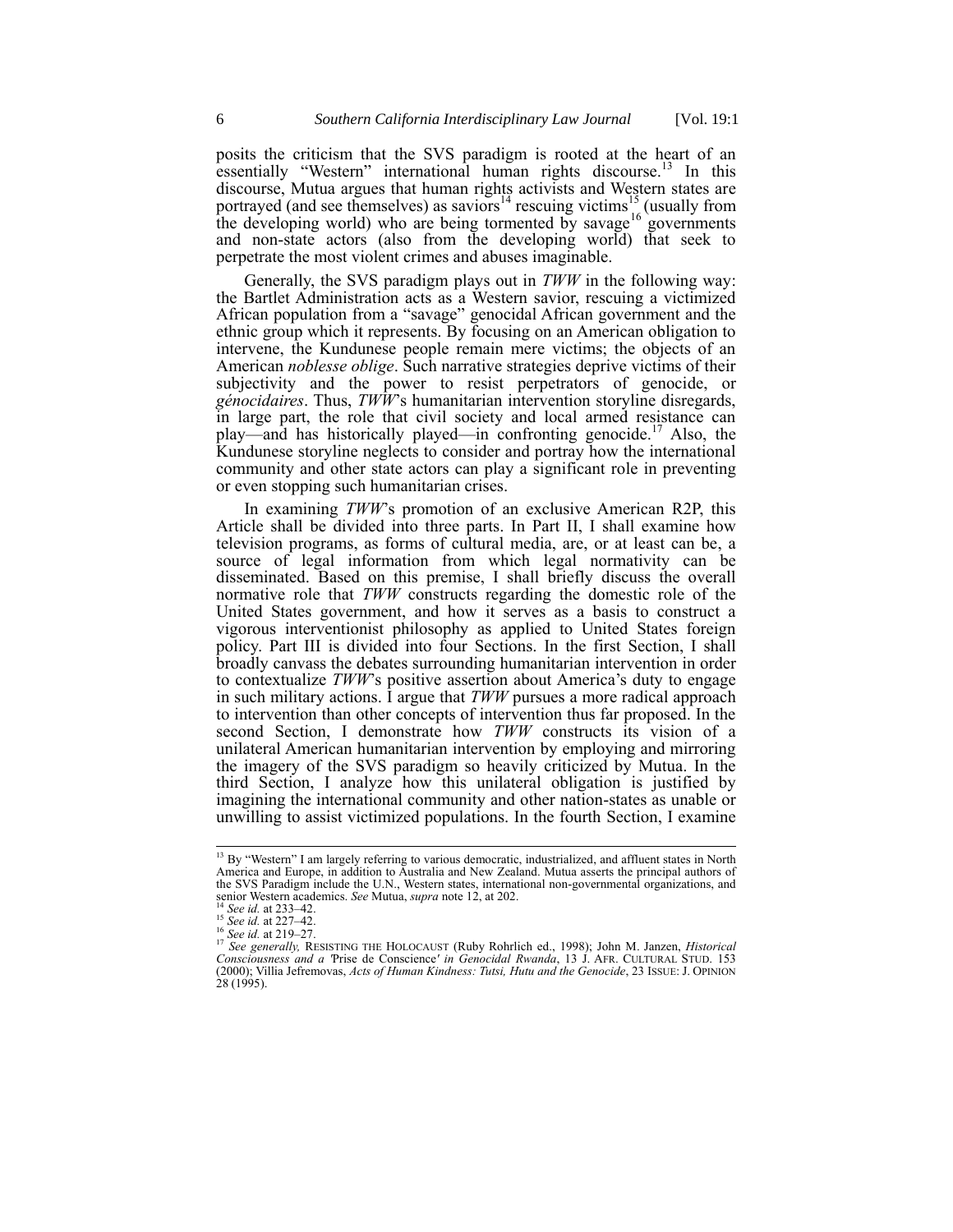and criticize *TWW*'s unilateral intervention model against the proposals set out in the first section. Lastly, in Part IV, I set out some alternative ideas that *TWW* might have explored in presenting ways to respond to humanitarian crises.

# II. TELEVISION AND LEGAL NORMATIVITY

## <span id="page-6-0"></span>A. VISUAL TEXTS

At first blush, it may seem odd to perceive television episodes as visual jurisprudential texts. The creation and dissemination of law are still most often associated with the state and the various branches of government. However, many scholars have argued that the power to create law is not represented merely by the oligopoly of legislators, jurists, or the executive branch of government and its agencies; non-state agents in everyday society also have a share in creating, perpetuating or modifying the law.<sup>18</sup> Much has been written about the production of legal normativity by nonstate actors, as well as the non-state norms that often govern our daily conduct, the ubiquity of such norms, and the roles they play in governing behavior in everyday society. These include norms that regulate everyday interactions within workplace environments, family dynamics, commercial transactions, and other zones of human interaction. Legal pluralists study the ways that non-state legal norms emerge, change, and react to one another in social situations.<sup>19</sup> Building from the legal pluralist foundation, Roderick MacDonald and Martha-Marie Kleinhans have further advocated for a "critical" legal pluralism framework that emphasizes the ways in which individual legal subjects control and shape law, rather than serve as mere objects of state and non-state norms. Within this framework, individual "[s]ubjects seek to explore the variety of possible worlds and selves that they can reflect and project. In their relations with other subjects and in their biographies of themselves, subjects evaluate how they want to live in the worlds open to them . . . subjects construct and are constructed by State, society, and community."<sup>20</sup> Seen through a critical legal pluralist lens, the number of actual and potential producers of legal normativity becomes exponential.<sup>21</sup> Amongst the many generators of non-state legal normativity, television shows and films, as with other creative mediums,<sup>2</sup>

<span id="page-6-1"></span><sup>&</sup>lt;sup>18</sup> Daniel Jutras, *The Legal Dimensions of Everyday Life*, 16 CANADIAN J.L. & Soc'y 45 (2001); Martha-Marie Kleinhans & Roderick A. MacDonald, *What Is a Critical Legal Pluralism*, 12 CANADIAN J.L. & SOC'Y. 25 (1997); LEGAL POLYCENTRICITY: CONSEQUENCES OF PLURALISM IN LAW (Hanne Petersen & Henrik Zahle eds., 1995). <sup>19</sup> Kleinhans & MacDonald, *supra* not[e 18,](#page-6-0) at 29.

<sup>20</sup> *Id.* at 42–43.

<sup>&</sup>lt;sup>21</sup> William P. MacNeil, for instance, identifies cultural productions such as J.K. Rowling's Harry Potter literary series and the television series *Buffy the Vampire Slayer* as embodying "lex populi," or the people's law. Within each of these popular formats, MacNeil argues that there is an audience that can be reached which extends beyond the confines of the legal academy; as such, law becomes more democratized. *See* WILLIAM P. MACNEIL, LEX POPULI: THE JURISPRUDENCE OF POPULAR CULTURE 1–2 (2007). <sup>22</sup> This includes literature and music. *See* W. Anthony Sheppard, *An Exotic Enemy: Anti-Japanese* 

*Musical Propaganda in World War II Hollywood*, 54 J. AM. MUSICOLOGICAL SOC'Y. 303 (2001); Yair Auron, *The Forty Days of Musa Dagh: Its Impact on Jewish Youth in Palestine and Europe*, in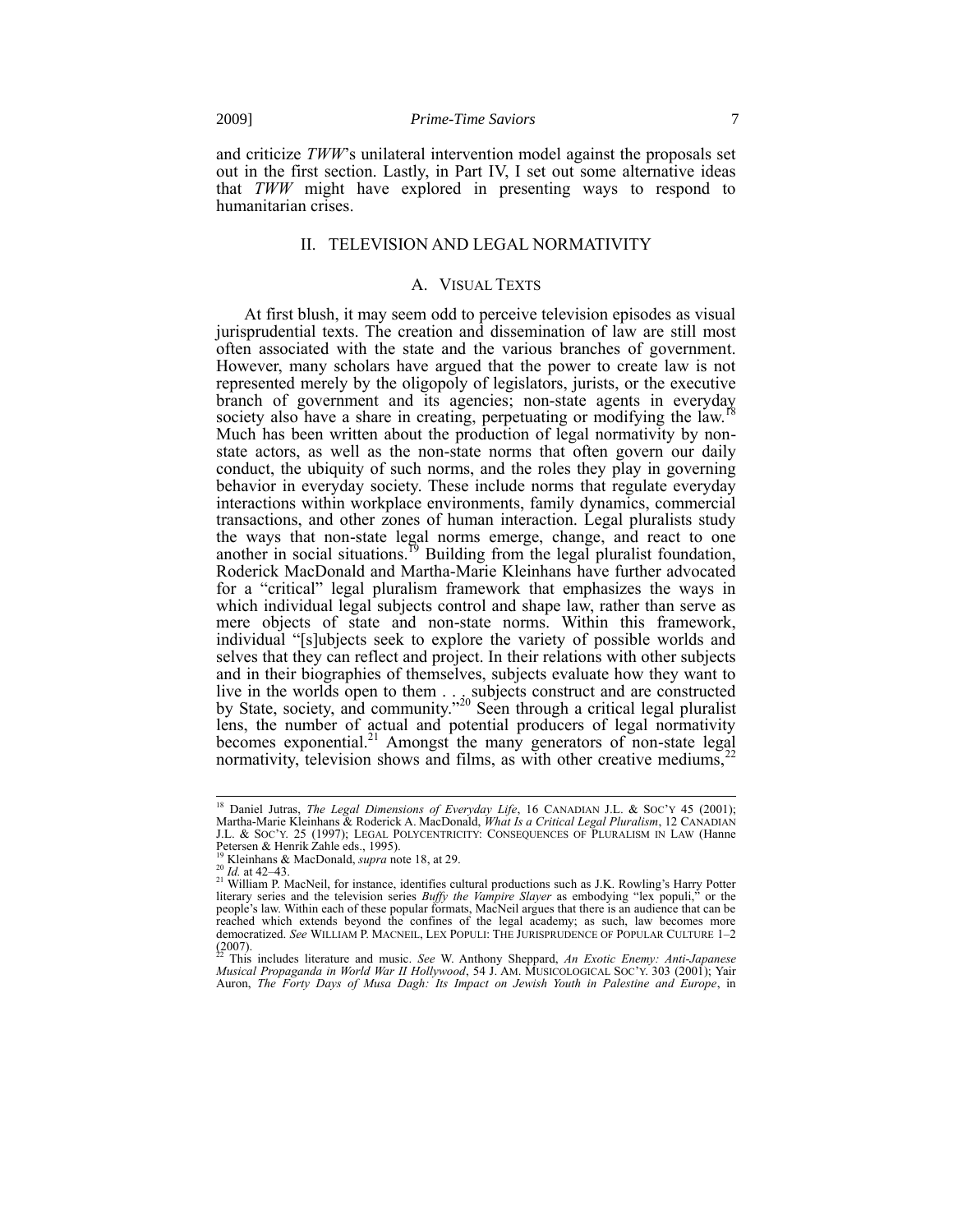can have a profound capacity to educate (or distort), $^{23}$  as well as construct or reconstruct norms and insert them into the stream of public consciousness.<sup>24</sup>

<span id="page-7-1"></span><span id="page-7-0"></span>Television and film productions that focus on legal and political themes thus have the ability to perform large-scale legal and political indoctrination in that they "train audiences in judgment while examining and often reinforcing—legal norms, logic and structure."<sup>25</sup> These norms may consequently impact, to varying degrees, public perceptions and expectations about various political, legal, economic, social, cultural and religious issues.<sup>26</sup> In some cases, this may involve informing a viewer about an issue that they were never exposed to and perhaps leaving a compelling imprint.<sup>27</sup> For others, television and film may help to reshape

REMEMBRANCE AND DENIAL: THE CASE OF THE ARMENIAN GENOCIDE (Richard G. Hovannisian ed., 1998). <sup>23</sup> Given their ability to help stimulate learning, many educators use films and television programs as

pedagogical tools to speak about a variety of issues. Daniel Lieberfeld, *Teaching about War through Film and Literature*, 40 PS: POL. SCI. & POL. 571 (2007); Staci L. Beavers, *The West Wing as a Pedagogical Tool*, 35 PS: POL. SCI. & POL. 213 (2002).

<sup>&</sup>lt;sup>24</sup> As Sarat et al. note, "[t]he moving image attunes us to the 'might-have-beens' that have shaped our worlds and the 'might-bes' against which those worlds can be judged and toward which they might be pointed." Austin Sarat et al., *On Film and Law: Broadening the Focus*, *in* LAW ON THE SCREEN 2 (Austin Sarat, et al. eds., 2005). See also Peter Robson, *Law and Film Studies: Autonomy and Theory*, *in* LAW AND POPULAR C providing a reflection of the reality of the life of law, popular culture [including films and television] has a constructive role in the *creation* of law."). <sup>25</sup> Orit Kamir, *Cinematic Judgment and Jurisprudence: A Woman's Memory, Recovery, and Justice in a* 

*Post-Traumatic Society (A Study of Polanski's* Death and the Maiden*)*, *in* LAW ON THE SCREEN, *supra*  note [24,](#page-7-0) at 28. *See also* George Comstock, *The Impact of American Television on American Institutions*, 28 J. COMM. 12 (1978); CRAWLEY, *supra* not[e 6,](#page-3-0) at 18. <sup>26</sup> *See*, *e.g.*, Comstock, *supra* note [25;](#page-7-1) Barbara J. Wilson, et al., *The Impact of Social Issue Television* 

*Programming on Attitudes Toward Rape*, 19 HUMAN COMM. RES. 179 (1992); Claudia Springer, *Military Propaganda: Defense Department Films from World War II and Vietnam*, 3 CULTURAL CRITIQUE 151 (1986); Donald L. Diefenbach, *The Portrayal of Mental Illness on Prime-time Television*, 25 J. COMMUNITY PSYCHOL. 289 (1997); Sherryl Browne Graves, *Television and Prejudice Reduction: When Does Television as a Vicarious Experience Make a Difference?*, 55 J. SOC. ISSUES 707 (1999); Douglas M. McLeod & Benjamin H. Detenber, *Framing Effects of Television News Coverage of Social Protest*, 49 J. COMM. 3 (1999); Douglas Kellner, *Presidential Politics: The Movie*, 46 AM. BEHAVIORAL SCIENTIST 467 (2002); Lisa D. Butler, et al., *The Psychological Impact of Viewing the Film "JFK": Emotions, Beliefs, and Political Behavioral Intentions*, 16 POL. PSYCHOL. 237 (1995); Melissa A. Milkie, *Social Comparisons, Reflected Appraisals, and Mass Media: The Impact of Pervasive Beauty Images on Black and White Girls' Self-Concepts*, 62 SOC. PSYCHOL. Q. 190 (1999); Brandon S. Centerwall, *Exposure to Television as a Risk Factor for Violence*, 129 AM. J. EPIDEMIOL. 643 (1989); Eugene D. Tate & Larry F. Trach, *The Effects of United States Television Programs Upon Canadian Beliefs about Legal Procedure*, 6 CANADIAN J. COMM. 1 (1980); Michael Pfau, et al., *Influence of*  Prime-Time Television Programming on Perceptions of the Federal Government, 4 MASS COMM. &<br>SOC'Y. 437 (2001); Michael Pfau, et al., *Television Viewing and Public Perceptions of Attorneys*, 21<br>HUMAN COMM. RESEARCH 307 (199

Many studies have analyzed the substantive content and the manner in which issues are presented in various films and television programs. *See, e.g.*, Michael Paul Rogin, RONALD REAGAN, THE Movie AND OTHER EPISODES IN POLITICAL DEMONOLOGY (1987); TELEVISION IN CONTEMPORARY ASIA (David French & Michael Richards eds., 2000); THE CONTEMPORARY TELEVISION SERIES (Michael Hammond & Lucy Mazdon eds., 2005); Richard Sparks, *Masculinity and Heroism in the Hollywood 'Blockbuster': The Culture Industry and Contemporary Images of Crime and Law Enforcement*, 36 BRIT. J. CRIM. 348 (1996); Stefan Machura & Stefan Ulbrich, *Law in Film: Globalizing the Hollywood*<br>Courtroom Drama, 28 J.L. & Soc'y 117 (2001); Steve Greenfield, *Hero or Villain? Cinematic Lawyers*<br>and the Delivery of J *Drama as an Expression of American Popular Culture*, 28 J.L. & SOC'Y 79 (2001); Steven D. Stark, *Perry Mason Meets Sonny Crockett: The History of Lawyers and the Police as Television Heroes*, 42 U. MIAMI L. REV. 229 (1987); Judith Grant, *Prime Time Crime: Television Portrayals of Law Enforcement*, 15 J. AM. CULTURE 57 (1992); Joan Gershen Marek, *The Practice and Ally McBeal: A New Image for Women Lawyers on Television?*, 22 J. AM. CULTURE 77 (1999); Sean O'Sullivan, *UK Policing and its*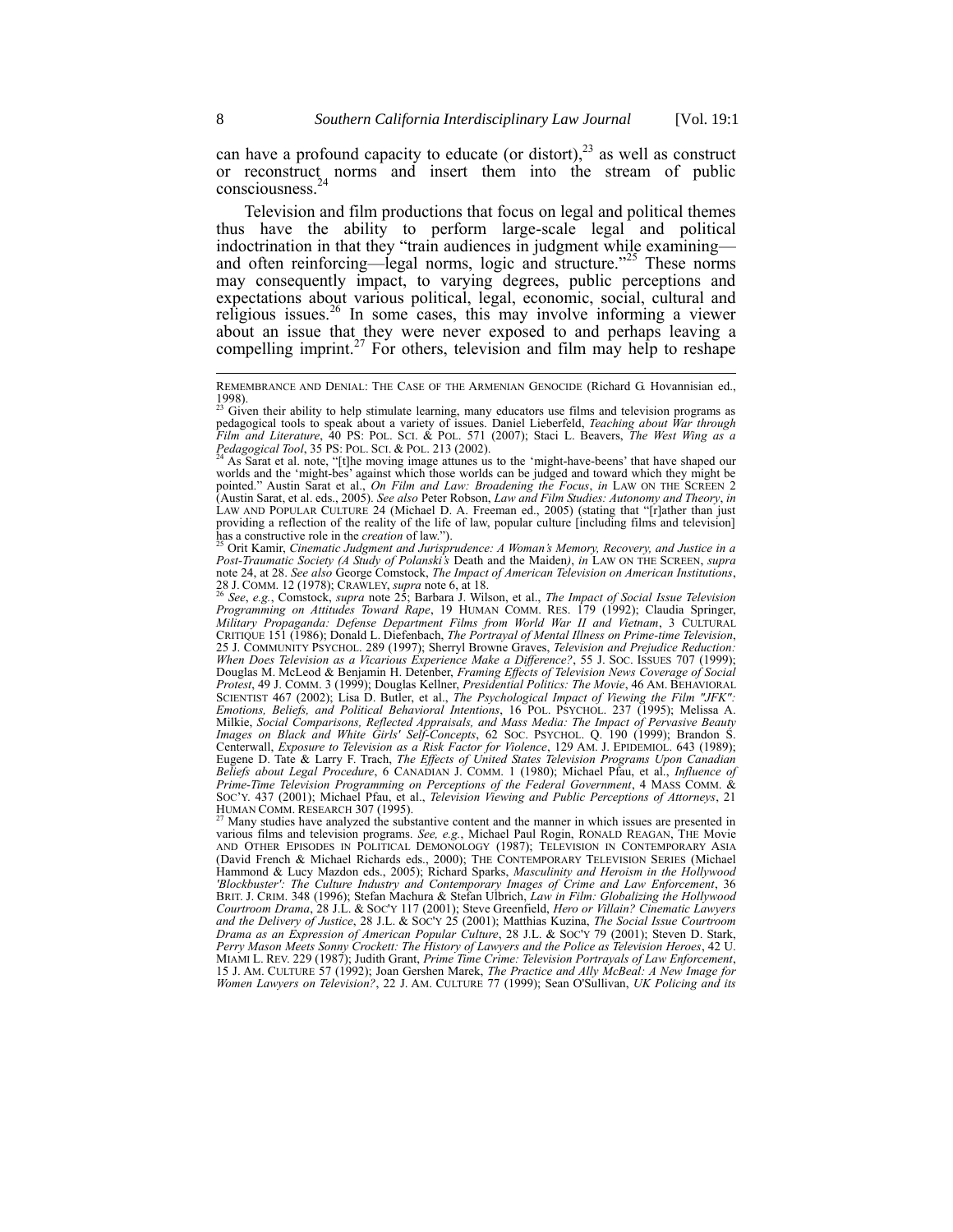viewers' perspectives on issues upon which they have previously formed an opinion.<sup>28</sup>

<span id="page-8-0"></span>Over the past two decades, there has been a steady growth in studies on law and popular culture, and particularly, on the intersection and the impact that one has on the other.<sup>29</sup> Law shapes popular culture just as popular culture can influence the formation or modification of state and non-state legal norms. Many of the common perceptions about law—that is, attitudes, opinions, and ideas about the law held by individuals who are not legal professionals, jurists, legal academics or law students—are acquired through popular mediums.<sup>30</sup> Although accessibility to jurisprudence, statutes, and other forms of state-based legal rulemaking is expanding.<sup>3</sup> individuals still acquire "knowledge" of the law, however imperfect and inaccurate, through dramatizations in popular mediums such as film, television, literature, and now increasingly through the internet.

Many of these mediums often present a variety of imaginary (if not completely distorted) narratives about the ways in which law is practiced by legal professionals, how it is conducted in the courtrooms, <sup>32</sup> and how it is implicated in the context of law enforcement and criminal law. Seldom do we see, at least in the fictional television medium, law as created in the domains of the legislative and/or executive branches of government, in addition to the political processes which produce the various laws, regulations, and policies produced by such state actors. Although *TWW* might more often be characterized as a television program that dramatizes political issues and processes, it is also a series about law, albeit unlike most others. Its principal legal agents are political actors working in the executive branch of government. This branch, in addition to its legislative and judicial counterparts, is a creator of state-based legal norms, via, for instance, the promulgation of publicly-binding administrative regulations and presidential executive orders. More broadly, the decisions and conduct of the executive branch of government carry a host of wide-ranging legal implications and serve as informal precedent for future administrations. Examples of this include decisions to deploy military forces into foreign territories to stop the perpetration of genocide, or even to assassinate a

*Television Portrayal: 'Law and Order' Ideology or Modernising Agenda?*, 44 HOW. J. CRIM. JUST. 504 (2005); David S. Meyer & David S. Hoynes, *Shannon's Deal: Competing Images of the Legal System on Primetime Television*, 27 J. POP. CULTURE 31 (1994); Jack G. Shaheen, *Hollywood's Muslim Arabs*, 90 THE MUSLIM WORLD 22 (2000); Fiona McNee, *Something's Happened: Fictional Media as a Coping* 

*Mechanism*, 20 PROMETHEUS 281 (2002).<br><sup>28</sup> As Kamir notes: "a law film may introduce a viewer to jurisprudential issues and value systems while provoking a host of emotive responses and powerful impressions." Kamir, *supra* note [25,](#page-7-1) at 31. In other situations, a television program may be credited for having spawned a transformation in emergency medical services. *See* Paul Bergman, *Emergency! Send a TV Show to Rescue Paramedic Services!*, *in* LAW AND POPULAR CULTURE, *supra* not[e 24,](#page-7-0) at 130.<br>LAW AND POPULAR CULTURE, *supra* note 24, at 130.

<sup>29</sup> *See generally* RICHARD K. SHERWIN, POPULAR CULTURE AND LAW (2006); Lawrence M. Friedman, *Law, Lawyers, and Popular Culture*, 98 YALE L.J. 1579 (1989).

<sup>&</sup>lt;sup>30</sup> See Friedman, *supra* not[e 29,](#page-8-0) at 1579.<br><sup>31</sup> See, e.g., The World Legal Information Institute, *available at* http://www.worldlii.org (last visited Sept. 28, 2009). and FindLaw, *available at* http://www.findlaw.com websitesprovide ready access to jurisprudence.

One way in which many television shows about law can distort the way that law is practiced is the speed with which cases are litigated. In many television serials, a case is initiated, a trial has begun and concluded within an hour. Thereby viewers are given a rather distorted sense of the speed at which the legal system moves and operates.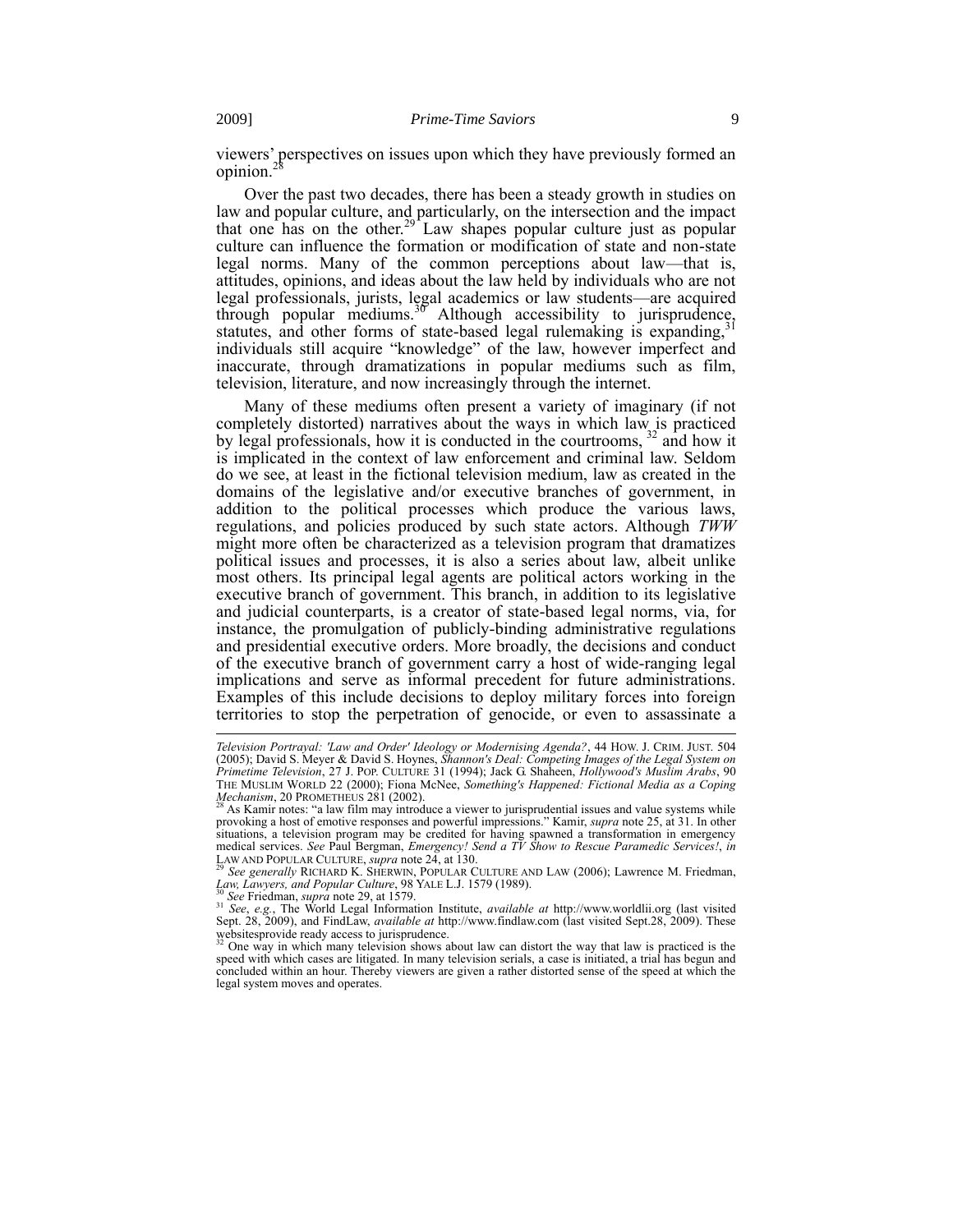foreign government official. State conduct also contributes to the formation and development of customary international law.<sup>33</sup> Thus, unlike other legal television dramas, *TWW* explores the creation and actualization of legal normativity through political processes and the work of its fictionalized political actors.

More importantly, as a non-state producer and projector of law, *TWW*, and its writers in particular, consistently advance a series of normative ideas about how government should conduct itself. In order to better understand and contextualize *TWW*'s illustration of a normative government response to outbreaks of genocide in foreign states and its promotion of an American obligation to intervene in such circumstances, the following section discusses the show's ideal vision of the role of government, particularly the executive branch.

## B. ENVISIONING AN IDEAL NORMATIVE WORLD

Just as artistic and creative productions have the power to shape ideas and impact attitudes, real world events can also help to inspire and create art that responds to such realities. The presidency of Democrat William Jefferson Clinton (1993-2001) was an era of both tremendous economic growth and domestic political turbulence. Following the 1994 midterm elections, the Republican Party took control of both chambers of Congress and effectively blocked the Clinton Administration's initiatives in various areas. The Clinton Administration was also confronted with numerous international humanitarian crises including the genocide in Rwanda and was heavily criticized for its lukewarm response to expanding the mandate of the U.N. peacekeeping mission in Rwanda and allowing it more personnel and *matériel*.<sup>34</sup> The Clinton years were further scarred by domestic and foreign terrorist attacks on American soil as well as its embassies in Africa. The Clinton-Lewinsky sex scandal, the subsequent investigations of independent prosecutor Kenneth Starr, and the Republican Party-driven House impeachment proceedings aimed at removing President Clinton from power fostered a heightened sense of cynicism about the honesty, integrity, and motivations of political actors and public servants. Notwithstanding its successes, for many Democrats and liberals, the Clinton Administration failed to live up to its full potential and left many with "an unaddressed desire to believe in something politically positive." *TWW* emerged out of this cynical political landscape in the late 1990s. *TWW* sought not only to refashion the image of a Democratic Party presidency shorn of the personal misconduct of President Clinton, but also to reconstruct different responses to particular issues and events, challenging both the choices and decisions of the Clinton Administration and its Republican successor in addressing these matters.

<sup>&</sup>lt;sup>33</sup> International customary law is based upon the established practice and belief by states that they are obligated to follow such rules of conduct. ANTONIO CASSESE, INTERNATIONAL LAW 119–21 (2001).

<sup>&</sup>lt;sup>34</sup> John Stackhouse, *Rwanda Fallout: Denial, Anger*, GLOBE AND MAIL, July 8, 2000, at A1, *available at* http://www.commondreams.org/headlines/070800-01.htm (last visited Oct. 18, 2009).<br><sup>35</sup> Patrick Finn, The West Wing'

*Public Intellectual in the Age of Information*, *in* Rollins & O'Connor, *supra* not[e 6,](#page-3-0) at 123.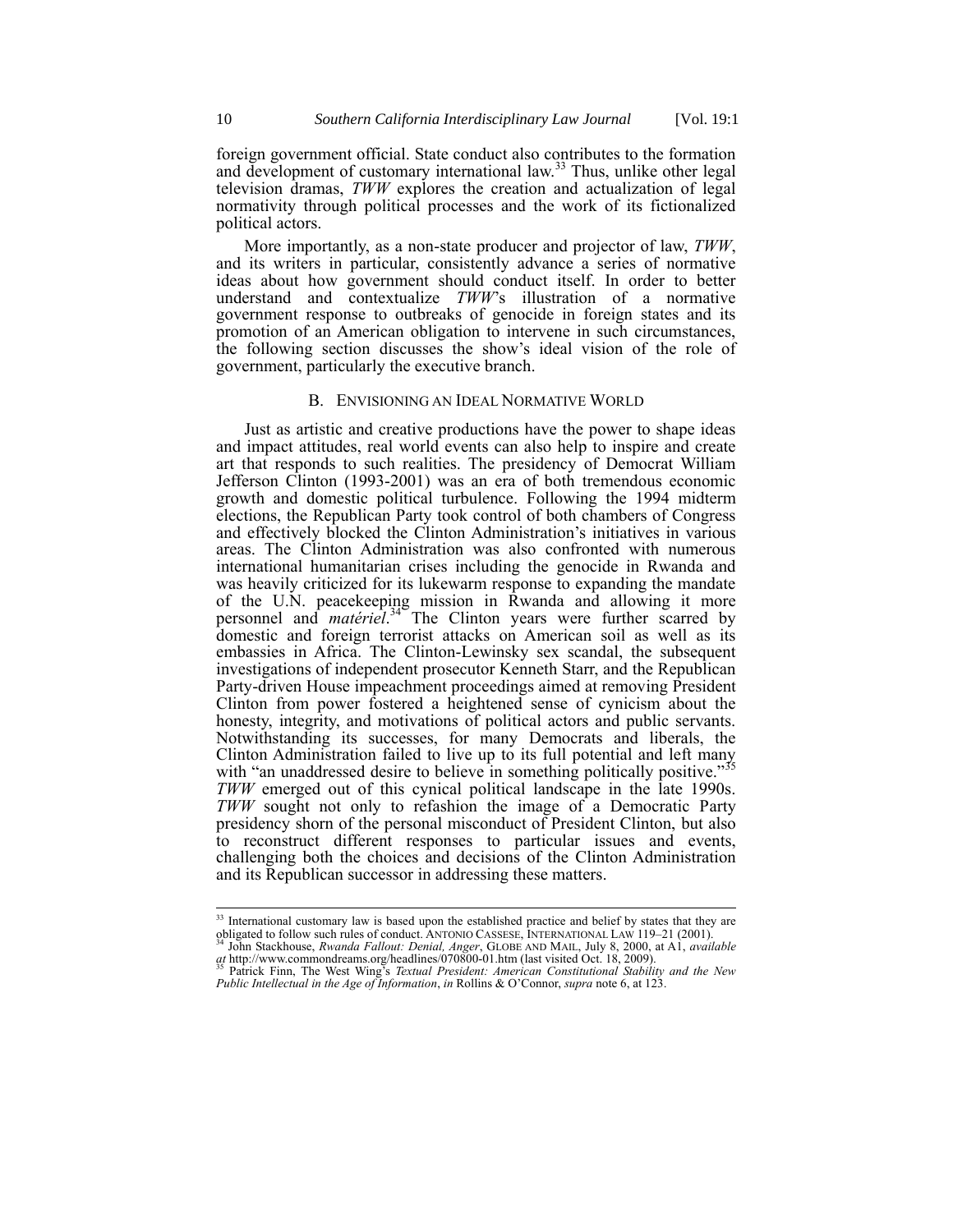The brainchild of Aaron Sorkin, *TWW* was created as a "valentine to public service" where leaders in the White House are depicted neither as "dolts" nor "Machiavellian."<sup>36</sup> It celebrates the ability of government actors and institutions to act as "instruments of good" in service of the nation and the world as peacekeepers and enforcers of the rule of law.<sup>37</sup> Through the trials and tribulations of the Bartlet Administration, *TWW* merges political and legal fantasy or mythology with real world issues and contexts, lending a certain verisimilitude to its portrayal. By tracking real world events through slightly altered facts, it portrays ways in which United States government actors could act in particular circumstances, in contrast to the way their real world counterparts have acted or are likely to act concerning specific events. In so doing, it places these fictional characters in situations that track nonfictional circumstances, thus blending fact and fiction. Sorkin's conduits in this enterprise are the ennobled characters of the Bartlet Administration, particularly the President and his senior staff. These characters include: Leo McGarry, the Chief of Staff, Toby Ziegler, the Communications Director, Joshua Lyman, the Deputy Chief of Staff, Sam Seaborn, the Deputy Communications Director, and Claudia Jean (C.J.) Cregg, the Press Secretary.<sup>38</sup> Emblematic of Sorkin's idealization of public service, *TWW'*s White House staffers, in contrast to their real world counterparts,<sup>39</sup> are portrayed as largely selfless actors who generally steer away from competitive intra-office politics and turf wars;<sup>40</sup> they are singlemindedly committed to serving their President and his progressive agenda, even in the face of dire opposition from a Republican-dominated Congress that seeks to block their every initiative.

*TWW*'s sense of idealism is demonstrably tinted by a particular political ideology and reflects a partisan agenda that extols, among other things, the virtues of stricter gun control legislation, a solvent and well-maintained

 $\overline{\phantom{a}}$ <sup>36</sup> *Newshour with Jim Lehrer* (PBS television broadcast Oct. 19, 2000), *available at* http://www.pbs.org/newshour/media/west\_wing/sorkin.html. Sorkin posits:

<sup>&</sup>quot;Our leaders, government people are portrayed either as dolts or as Machiavellian somehow. The characters in this show are neither. They are flawed, to be sure, because you need characters in drama to have flaws. But they, all of them, have set aside probably more lucrative lives for public service. They are dedicated not just to this President, but to doing good, rather than doing well. The show is kind of a valentine to public service. It celebrates our institutions. It celebrates education often. These characters are very well educated, and while sometimes playfully snobby about it, there is, in all of them, a love of learning and appreciation of education." <sup>37</sup> *Id*.

<sup>&</sup>lt;sup>38</sup> C.J. later becomes Jed's Chief of Staff in the sixth season after Leo is forced to resign from the position because he experiences a massive heart attack. The West Wing: Third-Day Story, supra not[e 5.](#page-1-1)<br><sup>39</sup> See Pamela Ezell, The Sincere Sorkin White House, or, the Importance of Seeming Earnest, in Rollins

and O'Connor, *supra* not[e 6,](#page-3-0) at 167.<br><sup>40</sup> Most of the intra-office rivalry that does occur takes place during the last three seasons of the series, following Sorkin's departure from the show as the main writer. For instance, during the fifth season, Josh's portfolio is scaled back due to his serious errors and miscalculations, and consequently some of his duties get transferred to Angela Blake, one of Leo's chief assistants when he was Secretary of Labor under a previous administration. Josh demonstrates a certain degree of resentment towards her given that she has assumed some of his previous duties. *The West Wing: Separation of Powers* (NBC television broadcast Nov. 12, 2003). During the sixth season, Leo experiences a heart attack and the senior staff is left somewhat rudderless as the President's attention is diverted to Leo's bedside. Amidst the chaos, Josh and Toby begin to collide over strategy on how to approach certain matters. This conflict however dissipates once Toby reveals to Josh that he was eager to have Josh appointed interim Chief of Staff, information which Josh receives positively. Immediately afterwards, he compliments Toby on a proposed initiative regarding another matter. In all circumstances, the tensions ultimately become resolved. *The West Wing: Third-Day Story*, *supra* not[e 5.](#page-1-1)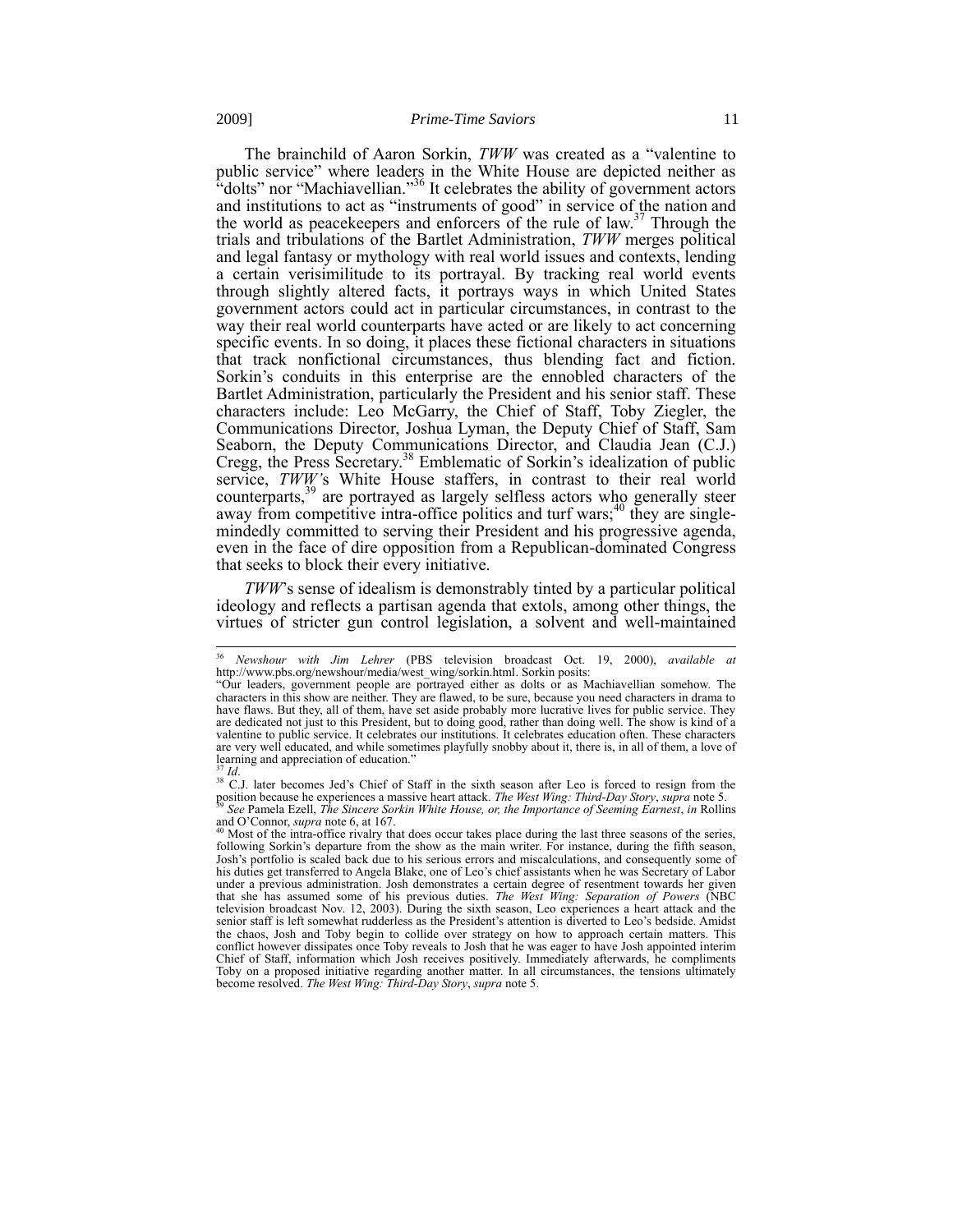social security program, an efficient and publicly-funded health care system, significantly improved public education, and increased access to affordable higher education. In *TWW*'s world view, the vision of a Franklin Roosevelt-style New Deal "big government" is not an embarrassing relic of a bygone era that Democrats should run away from for fear of ridicule and attack by Republicans, but an important vision of government that needs revitalization and embracing. In the first season episode, "He Shall, From Time to Time. . . ," the White House staff is in the midst of finalizing the President's speech for his first State of the Union address. The draft of the speech includes the phrase "the era of big government is over." The speech is tested on preview audiences who respond favorably to the line. In the few days leading to the address, Toby Ziegler finds himself increasingly uncomfortable with exalting the underlying sentiment behind the message, namely that government may be a necessary evil, but "the less of it the better.<sup>5</sup> During his conversation with Jed and Josh Lyman, Toby advocates the following:

Toby: "The era of big government is over."<br>Jed: You wanna cut the line?

You wanna cut the line?

Toby: I wanna change the sentiment. We're running away from ourselves. I know we can score points that way. I was a principle architect of that campaign strategy right along with you Josh. But we're here. Tomorrow night, we do an immense thing. We have to say what we feel. That government, no matter what its failures in the past, and in times to come for that matter, government can be a place where people come together, and where no gets left behind. No one gets left behind. An instrument of good. I have no trouble understanding why the line tested well Josh. But I don't think that means we should say it. I think that means we should change it. Jed: I think so too. What do you think Josh?

- Josh: I make it a point never to disagree with Toby when he's right Mr. President.
- <span id="page-11-0"></span>Jed: Then you and Sam get your people together and get to work.<sup>41</sup>

This passage highlights two fundamental streams of thought that flow throughout *TWW'*s entire seven-year narrative and helps develop a notion of an American R2P. First, the passage emphasizes the internal struggle that progressive Democrats must overcome, and the sacrifices they must endure, to express their true liberal beliefs in a non-conducive political atmosphere that not only shuns the possibility of government acting as a positive agent of change, but also fails to recognize liberal values as patriotic American values.<sup>42</sup> They are faced with two choices: 1)

 $\overline{\phantom{a}}$ <sup>41</sup> *The West Wing: He Shall From Time to Time…*(NBC television broadcast Jan. 12, 2000).

<sup>42</sup> Spencer Downing, *Handling the Truth: Sorkin's Liberal Vision*, *in* Fahy, *supra* note 5, at 143 (stating<br><sup>42</sup> Spencer Downing, *Handling the Truth: Sorkin's Liberal Vision*, *in* Fahy, *supra* note 5, at 143 (stating that: "[Sorkin] wants the American public to remember that their ideals are based on fundamentally liberal values."). In 1996, President Clinton announced that "the era of big government was over" in a radio address and in his state of the union speech. *The Era of Big Government is Over*, C.N.N. 27 January 1996, *available at*, http://www.cnn.com/US/9601/budget/01-27/clinton\_radio/ (last visited Oct.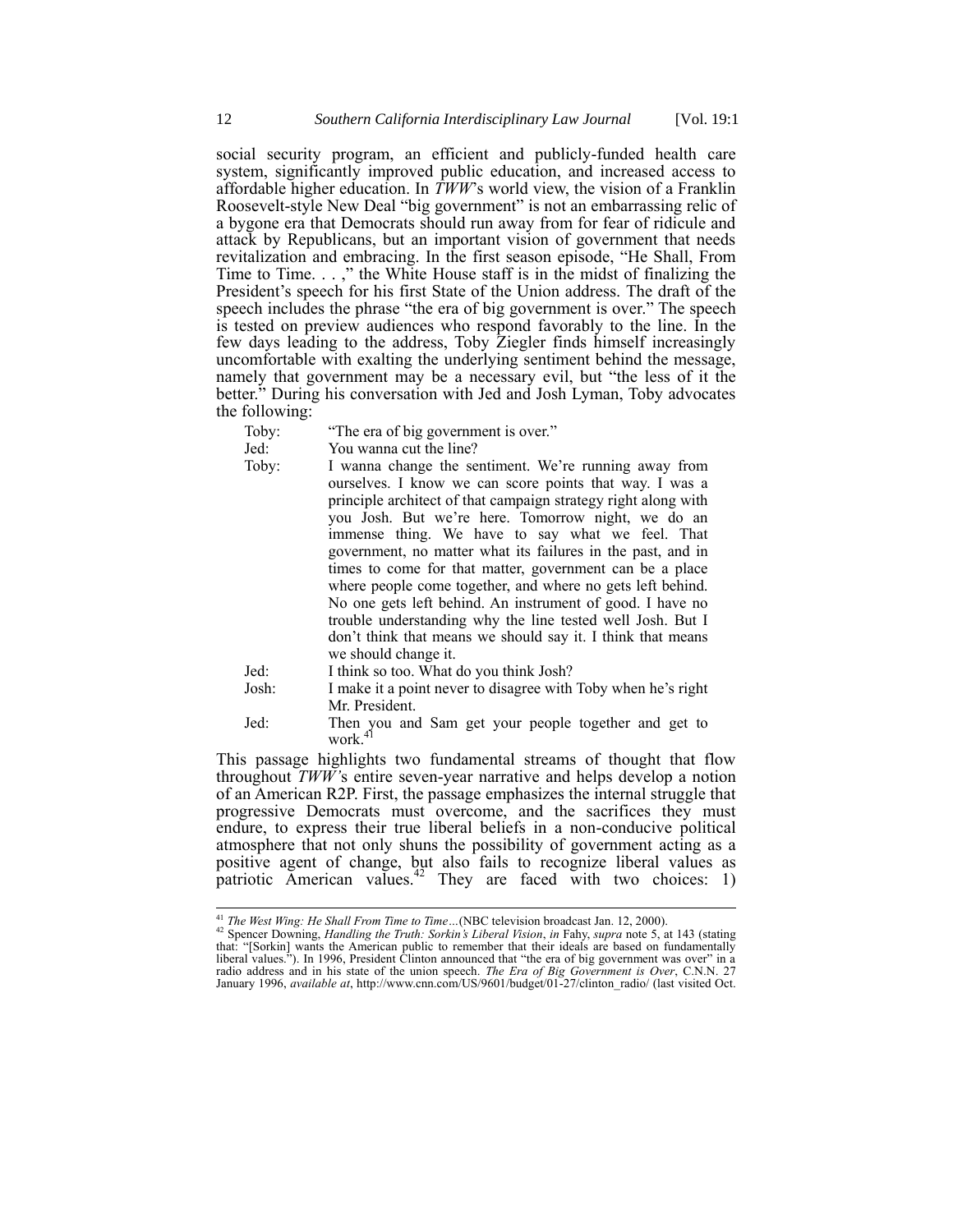<span id="page-12-0"></span>aggressively pursue "liberal" policy positions that may make them subject to traditional conservative attacks about Democrats being weak on national security or soft on crime, thus costing them popularity or prospective elections, $43$  or 2) take enfeebled positions which accomplish little in the hopes of not angering anyone.<sup>44</sup>  $\overline{T}WW$  advocates for a robust and vigorous pursuit of liberal and progressive ideals, including, as the Kundunese genocide storyline will demonstrate, the enforcement of human rights norms at home and abroad. As *TWW*'s narratives make clear over the course of seven seasons, almost every time that the Bartlet Administration pursues a bold but potentially unpopular course of action, it is rewarded with success and public support that recognizes its brave and principled stand.<sup>45</sup> Consequently, *TWW* consistently projects the idea that it is not only desirable for a progressive Democratic administration to come out of its liberal closet, espouse its true beliefs, and implement a progressive agenda, but that in doing so, the result will be a positive and tangible outcome.

*TWW*'s second fundamental theme that has particular relevance for the cultivation of an American R2P is the notion that the United States government, particularly the executive branch, can be "an instrument of good." Furthermore, if populated with a dedicated and intelligent White House staff governed by a progressive political ideology, it can effect more monumental change on a daily basis than most other institutions could ever hope to accomplish. <sup>46</sup> Thus, *TWW*'s message is that a White House staff's potential to act as agents for positive change should not be curtailed by reducing the size of the government, but rather enlarged so that its beneficence can touch as many people as possible. *TWW* goes even further, advocating that it is not enough that government should act as an instrument of affirmative change—it should do so with a fierce urgency and

<sup>17 2009).</sup> Seen through Toby's perspective, the statement could be interpreted as a rebuke or criticism of President Clinton "selling out" the liberal ideals of the Roosevelt New Deal era.

<sup>43</sup> In the episode entitled *Gone Quiet*, Sam and Toby debate with Bruno Gianelli, Jed's reelection campaign's director, over the issue of attack ads paid for by "soft money" which would effectively circumvent the spirit of campaign finance laws. One of the central policy positions of the Bartlet administration is aggressive campaign finance reform. When Sam asks Bruno why he insists on running his "stupid" leaflets paid for by soft money contributions, Bruno angrily asserts:

<sup>&#</sup>x27;Cause I am tired of working for candidates who make me think I should be embarrassed to believe what I believe, Sam! I'm tired of getting them elected! You all need some therapy. Because someone came along and said, "liberal" means being soft on crime, soft on drugs, soft on Communism, soft on defense, and we're going to tax you back to the Stone Age because people shouldn't have to go to work if they don't want to! And instead of saying, "Well, excuse me, you right-wing, reactionary, xenophobic, homophobic, anti-education, anti-choice, pro-gun, 'Leave it to Beaver's trip back to the fifties," we cowered in the corner, and said "Please don't hurt me." No more.<br>The West Wing: Gone Quiet (NBC television broadcast Nov

episode, Leo confronts Jed about the latter's unwillingness to pursue controversial policy initiatives for fear that there will be significant political reprisals that may cost them reelection two years later.

At the conclusion of the second season, Bartlet reveals to the public that he has multiple sclerosis, which he never disclosed during the presidential campaign, even to Leo. Despite calls for him to forego running for a second term in office, he decides at the last minute to reveal that he will run for reelection, notwithstanding the significant challenge he would face in overcoming public distrust for his failure to previously disclose his medical condition. *The West Wing: Two Cathedrals*, *supra* note [5.](#page-1-1) During the fourth season, Jed defeats his Republican opponent, having overcome the public anger over his failure to disclose his illness. *The West Wing: Election Night* (NBC television broadcast Nov. 6, 2002). <sup>46</sup> *The West Wing: 365 Days* (NBC television broadcast Jan. 19, 2005).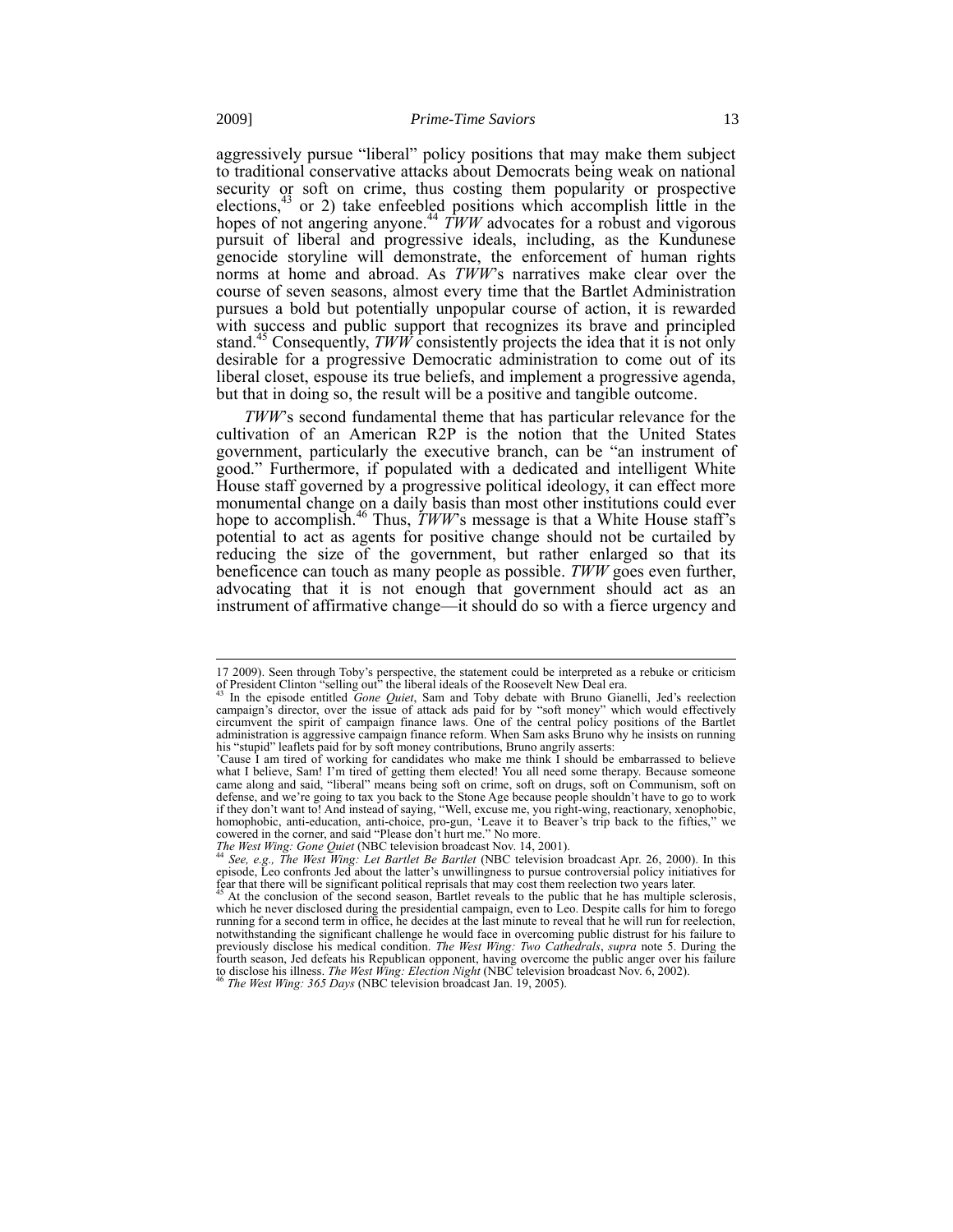obligation, given the many problems that afflict the country.<sup>47</sup> In effect, *TWW* advocates for a White House administration headed by an elected savior-in-chief that can rescue the American people with his or her progressive policies and willingness to act.

Part of *TWW*'s methodology to win over the hearts and minds of the viewing audience with respect to the merits of a big government is by portraying the characters of the Bartlet Administration as being imbued with integrity, intelligence, and dedication. Furthermore, they are depicted as people who have taken it upon themselves to make the United States and the world a better place. Within *TWW*'s framework, it is not enough to just be a member of the Democratic Party or pay lip-service to the party's platform and ideals; one has to be passionate, dedicated, highly educated, intelligent, and very much driven by a type of messianic zeal aimed toward the cause of national amelioration based on liberal values. In contrast to other Democrats that are featured in the show, the President and all of the members of the senior staff are highly accomplished and educated individuals who have foregone higher salaries in the private sector to dedicate themselves to public service. *TWW* not only projects the image of a government acting as an instrument of good, but also the vision of a more ideal presidential figure to lead this effort. In its construction of a benevolent savior-in-chief, the President is presented as a debonair, witty, multi-tracked thinker, a Nobel prize-winning economist, and an experienced politician and leader who served three terms in the United States House of Representatives and two terms as Governor of New Hampshire. He is also a devout Roman Catholic, knowledgeable of the scriptures from cover to cover and thus able to withstand attacks and challenge the dogmatic beliefs of the religious right.<sup>48</sup> Although compassionate, he is also designed in such a way as to challenge the myth of the inherently "weak on national security" Democratic president. *TWW*'s prime-time President is willing to get physical and sometimes exhibit extremely hawkish characteristics in defense of America's national security.<sup>49</sup> He is willing to stand up and challenge opponents, both

<span id="page-13-0"></span><sup>47</sup> In *Two Cathedrals*, Jed contemplates not running for a second term in office after he publicly reveals that he had multiple sclerosis and failed to disclose it when running for his first term as president. However, Jed considers all the objective reasons why he should stay and run for a second term (through an imaginary conversation with his former secretary who just passed away): that a child born in America at that time had a one in five chance of being born into poverty; that forty-four million Americans did not have health insurance; that the single cause of death for African-American men under the age of thirty-five was homicide; that three million Americans were incarcerated; that five million Americans were drug addicts; that three and half million kids went to schools that were literally falling apart; that America needed 127 billion dollars in school construction and it needed it immediately. *The West Wing: Two Cathedrals*, *supra* note [5.](#page-1-1) After realizing the ramifications if he were not to run again, he makes the unilateral decision to run for a second term. *The West Wing: Manchester Part I* (NBC television broadcast Oct. 10, 2001). <sup>48</sup> *See, e.g.*, *The West Wing: The Midterms* (NBC television broadcast Oct. 18, 2000).

<sup>&</sup>lt;sup>49</sup> In the first season, the Syrian government shoots down a plane carrying U.S. military personnel, one of whom includes Jed's personal physician who recently became a father. Upon hearing the news, Jed tells Leo: "I am not frightened. I'm going to blow them off the face of the Earth with the fury of God's own thunder. Get the commanders." *The West Wing: Post Hoc, Ergo Propter Hoc* (NBC television broadcast Sept. 29, 1999). Notwithstanding his resolve to exact justice, however, in the following episode, *A Proportional Response*, Jed is displeased with the response scenario that is presented to him by his Joint Chiefs of Staff. In his view, the response scenario, although proportional, does not appear to provide sufficient deterrence or retribution to prevent the killing of Americans. Instead, he advocates for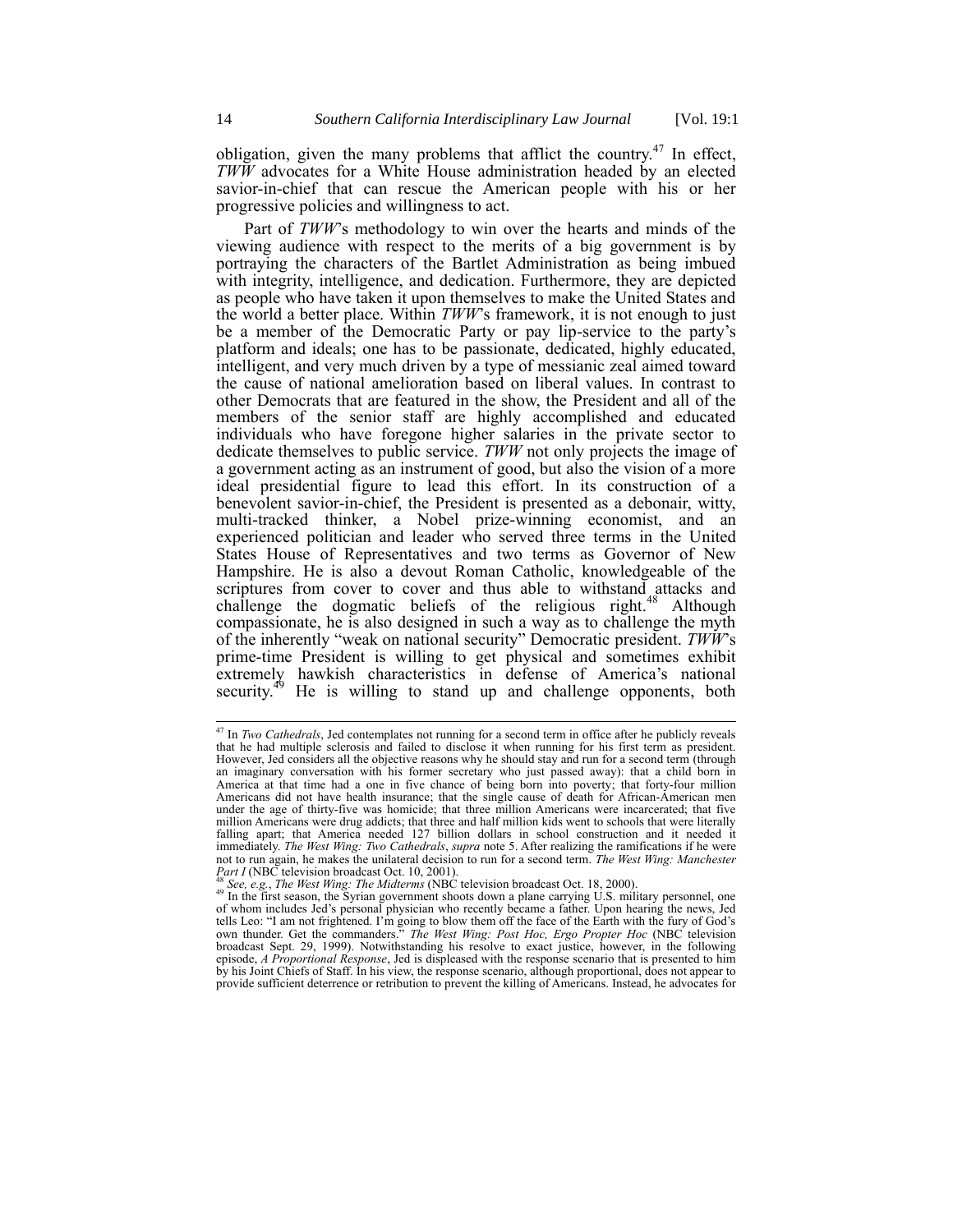Democrat and Republican, in a manner that would be rather unrealistic and unlikely in modern day politics, but nevertheless generates a degree of respect from the viewers for his honesty in having done so. This seemingly unscripted nature makes the President more honorable and trustworthy because he speaks his mind, and when he does not, the viewers are privy to the reasons why that is the case. Viewers can sympathize with his plight and are able to journey with him as he inches his way to the point where he can speak about or do what he knows to be right. By contrast, Republicans, who seek to weaken the Bartlet Administration attempt to minimize the role of the federal government and the notion of big government, and are presented as unintelligent,<sup>50</sup> intelligent but aggressive and dangerous,<sup>51</sup> or intelligent but power-hungry.<sup>52</sup>

The audience's receptivity to the idea of government engaging in a variety of progressive initiatives featured on *TWW* may be heightened by

a disproportional response. He proclaims: "Let the word ring forth from this time and this place gentlemen; you kill an American, any American, we don't come back with a proportional response, we come back (slams his palm on the table) with total disaster." Jed is then asked (somewhat sarcastically) by one of the Joint Chiefs if he is suggesting that the United States carpet bomb Damascus, the Syrian capital. Jed replies: "I am suggesting General, that you and Admiral Fitzwallace (the Chairman of the Joint Chiefs) and Secretary (of Defense) Hutchison and the rest of the national security team take the next sixty minutes and put together an American response scenario that doesn't make me think we're just docking somebody's damn allowance!" Ultimately, it is Admiral Fitzwallace who talks Jed down and persuades the "liberal" President that pursuing a more proportionate response to Syria's conduct is in America's best interests and that a disproportionate response would be perceived by its allies as a staggering overreaction. *The West Wing: A Proportional Response*, *supra* not[e 5.](#page-1-1)

<sup>50</sup> In Jed's re-election campaign, he must campaign against the fictional Governor of Florida, Rob Ritchie. Ritchie is constructed as a simple-minded politician, who, it would appear was meant to resemble then-President George W. Bush. Tad Friend, *Snookered by Bush*, THE NEW YORKER, Mar. 4, 2002, *available at* http://www.newyorker.com/archive/2002/03/04/020304ta\_talk\_friend (last visited Oct. 17, 2009). In one scene Jed describes Ritchie as having a ".22 caliber mind in .357 Magnum world," suggesting that Ri complex and nuanced world and all the difficulties that face a president in confronting them. *The West*  Wing: The U.S. Poet Laureate, supra note [5](#page-1-1). The chasm between Jed's intellect and that of Ritchie is<br>fully displayed in their televised presidential debate. See The West Wing: Game On (NBC television broadcast Oct. 30, 2002).

These characteristics are most exhibited by the character Glenn Allen Walken who appears during the season finale of season four and in various episodes of season five. Walken is the Speaker of the United States House of Representatives and is called into the White House to relieve Jed as President under the Twenty-Fifth Amendment. This situation occurs when Jed's youngest daughter Zoey is kidnapped by foreign terrorists and is unable to properly execute his duties due to his extreme anxiety under the circumstances. As a result of a vacancy in the Office of the Vice-President at the time of this crisis in the show, Walken, as Speaker of the House assumes the duties of President. Walken demonstrates a rather aggressive approach to combating the terrorists in question and threatens to bomb the terrorists' home country (the fictional state of Qumar) in retaliation for the kidnapping, even though this may endanger Zoey's life and relations with Qumar, an allied state. See The West Wing: Commencement, supra note [5;](#page-1-1)<br>The West Wing: Twenty-Five, supra not[e 5;](#page-1-1) The West Wing: 7A WF 83429, supra note 5; The West Wing: *The Dogs of War*, *supra* not[e 5.](#page-1-1) <sup>52</sup> During season 5, the character of Jeff Haffley ascends to the position of Speaker of the House and

openly challenges the White House through a Republican majority in the House of Representatives. For instance, Haffley manages to block the White House's attempts to fill the vacancy in the Office of the Vice-President with a strong politician who could prove to be a formidable Presidential candidate for the Democratic Party when Jed's term is up. Instead, Haffley suggests a series of names of seemingly unviable Presidential candidates within the Democratic Party he would be willing to support in the House. *See The West Wing: Jefferson Lives* (NBC television broadcast Oct. 8, 2003). In subsequent season five episodes, Haffley challenges the White House in negotiations over the federal budget, resulting in a stalemate and leading to the shutdown of the United States government. Amidst the back and forth of negotiations on the budget, Haffley and fellow Republicans gloat about Haffley's selection for the cover of Time Magazine which dubs him the "New Boss" in Washington D.C. *See The West Wing: Separation of Powers* (NBC television broadcast, Nov. 12, 2003); and *The West Wing: Shutdown* (NBC television broadcast, Nov. 19, 2003).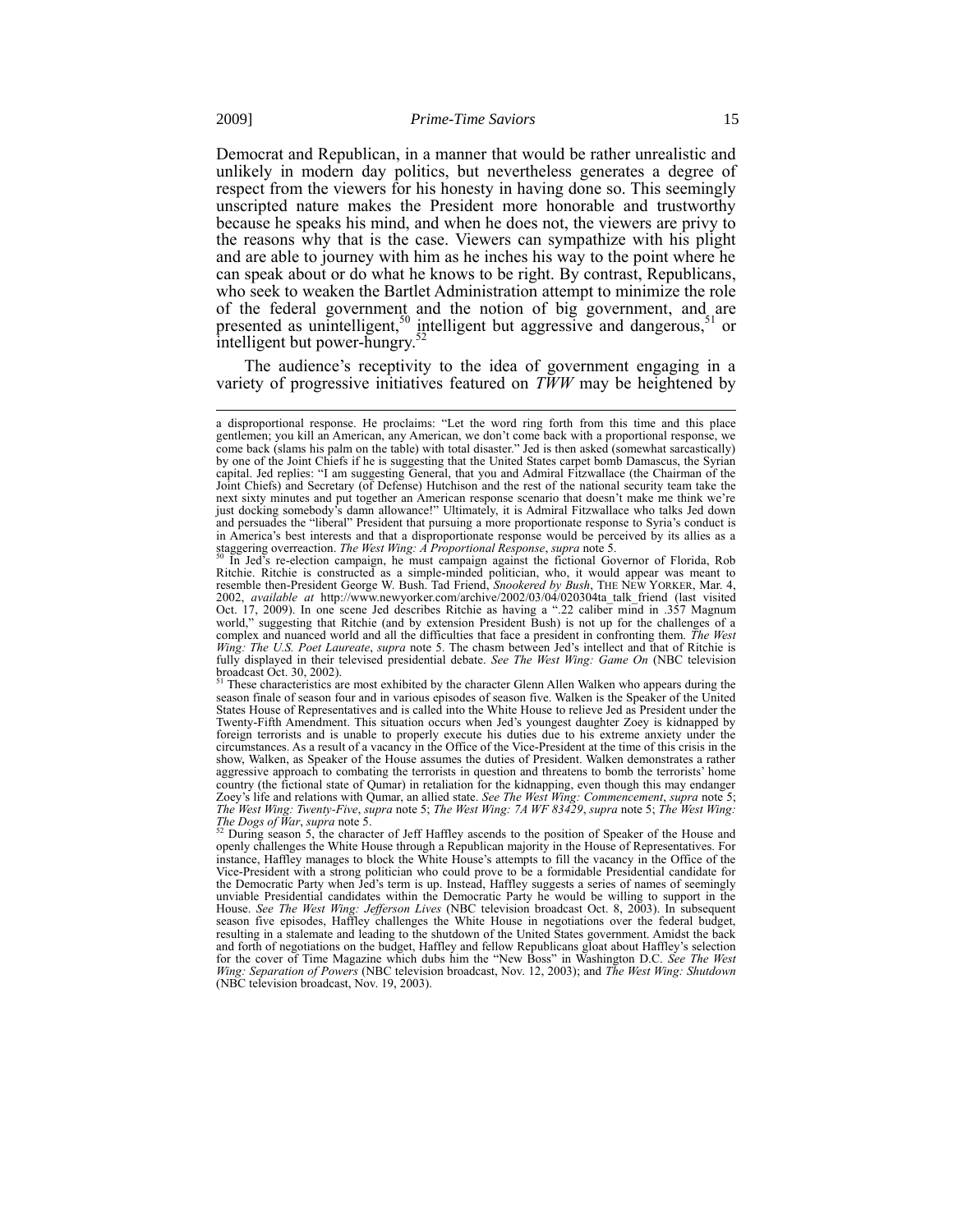the positive associations that the viewers may have about a particular policy, such as unilateral humanitarian intervention, because of the Bartlet Administration's approach and dedication to achieving the goals and benefits of said policy. It is not my argument that any positions for or against an actual unilateral American military intervention, for instance in an Africa-based genocide, would be overtly driven by a viewing of *TWW*'s Kundunese genocide storyline (discussed further below), or that a proponent for such an intervention would openly cite to these *TWW* episodes as some kind of persuasive non-state cultural jurisprudence. However, in the event that an actual military intervention were to be deployed in the scenario suggested above, I argue that *TWW* lays down a popular normative foundation to gain public support for such an endeavor, for it feeds into the notion of a noble America rescuing "victims" from "savages." The objective is patent: to save lives and not to occupy foreign lands or exploit a conquered territory's natural resources. It is ennobled warfare in its most altruistic form, shorn of the questionable motives of imperial actors in the past.<sup>5</sup>

Before discussing *TWW*'s Kundunese genocide storyline, the next section will set out some of the current thinking involved in responding to outbreaks of genocide, crimes against humanity, and other humanitarian crises, in order to help situate *TWW*'s position of unilateral intervention within this larger debate. Then I shall examine *TWW*'s exposition of a unilateral United States military intervention in light of these debates.

# III. SAVING AFRICANS FROM THEMSELVES: THE KUNDUNESE **GENOCIDE**

# A. CONTEXTUALIZING HUMANITARIAN INTERVENTION

<span id="page-15-0"></span>*TWW*'s cultivation of a unilateral American legal and ethical R2P fits within a larger confluence of debates surrounding the use of force to halt atrocities taking place in parts of the globe. Humanitarian military interventions implicate the potential infringement of two fundamental international norms. First, the *U.N. Charter* forbids any member state from using force against the territorial integrity or political independence of any other state.<sup>54</sup> However, force may be permitted where a state or collection of states act in "individual or collective self-defense if an armed attack occurs against a Member of the United Nations<sup>"55</sup> or where the U.N. Security Council authorizes military action to "maintain or restore international peace and security."<sup>56</sup> Second, humanitarian intervention also impinges upon state sovereignty, which is at the heart of the international legal system and reflected in the *U.N. Charter*. Article 2(1) of the *U.N. Charter* explicitly provides that "[t]he Organization is based on the

ANTONY ANGHIE, IMPERIALISM, SOVEREIGNTY AND THE MAKING OF INTERNATIONAL LAW (2007).

<sup>54</sup> U.N. Charter, art. 2, para. 4.

<sup>55</sup> *Id*. at art. 51.

<sup>56</sup> *Id*. at art. 42.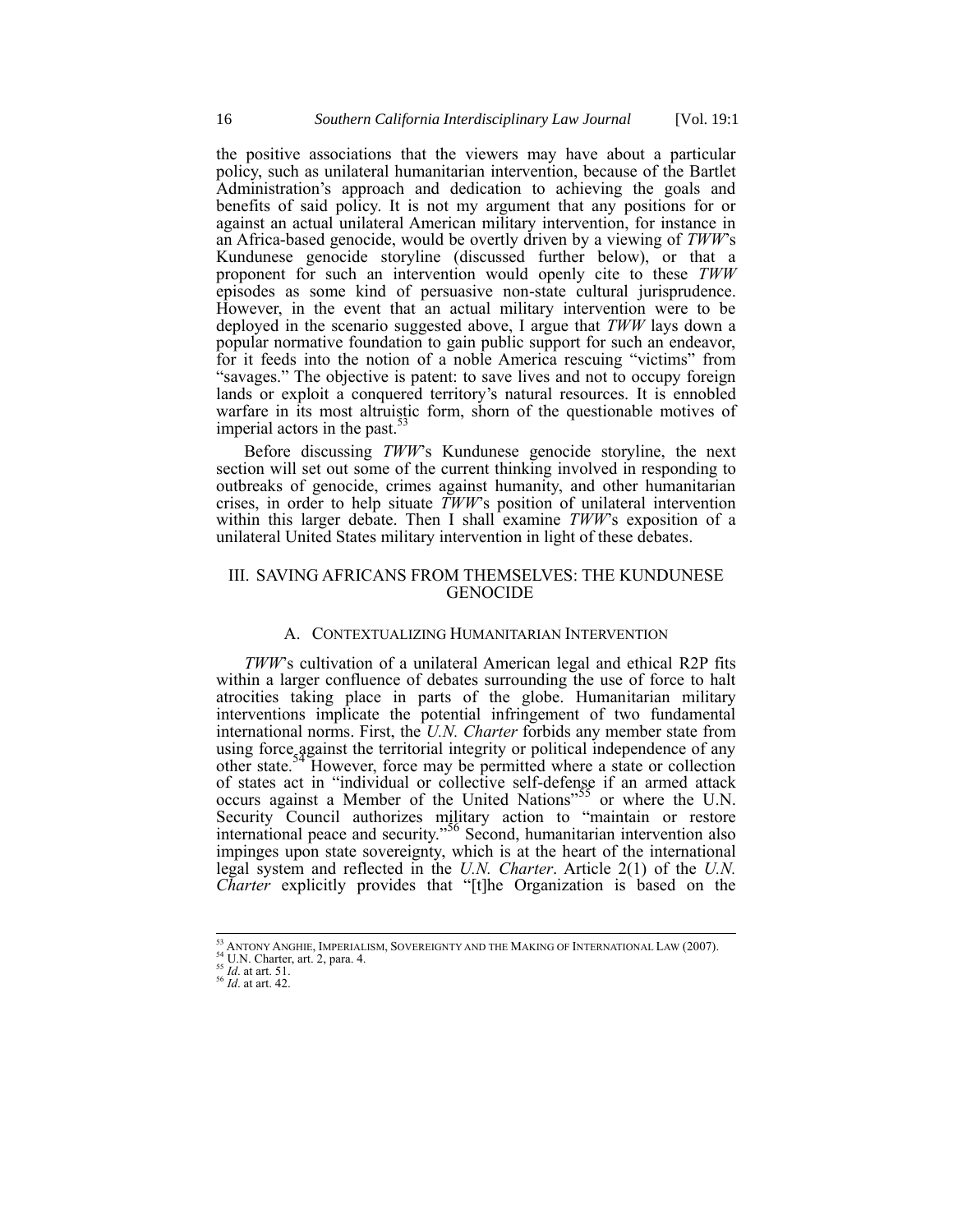<span id="page-16-1"></span>principle of the sovereign equality of all its Members."<sup>57</sup> An intervention that involves the use of force encroaches upon the sovereignty of an individual state. Yet, there are limits to sovereignty and what a government may do in its own territory, particularly when it involves massive deprivations of human rights—especially the right to life—perpetrated during genocide.

<span id="page-16-2"></span>There are strong historical and law enforcement reasons for advancing the concept of humanitarian intervention—including a strong moral imperative to assist people targeted for extermination. During the Second World War, the world witnessed the attempted extermination of the European Jewish population and other targeted groups. Following the war, and shocked by the depravity and scale of the German efforts to implement its "Final Solution" to exterminate whole groups of people, the newlycreated U.N. took the initiative to formally criminalize genocide. The Convention on the Prevention and Punishment of the Crime of Genocide ("Genocide Convention") specifically outlaws acts which, if committed with the intent to destroy, in whole or in part, a national, ethnical, racial or religious group, would constitute genocide.<sup>58</sup> The Genocide Convention requires that all contracting state parties shall undertake to prevent and to punish acts of genocide perpetrated by state rulers, public officials or nonstate private actors.<sup>39</sup> Although efforts have been made to prosecute individuals for genocide and other serious crimes, as evidenced in trials before the U.N.'s International Criminal Tribunals for the former Yugoslavia and Rwanda, efforts to carry out a legal obligation to prevent genocide, and by implication a duty to stop one in progress, have been more problematic.<sup>60</sup> Indeed, notwithstanding the lofty aspirations and the deterrent factor that the framers of the Genocide Convention hoped to create to prevent future outbreaks of genocide, the past five decades have evidenced the failure of these goals, as illustrated by the brutalities in Darfur in recent years, the ethnic cleansing of Muslims in Bosnia in the early 1990s, and the genocide of hundreds of thousands of Tutsis in Rwanda in 1994. As scholars have observed, there has been reluctance on the part of the international community to use the "G-word" for fear that recognizing genocide would trigger obligations to intervene militarily.

<span id="page-16-0"></span><sup>57</sup> *Id*. at art. 2, para. 1.

 $58$  United Nations Convention on the Prevention and Punishment of the Crime of Genocide, Dec. 9, 1948, 78 U.N.T.S. 277 [hereinafter Genocide Convention]. These acts are: (1) killing members of the group, (2) causing serious bodily or mental harm to members of the group, (3) deliberately inflicting on the group conditions of life calculated to bring about its physical destruction in whole or in part, (4) imposing measures intended to prevent births within the group, and (5) forcibly transferring children of the group to another group.<br> $^{59}$  *Id.* 

<sup>59</sup> *Id*.

<sup>&</sup>lt;sup>60</sup> See William Schabas, *The Genocide Convention at Fifty*, SPECIAL REPORT FOR THE UNITED STATES<br>INSTITUTE OF PEACE (U.S. Inst. Of Peace, Washington, D.C.) (Jan. 7, 1999), at 6, *available at*<br>http://www.usip.org/pubs/sp Rightful Name: Lemkin's Word, Darfur, and the UN Report, 7 CHICAGO J. INT'L L. 1 (2006). On the duty to prosecute, see generally, Michael P. Scharf, The Letter of the Law: The Scope of the International Legal Obligation to  $(1996)$ .

<sup>61</sup> *See*, *e.g.*, Schabas, *supra* note [60,](#page-16-0) at 6.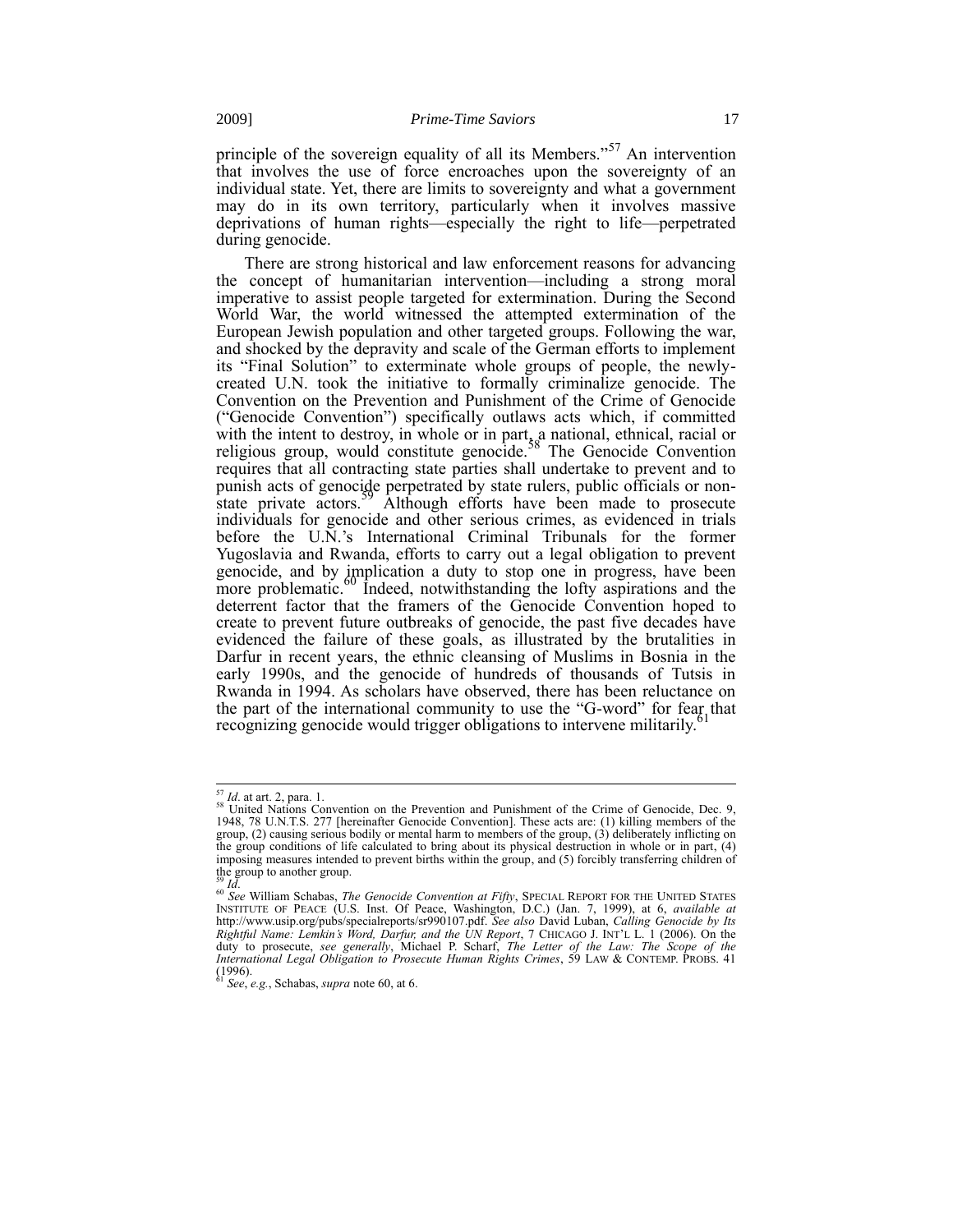<span id="page-17-0"></span>Sensitive to the continued outbreak of such mass killings, then U.N. Secretary-General, Kofi Annan, in the late 1990s called attention to the international community's failure to address the outbreaks of such mass killings in a more effective and comprehensive manner.<sup>62</sup> In response to this concern, the Canadian government established the International Commission on Intervention and State Sovereignty ("ICISS"), which issued its 2001 *Responsibility to Protect* report. The ICISS asserts that "sovereign states have a responsibility to protect their own citizens from avoidable catastrophe—from mass murder and rape, from starvation—but that when they are unwilling or unable to do so, that responsibility must be borne by the broader community of states."<sup>63</sup> The report further stipulates that military intervention is to be deployed as a last resort where there is a large scale loss of life or ethnic cleansing due to state conduct or the state's inability to stop such killing. The ICISS establishes a series of precautionary considerations that are to be satisfied prior to the launching of any such interventions. A military intervention must be: (1) based upon the right intentions, (2) used as a last resort, (3) proportional to the military intervention necessary, and (4) based upon a reasonable chance of success.<sup>64</sup> The ICISS stresses that "[r]ight intention is better assured with multilateral operations, clearly supported by regional opinion and the victims concerned.<sup>"65</sup> The *Responsibility to Protect* also calls for the Security Council to authorize such actions under Chapter VII.<sup>66</sup> However, the report does not preclude actions by individual states should the Security Council fail to take action.<sup>67</sup> The U.N. later endorsed the "Responsibility to Protect" doctrine and the responsibility of the international community to intervene when human security is threatened.<sup>68</sup> Although the "Responsibility to Protect" doctrine contemplates independent military intervention in the event that the international community fails to respond, it expects that such necessities will be rare. However, under the terms of the U.N. Charter, such unilateral interventions, absent Security Council authorization would be considered unlawful.<sup>69</sup> While for many the concept of humanitarian interventions may pose a significant challenge to state

<span id="page-17-1"></span><sup>62</sup> *The Responsibility to Protect*, REPORT OF THE INTERNATIONAL COMMISSION ON INTERVENTION AND STATE SOVEREIGNTY (Int'l Dev. Research Cent., Ottawa, ON), Dec. 2001, at VII, *available at* http://www.iciss.ca/pdf/Commission-Report.pdf (last visited Jan. 23, 2009), questioning humanitarian intervention is, indeed, an unacceptable assault on sovereignty, how should we respond to a Rwanda, to a Srebrenica—to gross and systematic violations of human rights that affect every precept of our common humanity?").

<sup>63</sup> *Id.* at VIII. <sup>64</sup> *Id.* at XII.

<sup>65</sup> *Id.*

 $\frac{66}{6}$  Under the framework of the U.N. Charter, states are not permitted to commit aggressive actions or harmful actions against others states, except in individual or collective self-defense under article 51 of the Charter. However, under Chapter VII of the U.N. Charter, the U.N. Security Council, may authorize a series of actions including military action in order to restore and maintain international peace and security. U.N. Charter, *supra* note [54.](#page-15-0)

<sup>&</sup>lt;sup>67</sup> The Responsibility to Protect, supra not[e 62,](#page-17-0) at XII–XIII.<br><sup>68</sup> U.N. High-Level Panel on Threats, Challenges & Change, A More Secure World: Our Shared<br>Responsibility, U.N. Doc. A/59/565 (Dec. 2, 2004) [hereinafter A M General, Report of the Secretary-General, In Larger Freedom: Towards Development, Security and<br>Human Rights for All. U.N. Doc. A/59/2005, (Mar. 21, 2005); 2005 World Summit Outcome, G.A. Res<br>60/1, P139, U.N. Doc. A/RES/60/ 2006). <sup>69</sup> U.N. Charter, *supra* note [54,](#page-15-0) art. 2, para. 4.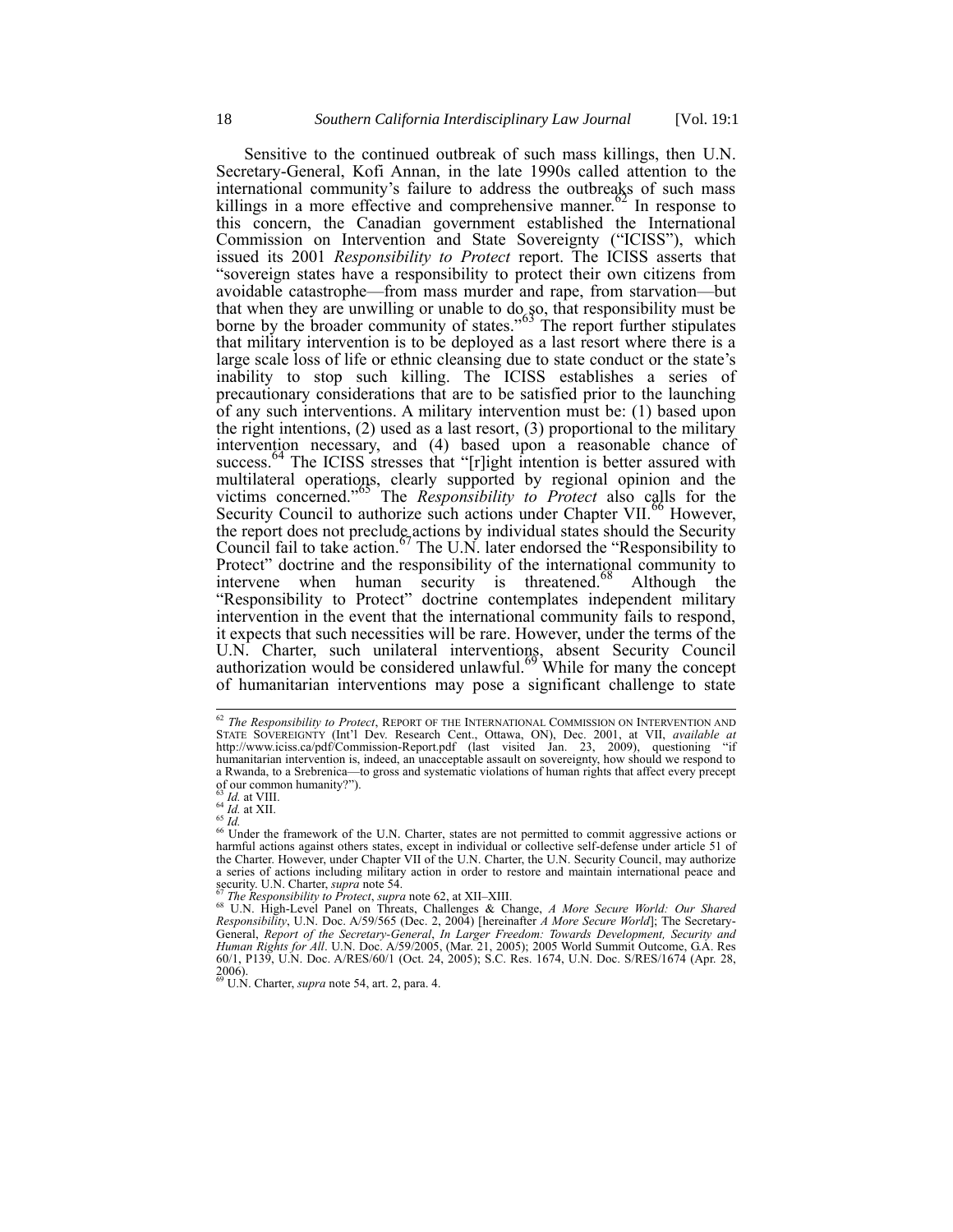sovereignty, some would argue that the doctrine in *Responsibility to Protect* might be recognized as an "emerging norm  $\ldots$  [of] a collective responsibility to protect."

<span id="page-18-0"></span>The endorsement of a military intervention absent explicit U.N. Security Council authorization has nevertheless been advocated more recently in the context of the humanitarian crises in Darfur.<sup>71</sup> The mounting death count in the region caused by murderous assaults by Arab Janjaweed militias with the support of the Sudanese government against the African population of the Darfur region has been the subject of international attention, both institutionally and in the media. For various reasons, there has been reluctance in the U.N. to intervene. Part of this reluctance is political in nature, given China's and Russia's respective oil and commercial interests in Sudan.<sup>72</sup> As both states are permanent members of the Security Council and hold veto power concerning authorization of military action, it is unlikely that any Security Council action will be forthcoming with respect to Sudan. Furthermore, the U.N. International Commission of Inquiry on Darfur, chaired by Antonio Cassese, has determined that the killings in Darfur do not constitute genocide and thus do not trigger a legal obligation to prevent or intervene.<sup>73</sup> In contrast to these efforts, in a concurrent resolution of the United States House of Representatives and Senate, Congress urged "the [Bush Administration] to seriously consider multilateral or even *unilateral intervention* to prevent genocide should the U.N. Security Council fail to act" (emphasis added).<sup>74</sup>

Scholars who promote the merits of unilateral intervention stress the ineffectiveness of the non-interventionist paradigm in international law when weighed against human rights imperatives. Samuel Vincent Jones argues that:

. . . the demands of practical rationality and jurisprudential reasoning dictate that inherent in the duty to ensure protection of human rights is the right to weigh the consequences of adherence to the strict text of the nonintervention regime against those that would ensue from a broader interpretation. This especially applies when a literalist approach induces or allows massive human rights atrocities.<sup>75</sup>

Jones defines unilateral humanitarian intervention as "a military intervention undertaken by a state, group of states, or international organization, without target-state invitation or United Nations authorization, to facilitate the restoration of human rights in another state."<sup>76</sup> Furthermore, he posits that in order to justify such intervention, the following criteria must be satisfied: (1) there is a supreme or ultracompelling humanitarian emergency; (2) the use of force is used as a last resort; (3) the use of force complies with the norms of proportionality

<sup>70</sup> *A More Secure World, supra* not[e 68,](#page-17-1) at 35.<br><sup>71</sup> *See Samuel Vincent Jones, Darfur, the Authority of Law, and Unilateral Humanitarian Intervention,*<br>39 U. TOL. L. REV. 97 (2007).<br><sup>72</sup> *Id.* at 101–02.

<sup>73</sup> *Id.* at 102. <sup>74</sup> H.R. Con. Res. 467, 108th Cong. (2004).

<sup>75</sup> Jones, *supra* not[e 71,](#page-18-0) at 112. <sup>75</sup> Jones, *supra* note 71, at 112.<br><sup>76</sup> *Id.* at 99, n. 18.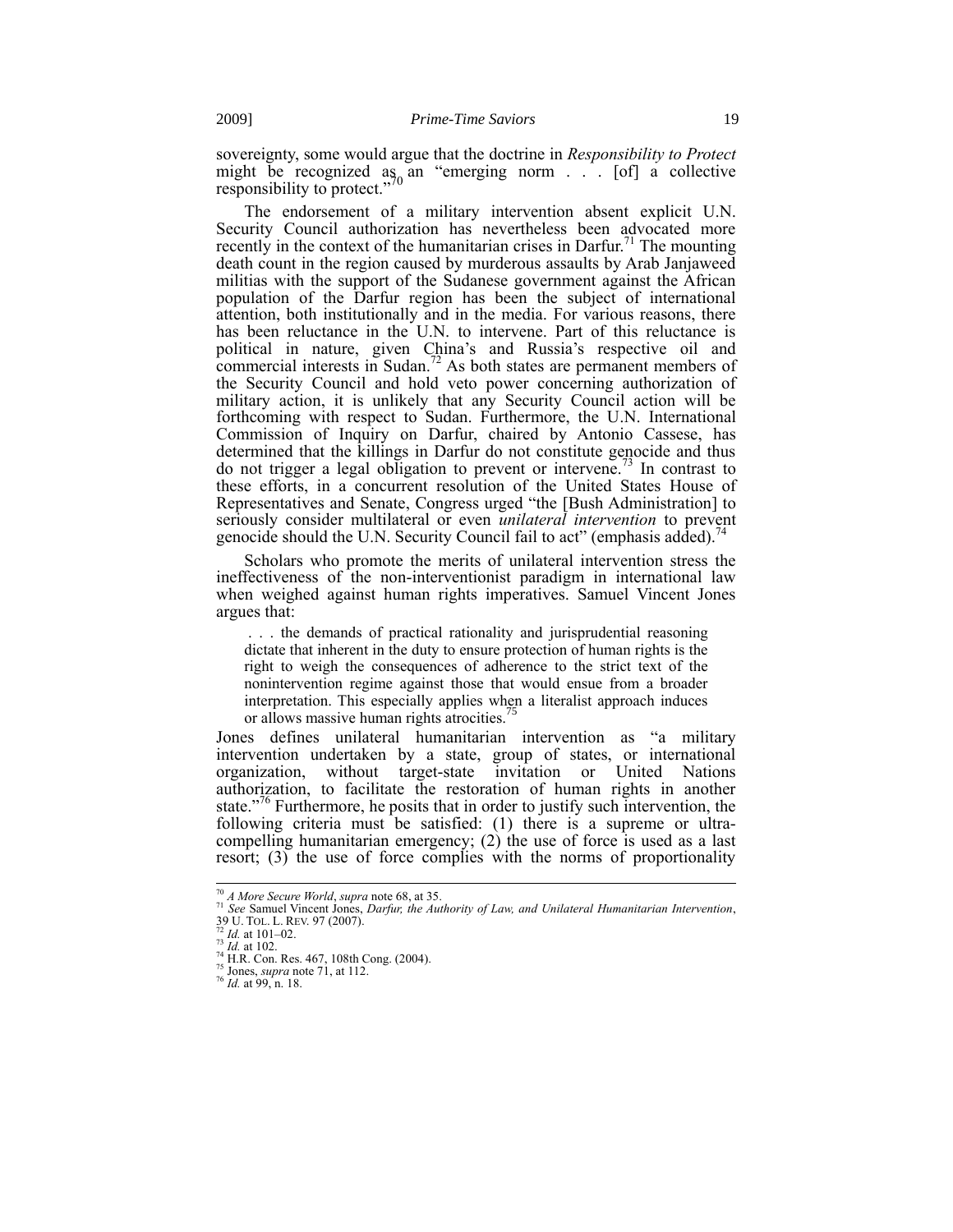under international humanitarian law; and (4) there is a high probability that the intervention will result in a positive outcome.<sup>77</sup> These criteria are of course similar to those advocated by the ICISS in connection with Security<br>Council-authorized interventions. However, because unilateral Council-authorized humanitarian intervention involves action that is not authorized by the Security Council, Jones suggests that there are further criteria that need to be satisfied in order to justify unilateral intervention. He posits that unilateral humanitarian interventions "should be limited to circumstances in which the [Security Council] is paralyzed by veto or anticipated veto and a majority of General Assembly members, after having considered the aforementioned criteria, agree, via resolution, that unilateral humanitarian intervention is warranted."

Once having obtained a recommendation that unilateral humanitarian intervention is appropriate, Jones postulates that a series of other subsequent conditions should be considered before engaging in an intervention. Namely, that the intent of the intervening state must be to intervene for as short a time as possible and to disengage as soon as possible.<sup>79</sup> Procedurally, Jones offers that the potential intervening state must approach the Security Council and inform it of its intention to intervene and, if the Council fails to act itself, then this state may intervene.<sup>80</sup> Furthermore, the intervening state must then give the violating state an ultimatum to stop committing the human rights violations in question prior to any acts of intervention.<sup>81</sup> In addition, given the weighty implications entailed by unilateral humanitarian intervention, Jones argues that the intervening state should not use force to alter the territorial integrity of the state being impacted. $82$  In order to objectively determine that massive atrocities are being committed against the citizens of a state by their own government, a U.N. Commission of Inquiry should be formed to make such findings, which would be used to bolster the potential intervention.<sup>83</sup> Jones advocates that before a unilateral intervention is launched, the intervening state should receive the endorsement or approval of two Security Council members.<sup>84</sup> Also, the intervening state should enact legislation or publish a policy endorsing unilateral intervention.<sup>85</sup> Lastly, criminal charges against the targeted government should be referred to the International Criminal Court.<sup>86</sup>

Noticeably, while Jones endorses "unilateral" humanitarian intervention, in many ways the requirements for such conduct suggest a fair degree of involvement by the international community by way of a Commission of Inquiry, a General Assembly voting requirement (which in itself is an endorsement requirement), and/or endorsement by member-

- $\frac{77}{4}$ *Id.* at 114. <sup>78</sup> *Id.*  $^{79}$   $^{141}$ . at 115. <sup>80</sup> *Id.*  $\frac{81}{1}$  *Id.*  $82 \frac{\mu}{1}$ . at 116. <sup>83</sup> *Id.*  $\stackrel{84}{Id}.$  $^{85}\,\tilde{Id}.$  $^{\,86}$   $\bar{I}d.$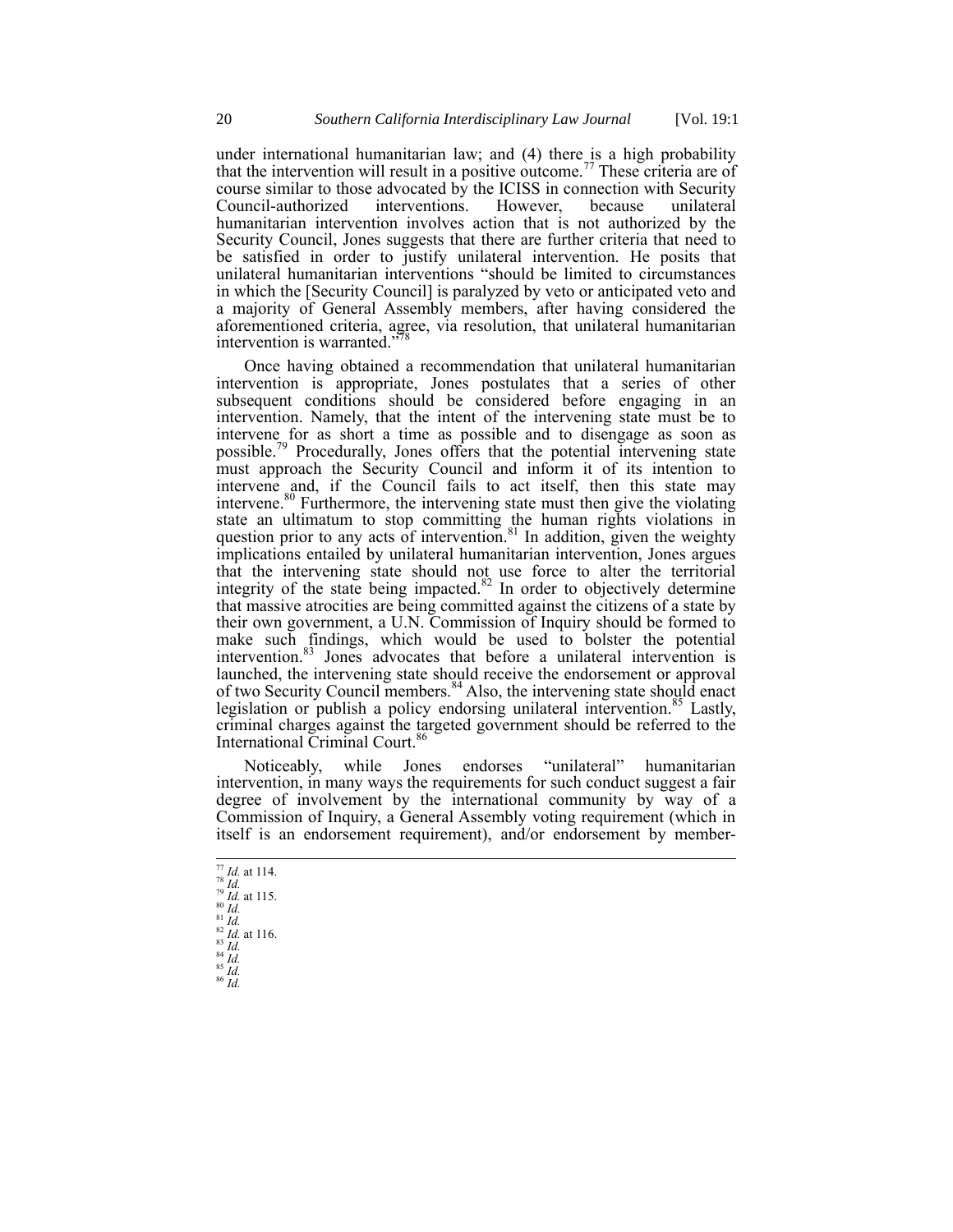states of the Security Council prior to the actual intervention. The term "unilateral" usually suggests a situation where a state individually pursues an approach or action absent significant involvement by other states. Instead, Jones appears to be advocating a quasi-unilateral approach or even an alternative international or multilateral approach that essentially minimizes the role of the Security Council and increases the importance of the General Assembly. Enforcement of the global collective will that the General Assembly represents becomes the responsibility of the intervening state.

<span id="page-20-2"></span><span id="page-20-0"></span>Critical of such proposed humanitarian interventions, whether multilateral or unilateral, a modest body of literature extols the merits of local resistance as an important bulwark against genocide. This body of literature criticizes the undue emphasis on and expectation that foreign rescuers should or will be the most effective force against genocide and similar atrocities. $87$  In part, this argument stresses that resistance by members of civil society can be more effective in countering the malevolence of *génocidaires* than international intervention, which often intervenes in a tardy fashion.<sup>88</sup> Furthermore, as Orford and Mégret have posited, advocates of international intervention have failed to recognize the agency of individuals in countries where intervention may be sought. Orford asserts: "[t]here is no sense in which these peoples are understood to be themselves actively working to shape their communities and their world, except to the extent of seeking the protection of the international community.<sup>589</sup> History has indeed demonstrated that there have been a whole host of instances where individuals or groups have been highly instrumental in saving themselves by resisting efforts to destroy their identified group, during (but not limited to) the Holocaust and the Rwandan genocide.<sup>9</sup>

<span id="page-20-1"></span>Orford has also noted that the expectation that the international community will intervene to protect human rights may also threaten the concept of human rights itself, if such expectation is relied upon.<sup>91</sup> For instance, during the Rwandan genocide, hundreds of Tutsis who were hiding in the Bisesero Hills came out of hiding upon seeing the approach of French peacekeepers. $92$  Unfortunately, the peacekeepers were not sufficiently equipped with enough trucks to transport the Tutsis and left them behind and in the open to acquire sufficient transportation.<sup>93</sup> Upon returning, the peacekeepers found that the Tutsis they had intended to rescue had been slaughtered by Hutu killing squads.<sup>94</sup> Similar incidents

<sup>87</sup> *See, e.g.,* ANNE ORFORD, READING HUMANITARIAN INTERVENTION: HUMAN RIGHTS AND THE USE OF FORCE IN INTERNATIONAL LAW (2003); Frédéric Mégret, *Responsibility to Protect (Others) v. the Power of Protecting Oneself: Beyond the "Salvation" Paradigm*, SECURITY DIALOGUE (Forthcoming 2010). <sup>88</sup> *See* A. J. Kuperman, *Humanitarian Hazard: Revisiting Doctrines of Intervention*, 26 HARV. INT'L.

REV. 64 (2004).<br><sup>89</sup> Anne Orford, *Muscular Humanitarianism: Reading the Narratives of the New Interventionism*, 10<br>EUR. J. INT'L. L. 679, 695 (1999).<br><sup>90</sup> See sources cited *supra* not[e 17.](#page-5-0)

<sup>&</sup>lt;sup>91</sup> Orford, *supra* note  $\hat{8}7$ , at 197.

<sup>&</sup>lt;sup>92</sup> ROMEO DALLAIRE, SHAKE HANDS WITH THE DEVIL: THE FAILURE OF HUMANITY 451–52 (2004).  $\frac{93}{Id}$ .

<sup>94</sup> *Id.*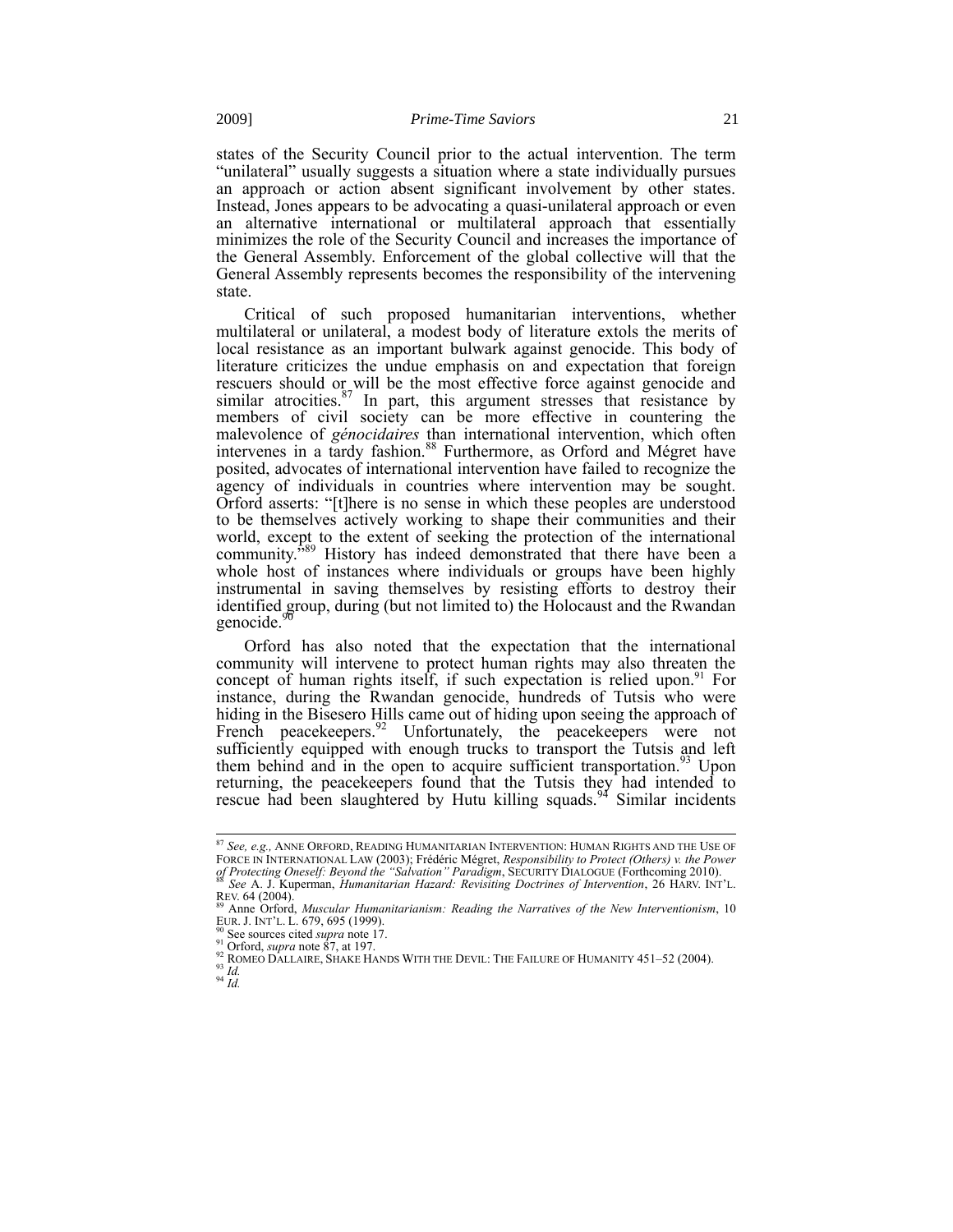ensued throughout the Rwandan conflict.<sup>95</sup> Yet, while the international community failed to halt the genocide, it was the Rwandan Patriotic Front  $($ "RPF"), consisting of Tutsis and moderate Hutus, that ultimately put an  $($ "RPF"), consisting of Tutsis and moderate Hutus, end to the genocide committed by extremist Hutus.<sup>9</sup>

*TWW*'s cultivation, if not promotion, of a unilateral American R2P is juxtaposed against this background and debate surrounding how to deal with massive human atrocities. As will become evident below, *TWW* most clearly flows on some level from the "unilateralist" arguments that Jones advocates. Yet, as I argue above, Jones' unilateral approach still involves a significant degree of international involvement and approval. Furthermore, I will demonstrate below that *TWW*'s presentation of unilateral humanitarian intervention represents, at least from the perspective of Jones' interpretation, a more strident and radical form of such unilateral intervention—or alternatively a type of intervention that more clearly befits the descriptive label of "unilateral." The following sections set out how *TWW* carries out this cultivation of a unilateral American R2P.

# B. VICTIMS TO SAVE, SAVAGES TO VANQUISH: CULTIVATING A UNILATERAL AMERICAN RESPONSIBILITY TO PROTECT

*TWW* constructs the idea of a unilateral American R2P along two intersecting axes. The first is the personification and visualization of Mutua's SVS paradigm as applied in the context of genocide and crimes against humanity. Critical to the cultivation of an American R2P is the need to construct hapless victims who are being threatened with death and possibly extermination implemented in the most vile fashion. To recall, in *TWW* this takes place in a fictional African state called the Republic of Equatorial Kundu, which is situated somewhere in northwestern Africa. Kundu contains two primary ethnic populations, a majority Arkutu and a minority Induye population. The state is run by an Arkutu dictator.

The second axis is the unwillingness or inability of other states and/or the international community to do anything effective to stop the atrocities in Kundu. *TWW* constructs the United States as the only savior and sovereign power capable and willing to accomplish this rescue. However, the decision to place American lives at risk requires significant justification. The discussion below examines how *TWW* executes this.

*TWW* develops the concept of an American R2P as the Bartlet Administration is about to enter its second term in office. Jed and his staff are actively engaged in preparing for the Inauguration Day speech setting out the Administration's objectives for the next four years, and which include its foreign policy goals. During a speech preparation session, Jed reads aloud the following text from a teleprompter that is prepared by the State Department: "America cannot be the world's policeman. America cannot enforce its own values, its own standards across the world. Yet,

 $\overline{1}$ 

<sup>&</sup>lt;sup>95</sup> *Id.*<br><sup>96</sup> During the Rwandan genocide, there were instances when Hutus and Tutsis resisted the brutality of the genocide. In one case a Hutu mayor and his staff sought to neutralize the forces that elsewhere sought to decimate the Tutsi population. *See* Janzen, *supra* not[e 17.](#page-5-0)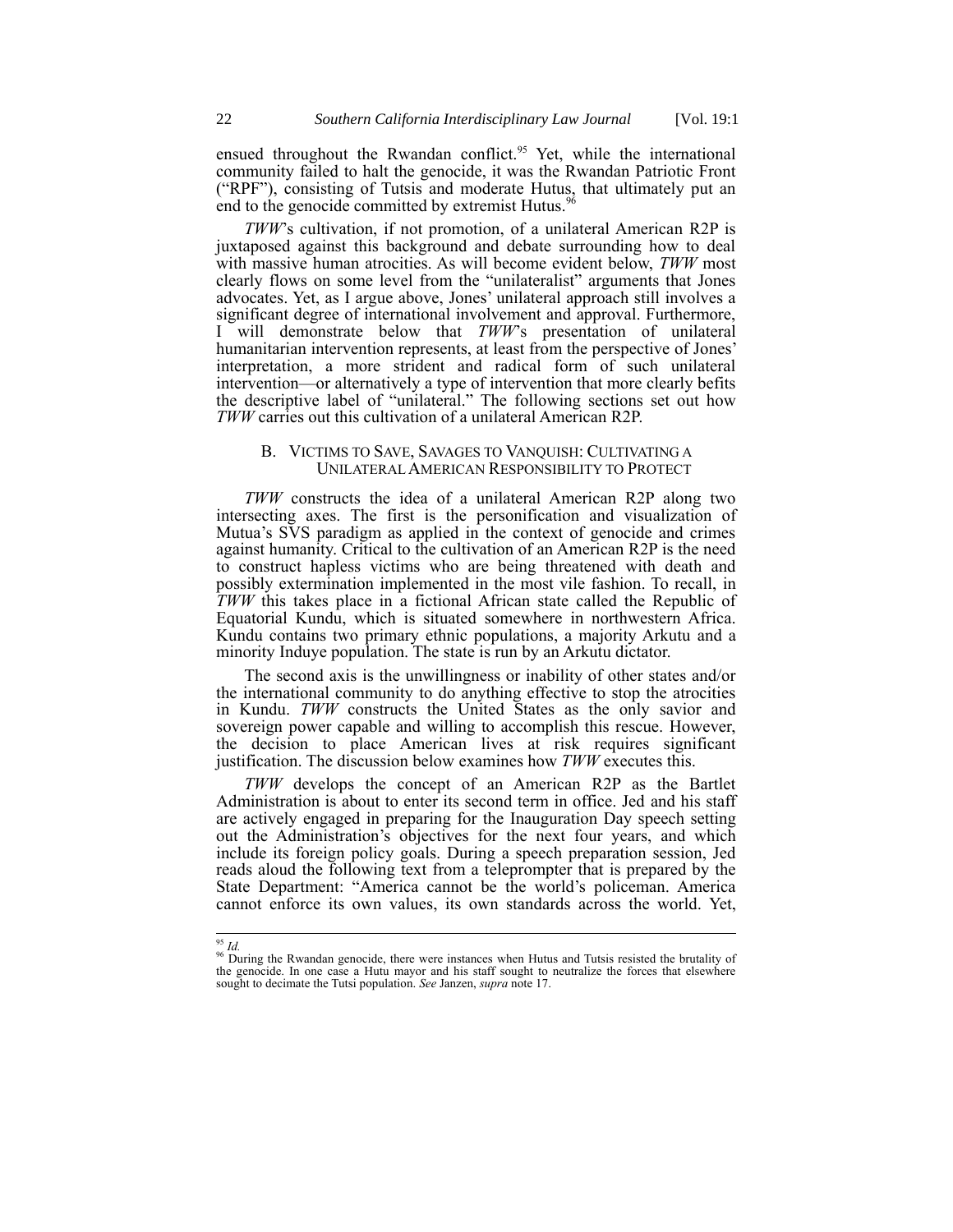when it's in our clear and vital interests  $\ldots$   $\cdot$ <sup>97</sup> Jed pauses, struck by its bluntness, and remarks to Toby Ziegler, his Communications Director and principal speechwriter, "we're being candid at least."<sup>98</sup> Moved by a desire to deliver a speech which is consistent with his own values (the full extent of which we learn about later) and dissatisfied by the notion of such a blatantly self-interested and perhaps uncompassionate foreign policy, Jed directs Toby (who then instructs Will Bailey<sup>99</sup>) to redraft the language to include a broader vision of "clear and vital interests." Following the preparation session, Jed encounters his Chief of Staff, Leo McGarry, in the hallway. After commenting to Leo about the State Department's "ridiculous" foreign policy language, Jed informs Leo that he received information that  $200$  Induye, members of the minority ethnic group in Kundu, were killed by the majority, Arkutu-led military in Bitanga, the Kundunese capital. He further notes that Kundu's geographic location is so far removed from his knowledge base that previously he had to reach for an atlas and search for its location. Leo advises Jed that the killing was not the mere consequence of two "warring tribes," but the result of one "tribe" massacring the other, thus foreshadowing the potential for an impending genocide. Leo also informs Jed that 500 American missionaries working in Kundu were being evacuated.

These early sequences present a solidly anti-interventionist foundation from which it is unlikely that an American R2P will be subsequently launched in the event that the death count rises. First, the foreign policy language of the inaugural speech draws a distinct line of demarcation about the proper subject matter jurisdiction that will trigger United States' military involvement in the affairs of other states. The visual sequences establish that on one side of the line there are the country's clear and vital interests—its citizens; and on the opposite side of this line (in this instance) are the "other"—"tribal" (read: primitive) Africans being killed by other "tribal" Africans. Implicit in this speech's language is the deference accorded to state sovereignty as one of the lynchpins of the international state system.<sup>100</sup> While Jed may seek to have the speech sound less selfinterested, these early scenes do not suggest that he is willing to sacrifice American lives to intervene in another state's affairs.

Second, Jed and Leo's exchange also signifies the remoteness and otherness of Africa, as epitomized by the relatively unknown nation of Kundu. Its disconnectedness from the realities of American political life and the concerns of everyday Americans make it unlikely and exceedingly difficult to justify the cost and potential risk to the lives of American military personnel who would be required to intervene. As with many

 $\overline{1}$ 

<sup>97</sup> *The West Wing: Inauguration Part I*, *supra* note 4.

<sup>98</sup> *Id.*

<sup>&</sup>lt;sup>99</sup> The Will Bailey character makes his first appearance in the fourth season and eventually replaces Sam Seaborn's role as Deputy Communication Director when Sam leaves the White House to contest a congressional election 2002). Sam recommends Will as his replacement to Toby Ziegler and is hired at first on a contract position to assist in writing the inaugural speech. After Will contributes to the reshaping of the foreign policy section of the speech, Toby recommends that Will be hired on a full-time basis. *The West Wing: Inauguration: Over There*, *supra* not[e 1.](#page-1-0) <sup>100</sup> *See* text accompanying *supra* not[e 57.](#page-16-1)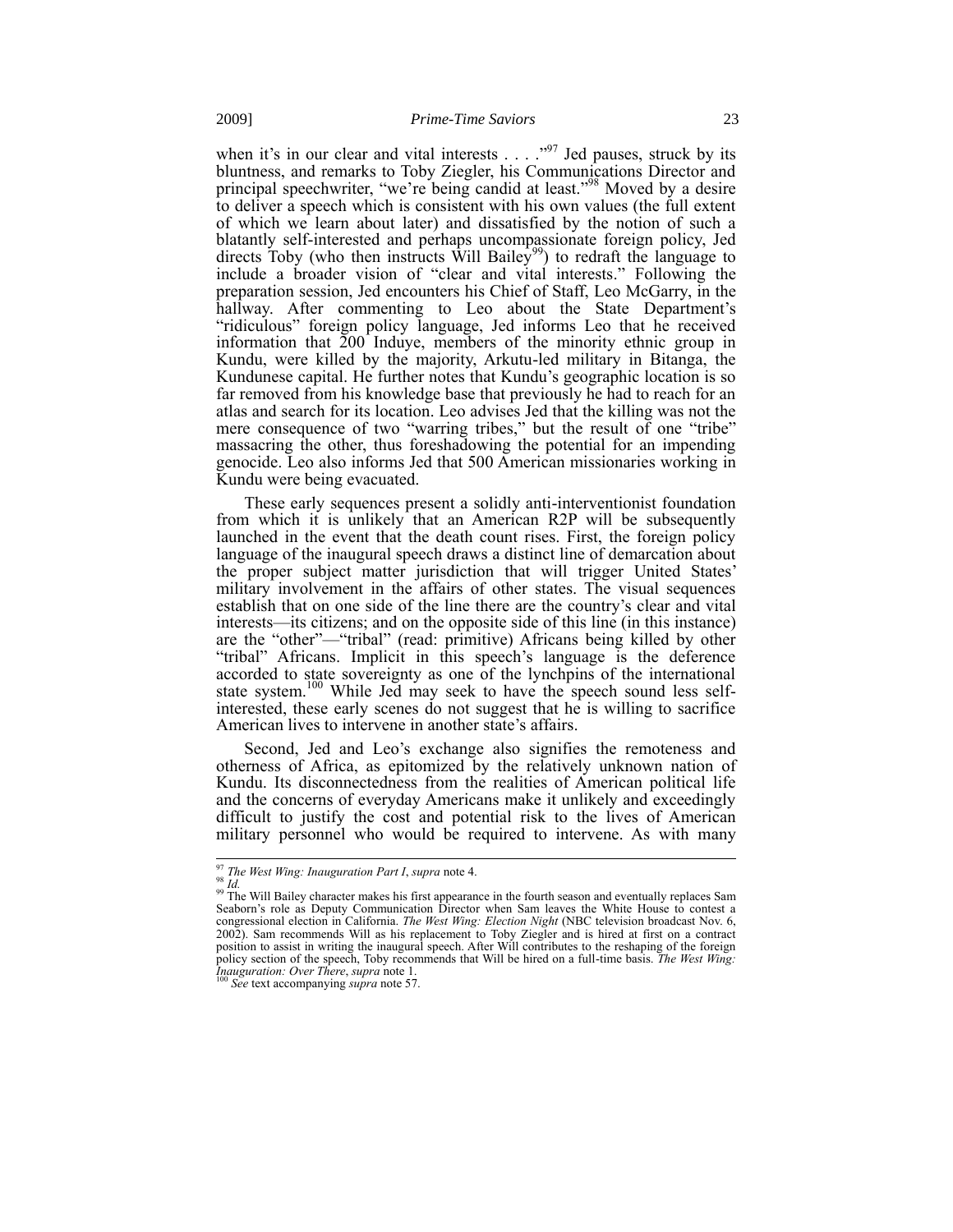events that take place in real-life Africa, except where the extraction of natural resources may be implicated, Kundu is largely ignored and relatively isolated from the worries of the world. It exists outside of the radar of American political interests. Kundu's status as a virtual nonentity on the global stage is accentuated by the fact that the ultra-erudite American President, who is often able to recall minute facts about any number of subjects at a moment's notice,  $101$  is unable to even remember where Kundu is situated.<sup>102</sup>

Kundu's remoteness is also marked by the limited information available to Jed from United States government sources about what is transpiring there. In a prayer breakfast scene that follows Jed and Leo's exchange, Jed is admonished by an African Roman Catholic Archbishop about the necessity of United States government intervention in Kundu.<sup>1</sup> Jed replies that he received very "sketchy" information that morning that the killings were taking place in the capital, suggesting that, while tragic, the killings are isolated to one area and thus do not warrant United States military intervention. Archbishop Kintaka replies that the killings were not isolated to the Kundunese capital but had spread to the countryside, thus revealing that Jed is clearly lacking material information about the true nature of an impending human crisis. The Archbishop asks rhetorically, "[i]f mass genocide had broken out in a small European country, would your intelligence briefing this morning have been quite so sketchy?" In replying, "No," Jed is forced to ashamedly concede his government's unequal treatment toward humanitarian crises in Africa.

The construction and importance of the savior in the build-up to a unilateral American R2P in Kundu is inextricably linked with the imagery of the victim and the savage. The more sympathetic the victims are and the greater the risk of harm that may befall them, the more worthy they are of saving and the greater the calling or inner pull for the savior to intervene. Similarly, the more barbaric the conduct of the savages is, the greater the need and sense of purpose for the savior to vanquish the perpetrators of the vile crimes. $105$  These themes become significant as the episode progresses and the construction of the victim class and the indignities that they suffer begins to take shape. Although we learn from Jed and Leo's discussion that the Induye are being killed by the Arkutu, the characterization and construction really begins during Jed's prayer breakfast, introduced above, where Archbishop Kintaka reports to Jed that "thousands upon thousands of *African children* will die unless the U.S. intervenes. Tens of thousands of

<sup>101</sup> *See, e.g., The West Wing: Enemies* (NBC television broadcast Nov. 17, 1999); *The West Wing: Lies, Damn Lies and Statistics* (NBC television broadcast May 10, 2000); *The West Wing*, *The Midterms*, *supra* note [48,](#page-13-0) for examples where Jed displays his vast erudition and knowledge.

<sup>102</sup> What is even more striking about Jed's lapse in memory is the fact that the subject of Kundu made its first appearance just two seasons prior the genocide plotline, respecting the AIDS epidemic in Africa. *The West Wing: In This White House*, *supra* note [5.](#page-1-1) <sup>103</sup> Of significance here is that Jed is a known and devout Roman Catholic. In this scene, the Archbishop

implicitly appeals toJed's faith as a Roman Catholic in advocating for an American intervention in Kundu.

<sup>104</sup> *The West Wing: Inauguration Part I*, *supra* not[e 5.](#page-1-1)

<sup>&</sup>lt;sup>105</sup> See Kennedy, *supra* note [12,](#page-4-0) at 1402.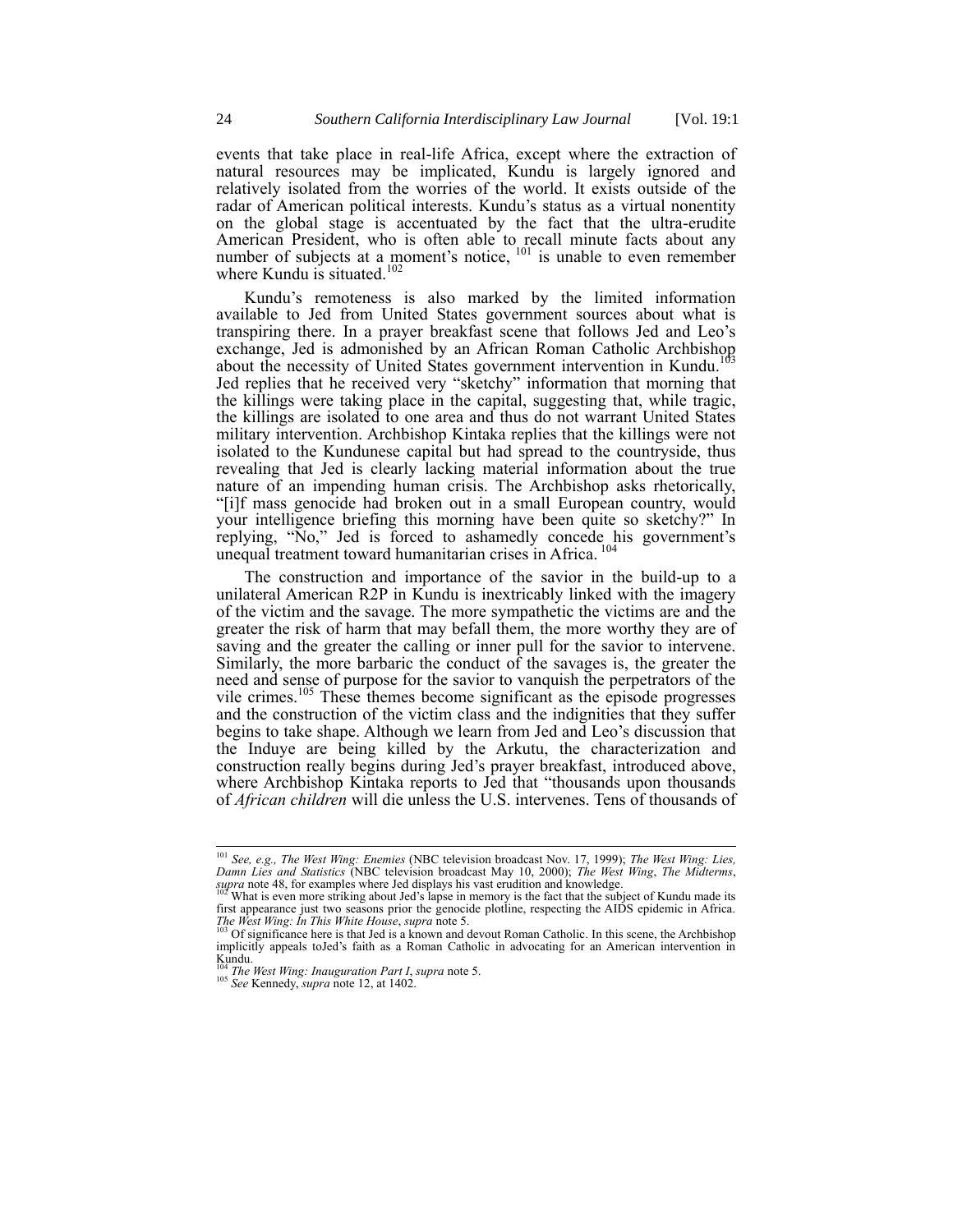*Kundunese children* and *their parents slaughtered*."<sup>106</sup> The symbolization of victimhood is accentuated by the imagery of families and specifically children, arguably the most fragile and innocent of victims, being butchered, when the Archbishop implores the United States to intervene as the only capable force able to accomplish this rescue. Adding to the gravity is the sheer scale of the carnage, expressed as a slaughter of "thousands upon thousands" of African children. The savage in this paradigm also implicitly rears its head, for the unimaginable slaughter of thousands of innocent children evokes nothing but immense and grotesque horror caused by individuals governed by base savagery and depravity.

In addition to the urgings of Archbishop Kintaka in a private gathering, the apparent urgency of an American rescue is pressed upon in a more public setting by members of the White House Press Corps. During a White House press briefing, the Press Secretary, C.J. Cregg, announces that the death toll in Kundu has reached 15,000. Yet, apart from revealing this number, C.J. is unable to answer a variety of questions about what is actually transpiring on the ground in Kundu, thus demonstrating her (and by extension the Administration's) ignorance. During the briefing, White House reporter, Danny Concanon, recounts the horror of a recent massacre in Kundu where an Arkutu-run radio station incites its listeners to cleanse the nation of the Induye minority, resulting in one incident where approximately eight hundred Induye are cut down by machetes in a church where they are seeking refuge. After concluding the account, Danny asks, "[s]o…my question is, is the President going to send U.S. troops in to knock this off?" C.J. responds that the White House is monitoring the situation closely; a rather generous description given her inability to answer previous questions. Danny replies sarcastically, "I can tell."<sup>107</sup>

These scenes invoke the imagery of victims and savages but also speak to a larger and perceived civilization deficit that an American intervention may hopefully give way to remedying. As Mutua explains, human rights discourse, as constructed by Western states and activists, calls for Western saviors to take on third world savages—a battle between good and evil.<sup>108</sup> However, as he further suggests, savage governments are merely presented as stand-ins, conduits for the real culprits—that is, the culture which allows for the savage dictator to take power and the savagery to occur in the first place.<sup>109</sup> Kintaka's description of the children and families being brutally slaughtered is meant to invoke the immense gravity of the threat posed to the most innocent of victims, as is Danny's similar recounting of the fate of those huddled and seeking refuge in the confines in a church. Yet these descriptions also signal the very thing that Mutua draws attention to—the apparent savagery of Kundu's culture (a fictional substitute for real-world African counterparts—e.g. Rwanda, Darfur, and the Democratic Republic of Congo) that could ever allow for the mass slaughtering of children and the hacking away of people in a place of worship. When intervention is

<sup>106</sup> *The West Wing: Inauguration Part I*, *supra* not[e 5.](#page-1-1) <sup>107</sup> *Id.*

<sup>108</sup> Mutua, *supra* not[e 12,](#page-4-0) at 201–02. <sup>109</sup> *Id.* at 203.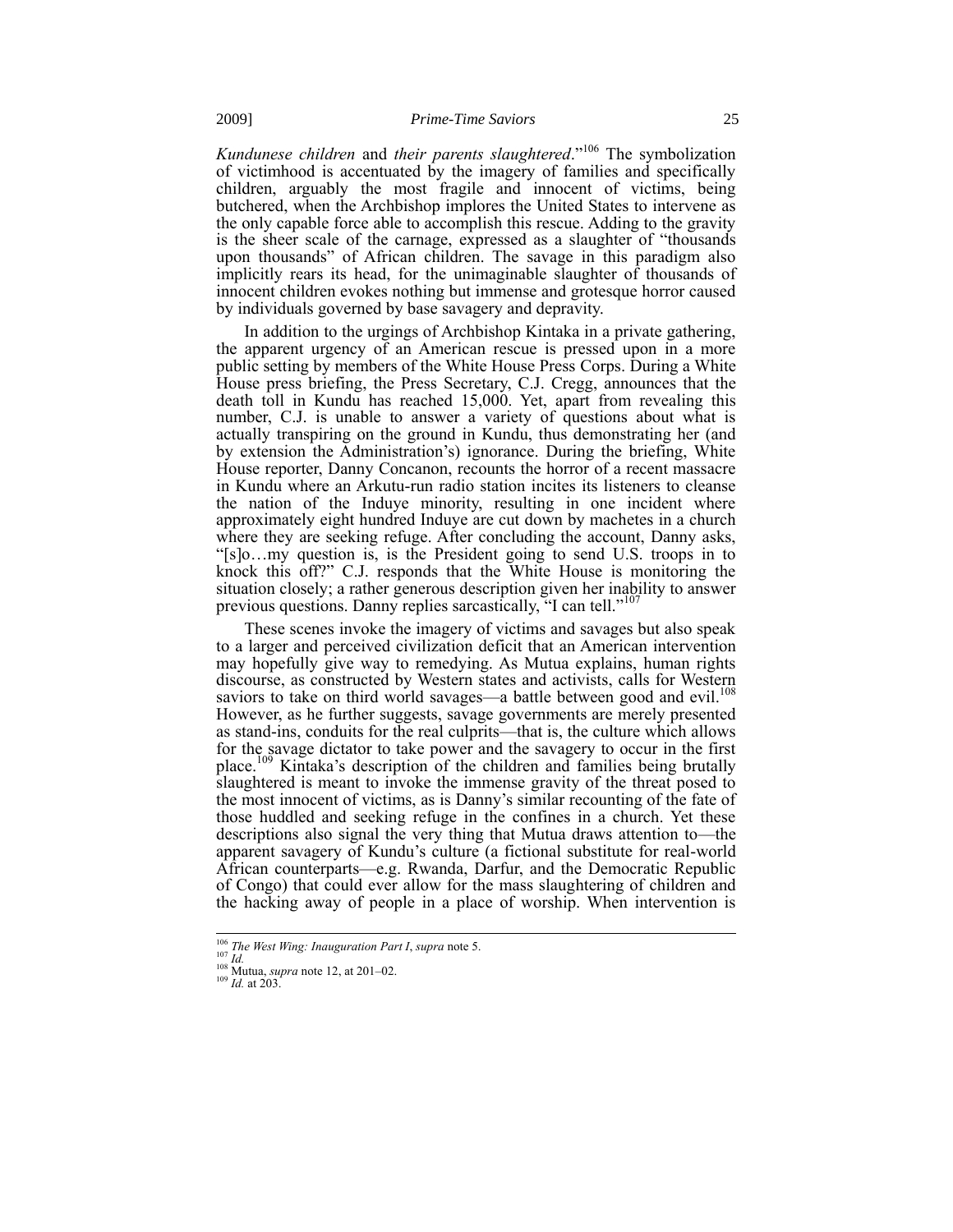called for, it is on one hand an explicit call to stop the savagery by force in an immediate sense, but it is also an implication to provide the necessary space so that the missionaries who were evacuated (the euphemistically characterized "clear and vital interests" in the draft inaugural speech) can return to the "savage" culture that spawned such killings and perhaps restore to it or teach it lessons in civilization.

The particular messengers in these scenes, Archbishop Kintaka and Danny, also have significance with respect to the constituencies they represent as outsiders pressing the Administration. Jed is implored to listen to and assist Archbishop Kintaka, a Roman Catholic who represents a "civilized" Africa touched by Christianity. As Jed is known to *TWW* viewers as a devout (although at times questioning) Roman Catholic, the Archbishop's admonitions to Jed also serve as an implied religious instruction about Jed's role as a Catholic, who as President has the power to stop the massacres and suffering of God's children.<sup>110</sup> Also, as a voice for the putative victim class and through his position, Archbishop Kintaka has the type of access that few others have to beseech the assistance of the Commander-in-Chief of United States military forces. Danny, on the other hand, as a left-leaning member of the American press, is the public's "watchdog" reporting on affairs of state ensuring that the Administration is acting appropriately in the public's best (perceived) interests or at least in the interests of those who agree and support a more liberal and interventionist agenda to which Danny subscribes and advocates. From Danny's perspective, an interventionist government mandates sending United States military forces to Kundu "to knock this off." Through his question to C.J., he makes the implied argument that it is the President's and the United States' duty to deal with such issues in the manner he prescribes.<sup>111</sup>

While these sequences are instrumental in the construction of the victim and savage classes, they play functional roles in helping to frame the importance and difficulty of the task that faces the savior. Concurrent with the external pressure exerted by Danny and the Archbishop to intervene in Kundu, a similar pressure mounts amongst those working in the Administration to intervene and assume the mantle of savior that is expected and which some of them seem eager to fulfill. The tension arises between wanting to rescue victims from massacre and the costs of sending American soldiers who may lose their lives in such a venture, coupled with the lack of public support. Furthermore, there is the philosophical tension that emerges about the use of United States military power to correct perceived injustices wherever they occur and the consequences that such actions have on state sovereignty.

<sup>&</sup>lt;sup>110</sup> The use of religious duty and moral prescriptions to persuade the administration to act in a certain manner is something TWW explored in an earlier episode relating to the death penalty. The West Wing:<br>Take This Sabbath Day (NBC television broadcast Feb. 9, 2000).<br><sup>111</sup> Danny is a supporter of the administration who sympa

agenda. Yet Danny is critical of the administration when it fails to take bold positions and fails to live<br>up to the expectations of its supporters. The West Wing: Let Bartlet Be Bartlet, supra not[e 44.](#page-12-0) The role of Danny's character is to urge the administration, through questioning and writing articles, to act in accordance with the expectations of its supporters.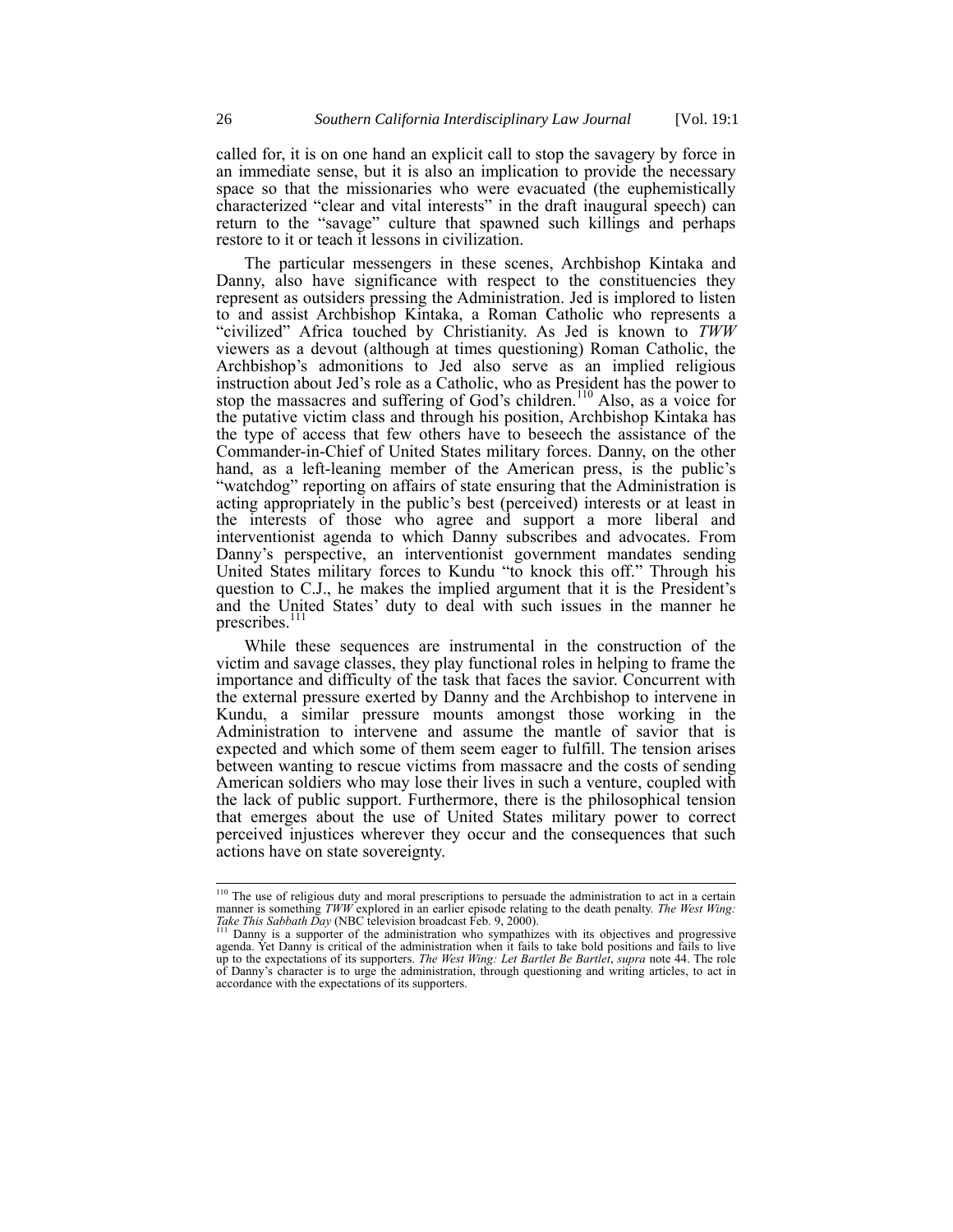These tensions are in part illustrated in an argument between Will Bailey and Toby. Will, who is tasked with the duty to revise the foreign policy section of the inauguration speech, plays a pivotal role in accentuating this tension and instigating the push to intervene in Kundu. As an outsider who has been contracted to assist Toby, Will is not hindered by the long-term and entrenched concerns about the potential political fallout that may arise from the loss of American life should a military intervention in Kundu be ordered. As he begins his assignment of revising the foreign policy section, Will reviews many of Jed's old speeches to get a sense of the latter's tone and style of speaking. During the course of his research, Will is given a speech that Jed delivered as a United States Congressman but had stricken from the congressional record. Using this as a basis to advocate for United States intervention in Kundu, Will approaches Toby excitedly with Will's sister, Elsie<sup>112</sup> listening in the background:

| Will:  | (Reading from Jed's speech) "America needs a new doctrine                                                                                                                                                         |
|--------|-------------------------------------------------------------------------------------------------------------------------------------------------------------------------------------------------------------------|
|        | for a new century, based not just on our interests but our                                                                                                                                                        |
|        | values across the world."                                                                                                                                                                                         |
| Toby:  | Define those values for me please.                                                                                                                                                                                |
| Will:  | I don't have to, the President of the United States already<br>has. (Will continues reading,) "[w]e are for freedom of<br>speech everywhere, freedom to worship everywhere,<br>freedom to learn for every child." |
| Toby:  | Just out of curiosity, how are you gonna enforce a universal,                                                                                                                                                     |
|        | global right to education?                                                                                                                                                                                        |
| Elsie: | The same way the U.S. enforced anything it wanted in the                                                                                                                                                          |
|        | middle part of the twentieth century. Somebody called our                                                                                                                                                         |
|        | father                                                                                                                                                                                                            |
| Toby:  | What exactly are you doing here, anyway?                                                                                                                                                                          |
| Elsie: | The First Lady likes my jokes.                                                                                                                                                                                    |
| Toby:  | (Sarcastically) Excellent.                                                                                                                                                                                        |
| Will:  | (Will continues to read from Jed's speech) "It is our duty to                                                                                                                                                     |
|        | give more than just our support, we must give our strength,                                                                                                                                                       |
|        | diplomatically, materially, and if need be, militarily."                                                                                                                                                          |
| Toby:  | (Overlaps with Will) "and if need be, militarily." I read it I                                                                                                                                                    |
|        | think about sixteen years ago. It was about El Salvador, and<br>he had it stricken from the record and there was a reason!                                                                                        |
|        |                                                                                                                                                                                                                   |
|        | (Toby becomes increasingly agitated).<br>What?                                                                                                                                                                    |
| Will:  |                                                                                                                                                                                                                   |
| Toby:  | I don't know, but things have reasons!                                                                                                                                                                            |
| Will:  | Do they?                                                                                                                                                                                                          |
| Toby:  | Yes they do!                                                                                                                                                                                                      |
| Will:  | Okay, but C.J. just this morning put the body count at                                                                                                                                                            |
|        | 15,000!                                                                                                                                                                                                           |

<sup>&</sup>lt;sup>112</sup> Elsie is Will's younger sister. Within *TWW*'s fictional world, their father, Tom Bailey, is a famous United States general who was assigned to NATO headquarters in Brussels. While Will is working on contract with the White House, he manages to bring his sister along. She later secures a position writing for the First Lady. For further discussion about Tom Bailey as a military figure and his apparent impact within the storyline in encouraging the intervention, see *infra* text accompanying note[s 123](#page-32-0) an[d 127.](#page-33-0)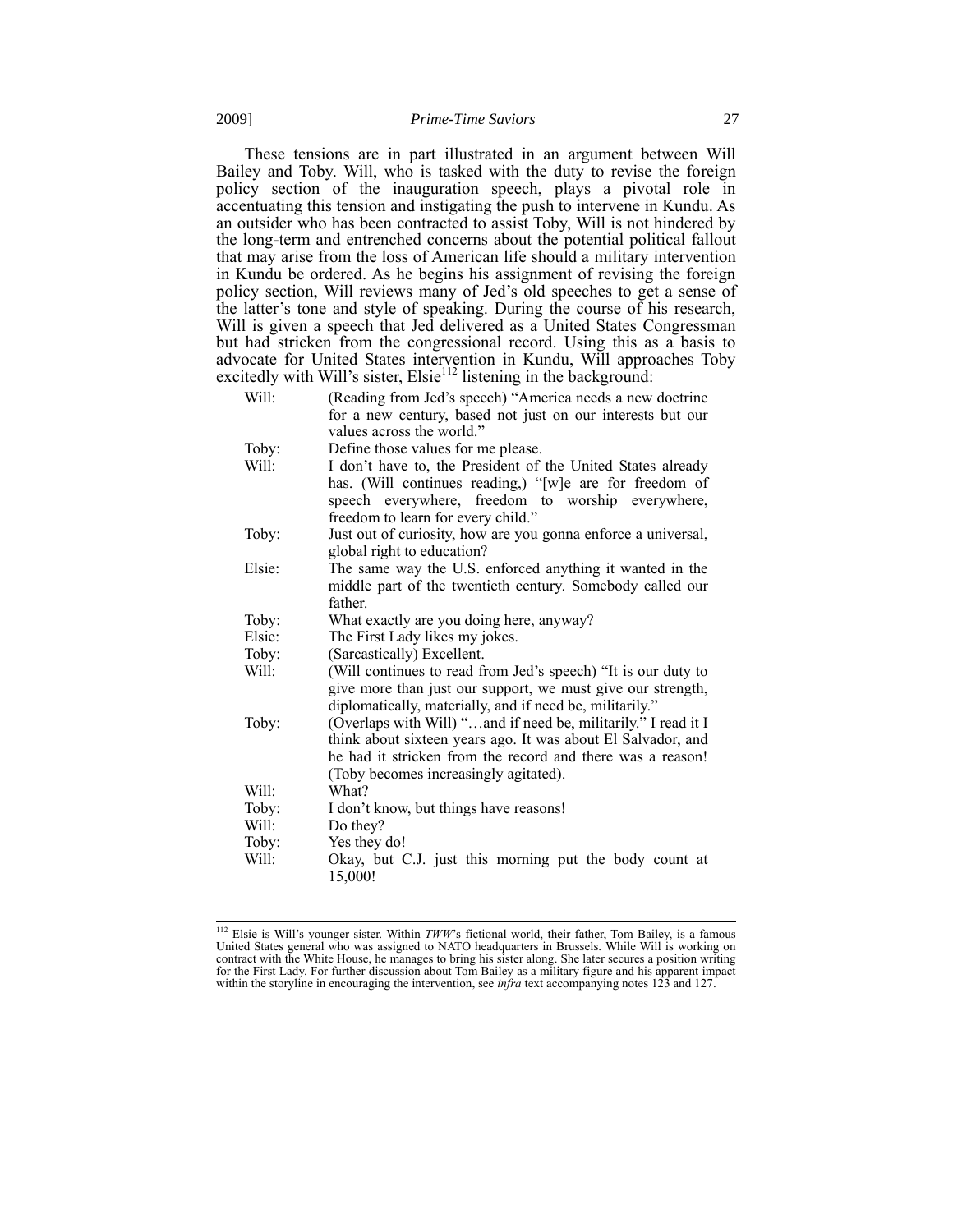- Toby: You're talking about Kundu?! That's what the hell this is about?!
- Will: We're talking about everything. (Will reads from Jed's speech again) "And freedom from the tyranny of oppression, economic slavery, religious fanaticism . . . ." Tell me if any of these describe anyone we know.
- Toby: This isn't what I meant by drafting "new language".
- Will: (Perplexed) What did you mean?
- Toby: Making the old language sound better!

(Toby and Will look at each other briefly followed by Toby momentarily averting his head and eyes downwards–seemingly ashamed by the banality of cosmetically improving the State Department's language that seeks to do nothing, while a genocide is taking place. He then raises his head returns his attention to Will).

| Toby: | You're asking the two of us to create foreign policy by<br>ourselves. That's usually not a good idea. You got your |
|-------|--------------------------------------------------------------------------------------------------------------------|
|       | Pentagon, the N.S.C., <sup>113</sup> and, what do you call it, the State                                           |
|       | Department?!                                                                                                       |
| Will: | You, and Leo McGarry and Josh are his senior counselors<br>and it's not like he doesn't already want to go there.  |
| Toby: | This language proposes a new doctrine for the use of force.                                                        |
|       | That we use force whenever we see an injustice we want to                                                          |
|       | correctlike Mother Theresa with first-strike capabilities.                                                         |
| Will: | Damn right!                                                                                                        |
| Toby: | (Scoffs) You've had too many dinners with daddy. Please go                                                         |
|       | back to finding new language for the foreign section!                                                              |
| Will: | Yeah, I should. (Will begins to walk away and turns back to                                                        |
|       | address Toby). I'm only working here another four days.                                                            |
| Toby: | But what?                                                                                                          |
| Will: | He'd do a radio address proposing free liposuction to every<br>child of woman born if you wrote it for him.        |
| Toby: | You're wrong. And if he did I'd be fired shortly thereafter.                                                       |
| Will: | Maybe, but ten pounds lighter (Will walks out of Toby's<br>office into his own office). <sup>114</sup>             |
|       |                                                                                                                    |

This colloquy marshals some important insights both regarding the use of substance and tone in the cultivation of a unilateral American R2P. First, with respect to the substance of the dialogue, it establishes through a recitation of an earlier speech, Jed's fundamental beliefs about the United States' role in enforcing a human rights regime, through armed force if necessary, to vanquish "evildoers" who engage in oppression, religious fanaticism or economic slavery. In Jed's (and Will's) mind, there is a significantly synonymous relationship that is forged between American values and human rights norms. This relationship stridently casts aside the concerns for state sovereignty to advance these American values that are

<sup>&</sup>lt;sup>113</sup> N.S.C. stands for the National Security Council.

<sup>114</sup> *The West Wing: Inauguration Part I*, *supra* not[e 5.](#page-1-1)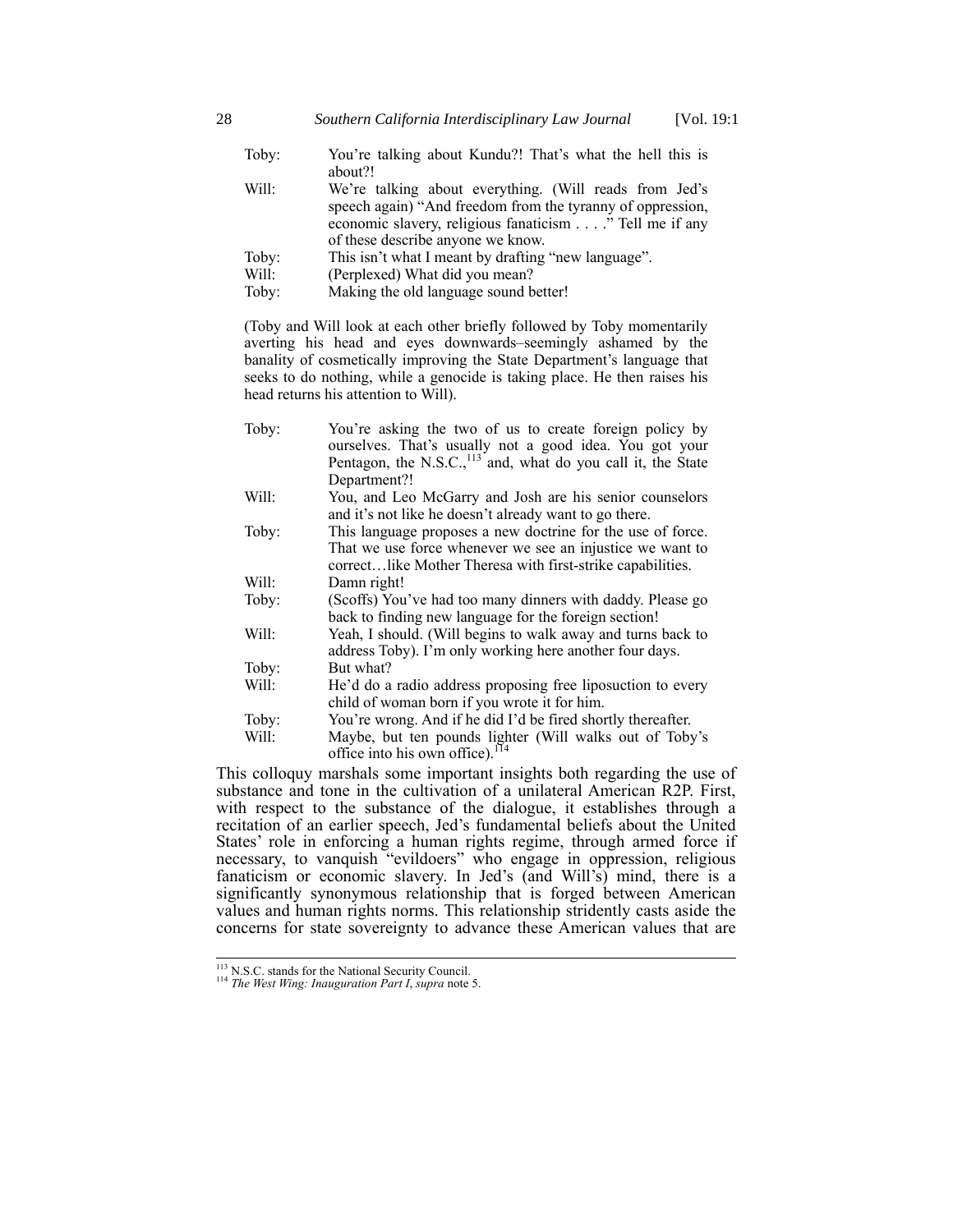considered inherently beneficial. Because Jed is *TWW*'s principal savior, it is his opinion that counts—for while the President receives advice and counsel from various advisors, it is ultimately, for all intents and purposes, his decision to send United States soldiers into harm's way.<sup>115</sup> Yet, notwithstanding his presumed desire to send United States troops to Kundu, in furtherance of the views conveyed through this earlier speech, he clearly is not prepared to make that commitment just yet. This is evident from the combination of two factors: his speech having been stricken from the record at his request, and his decision not to send any military forces or engage in other direct measures in Kundu. What results is a crucial tension that the primary savior and his staff must resolve: the belief that the United States has a legal and moral duty to spread and enforce core American values by protecting innocent victims whose human rights are being violated versus possibly losing American lives in such a venture while potentially destabilizing international relations, violating international law, and undermining state sovereignty in the process.<sup>116</sup>

While Toby's arguments against the unilateral use of force appear objectively reasonable, for the reasons suggested, they are nevertheless made to appear and sound deficient through the use of tone in the dialogue. This tone is manifested particularly through Toby's facial expressions and apparently growing frustration at having to defend a policy that contradicts the operating principle of the Administration—that government should act as an instrument of good.<sup>117</sup> As Toby suggests, the reformulation of foreign policy and the radical shift that Will proposes should not normally take place at the mere urging of two speech writers just days before a major public address, and without significant consultation with other departments and agencies of the executive branch. Furthermore, the deployment of United States soldiers to correct injustices whenever the President deems it necessary, to put it mildly, is not only problematic from the perspective of state sovereignty and international law, but potentially smacks of imperial arrogance and the imposition of foreign power disguised as human rights legal enforcement. Yet, the tenor of the scene and direction of the dialogue suggests that while Will and his sister present a naïve and perhaps dangerously cavalier perspective on the use of force more generally, they are ultimately the ones who appear to be imbued with courage, morality, certitude, and a sense of purpose about what American military power should be used for. This is illustrated by the seeming banality of Toby admonishing Will to make cosmetic changes to the State Department's text,

<sup>&</sup>lt;sup>115</sup> While Article I, section 8, clause 11 of the United States Constitution gives Congress the power and authority to declare war, United States Presidents have nevertheless engaged the United States military in various conflicts without formal congressional authorization. *See* HOWARD ZINN, DECLARATIONS OF

WAR: CROSS-EXAMINING AMERICAN IDEOLOGY 124-127 (1990).<br><sup>116</sup> Jed and Toby's reluctance to intervene corresponds roughly to the unwillingness of the Clinton administration at the time of the Rwandan genocide to send United States military forces given the fallout and failure to establish the rule of law in Somalia. The visual images of fallen American soldiers being dragged through the streets of Mogadishu that were displayed on international networks certainly had some impact on the willingness of the United States government to contemplate future military interventions. *See* Donald M. Payne and Ted Dagne, *Rwanda: Seven Years After The Genocide*, 13<br>MEDITERRANEAN Q. 38, 39 (2002).<br><sup>117</sup> *See supra* text summarizing Toby's argument to Jed about the end of the era of big gov

accompanying not[e 41.](#page-11-0)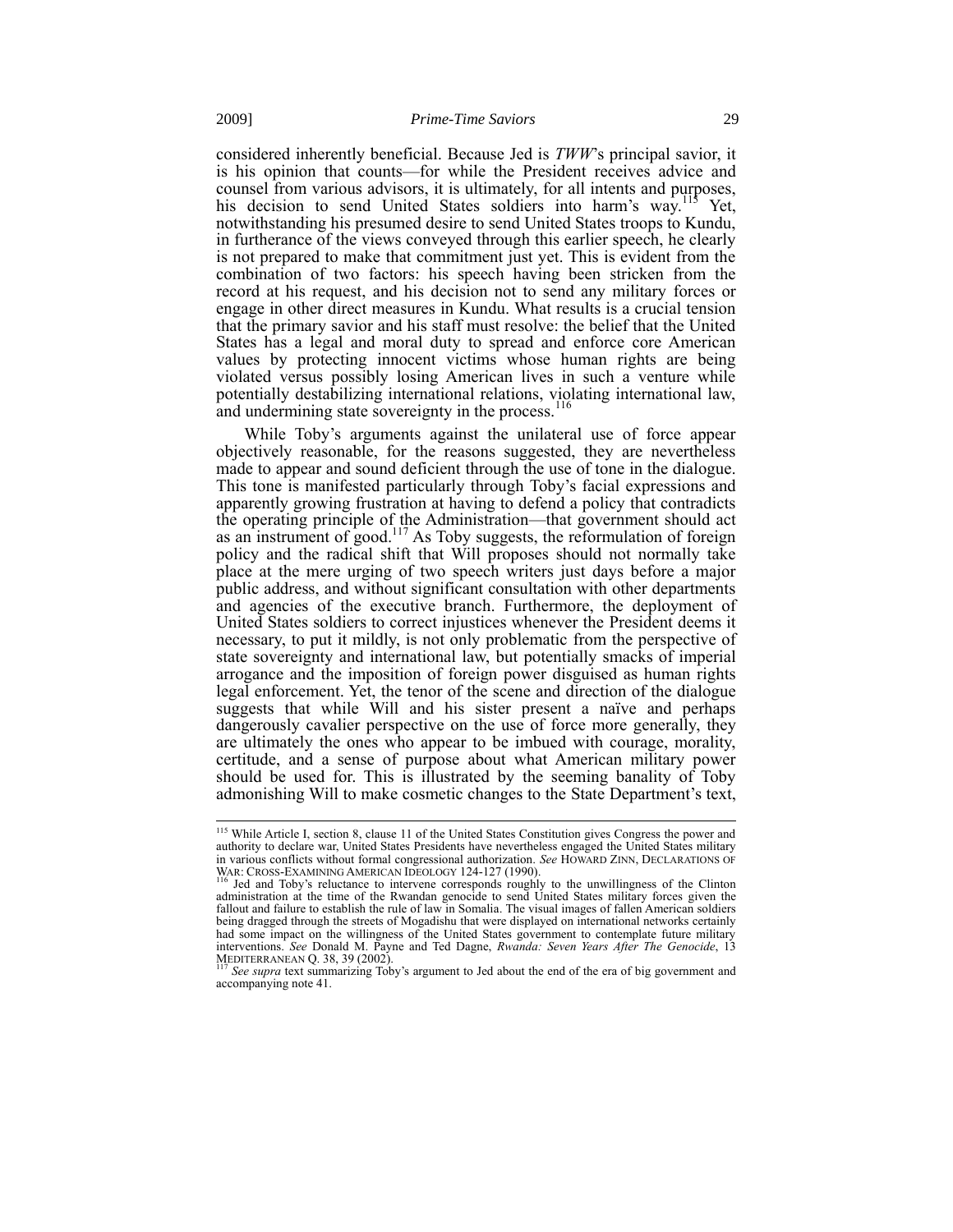transforming it to avoid seeming too cold and self-serving in the midst of a genocide transpiring on "their watch." Through Toby's facial expressions, particularly after he asserts that the purpose of the revisions is "to make the old language sound better," he effectively expresses a non-verbal statement that contradicts his stated position to Will. Through these non-verbal cues, the viewer is invited to detect and share in Toby's own doubts about his otherwise sound observations. Toby's level of discomfort about finding reasons not to intervene or advocate for intervention is also magnified by his level of anger at having to argue with Will and advocate for the status quo, which he questions deep down. Yet throughout much of the first two episodes of the Kundunese genocide storyline, Toby tends to be the consistent voice against intervention, fighting his own inner impulses about the robust role and duty of government.

After learning that the American missionaries have been evacuated from Kundu, Jed is left to consider what to do next. He can simply denounce the massacres and remain true to the current policy of nonintervention except where the United States' clear and vital interests are at stake, or he can take steps that move beyond these narrow boundaries. In a step moving him perhaps slightly towards military intervention, Jed summons (one of) his Assistant Secretary of State, Bob Slattery, and asks about any further information on the killings in Kundu. Bob informs Jed that there is little available information, as the United States embassy in Kundu is outfitted with only a small staff and without any Central Intelligence Agency presence, further conceding that Archbishop Kintaka's sources are more extensive than that of the United States government. Jed orders Bob to have a force depletion report prepared advising how many personnel would be lost if he were to send United States military forces to intervene and stop the genocide. Furthermore, Jed instructs that he wants this report to be done surreptitiously without the knowledge of the Secretary of Defense, Miles Hutchinson, with whom Jed has an antagonistic relationship, and whom the audience comes to realize opposes any military intervention in Kundu.<sup>118</sup> Jed's conversation with Bob highlights a key component of Jed's reluctance to deploying United States troops: the risk of losing a high number of American lives (and implicitly the political ramifications that it may produce) weighed against the many more African lives that might be saved in the process.

As Jed contemplates the possibility of intervening in Kundu, he also faces institutional opposition within the executive branch. This opposition is rooted specifically within the State Department and the Department of Defense, populated by officials and bureaucrats who want Jed to let them exclusively dictate and craft policy, rather than the President doing this.<sup>119</sup>

<span id="page-29-0"></span><sup>118</sup> The task is given to a military officer assigned as an aide to the National Security Advisor. *The West Wing: Inauguration Part I, supra* not[e 5.](#page-1-1)<br><sup>119</sup> In one scene, W<sup>11</sup> .......

<sup>&</sup>lt;sup>119</sup> In one scene, Will meets with an Assistant Secretary of State for Public Affairs, Bryce Lilly. Will advises Lilly that Jed was dissatisfied with the State Department's foreign policy language. Lilly resentfully informs Will that "this White House has to be careful about the use of force. It's a hostile Congress…This President can't write himself a blank check when it comes to foreign policy. Especially this President." Will responds, "Especially this President…because of the clause in Article I [sic] that says not every President gets the full powers of Commander-in-Chief." *The West Wing: Inauguration Part I*, *supra* note [5.](#page-1-1)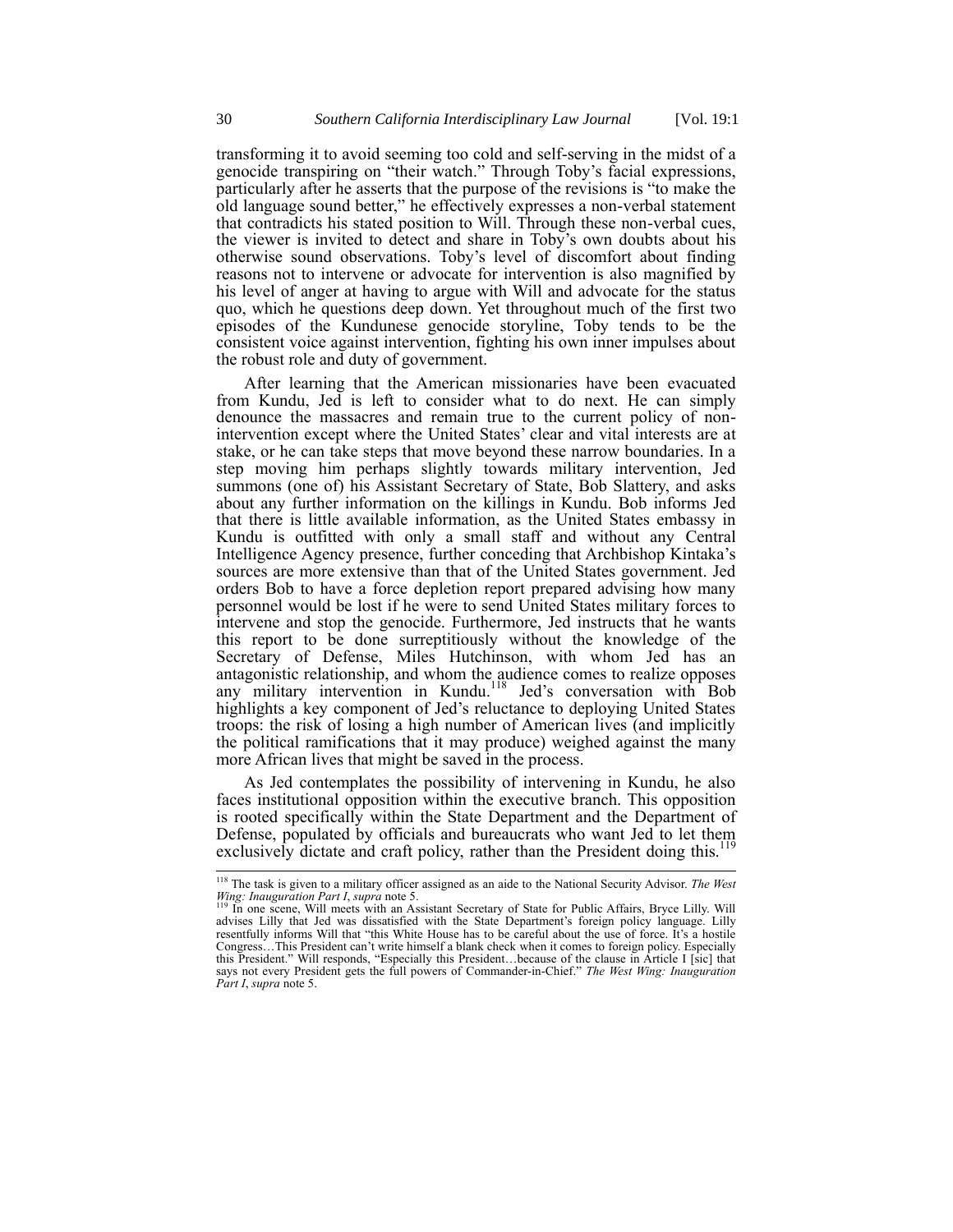The exposition of this internal opposition, in its own right, plays a role in cultivating support for the intervention in Kundu. It does so by creating a negative association between the anti-interventionist stance and the negative character traits of those advancing this position. This is exemplified by the following dialogue between Leo McGarry, Jed's Chief of Staff and Miles Hutchinson, the Secretary of Defense, regarding the potential for intervention. Miles is demonstrably resistant to United States military forces being sent to Kundu.

| Leo:<br>Miles: | What's the general thinking in Kundu?<br>That we should support all the international diplomatic<br>efforts to (Pauses) You know the U.N.'s already made<br>overtures to the Arkutu.                                                                               |
|----------------|--------------------------------------------------------------------------------------------------------------------------------------------------------------------------------------------------------------------------------------------------------------------|
| Leo:           | That's what's happening at the State Department. I want to<br>know what's happening at Central Command.                                                                                                                                                            |
| Miles:         | If you mean militarily, we're gonna want to supply the<br>bordering countries.                                                                                                                                                                                     |
| Leo:           | That's not what I mean. We're getting [intelligence] that<br>isn't making it onto CNN, but that's a matter of couple of<br>hours, truly. Horrible accounts of mass slaughtering that<br>should make us at least want to investigate whether there's a<br>genocide. |
| Miles:         | Lee lost 10,000 at Gettysburg--didn't make it genocide.                                                                                                                                                                                                            |
| Leo:           | 'Kay that's what I'll go to the President with.                                                                                                                                                                                                                    |
| Miles:         | In our case, we'd lose closer to a thousand which is pretty<br>stupid. Magnificently so, when we realize we're talking<br>about a guy who's never led an army.                                                                                                     |
| Leo:           | A) the guy is the President!; B) he's been leading one for<br>three years, fifty-one weeks, and three days, how much more<br>training would you like him to have?; and C) it's not a<br>thousand, we saw a force depletion report, it's a hundred and<br>fifty.    |
| Miles:         | You saw a force depletion report?                                                                                                                                                                                                                                  |
| Leo:           | (Pauses realizing that he revealed information that was not<br>supposed to reach Miles). Yes.                                                                                                                                                                      |
| Miles:         | How did he see a force depletion report?                                                                                                                                                                                                                           |
| Leo:           | Look from time to time, just to expedite things, Nancy <sup>120</sup><br>will $\ldots$                                                                                                                                                                             |
| Miles:         | Nancy's out of the country. It was her aide.                                                                                                                                                                                                                       |
| Leo:           | The guy was following a direct order.                                                                                                                                                                                                                              |
| Miles:         | I have no doubt he was. That's my problem Leo.                                                                                                                                                                                                                     |
| Leo:           | I don't give a damn what your                                                                                                                                                                                                                                      |
| Miles:         | What?!                                                                                                                                                                                                                                                             |
| Leo:           | I said I don't give a damn what your problem is Miles! The<br>man wants to know if he sends troops, how many are gonna<br>die.                                                                                                                                     |
| Miles:         | And if he wants to see force depletion, he asks me.                                                                                                                                                                                                                |
|                |                                                                                                                                                                                                                                                                    |

 $\overline{\phantom{a}}$ <sup>120</sup> Nancy McNally is the National Security Advisor.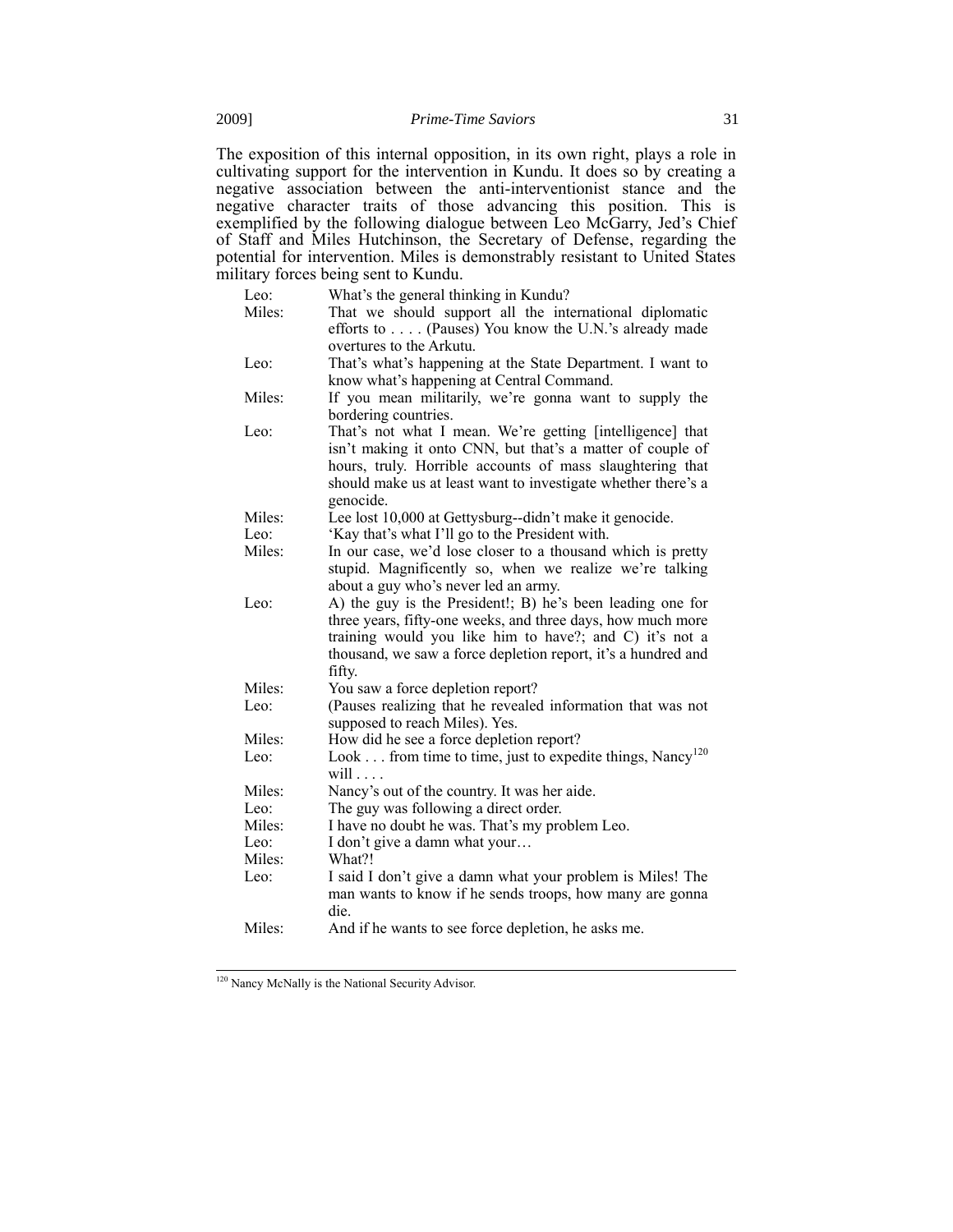| Leo: | He asks you and three days manage to go by before he sees     |
|------|---------------------------------------------------------------|
|      | it, Mr. Secretary. Yet miraculously the Wall Street Journal,  |
|      | on day two, the number's inflated all to hell. It's a hundred |
|      | and fifty, not a thousand.                                    |

Miles: And that's acceptable to you in Kundu?

| Leo:   | I don't know what you mean, when you say, "in Kundu".       |
|--------|-------------------------------------------------------------|
|        | Naah. Yeah, I do. (Leo turns away disgusted).               |
| Miles: | Go to hell. (Miles walks out of the room).                  |
| Leo:   | Okay. (Leo slams two folders onto the table knocking over a |

glass of water).<sup>121</sup>

From this scene, the position against intervention is strongly linked to the negative character, obstructionist tactics, and arrogant tone of Miles who the audience is made aware has an antagonistic relationship with the show's lead character and principal savior, the President. For instance, Miles flippantly diminishes the possibility of genocide transpiring by raising the death of Robert E. Lee's 10,000 soldiers during the United States Civil War. This reference connotes three ideas. First, it suggests that the massacres in Kundu are merely the natural consequence of an internal civil war and thus do not necessitate intervention by external forces. Second, it also advances the notion that the killing of ten thousand people generally, even if it does not occur during war, does not constitute genocide. Furthermore, the audience comes to realize that Miles' argument against losing a significant number of United States troops is based on a patently false and inflated estimate—that 1000 troops would be lost instead of the smaller 150-troop estimate. In addition, Miles' objections also rest upon the notion that Jed does not have the moral authority to send troops into combat since he has never even served in the military, while Miles' tone suggests that he, as Secretary of Defense, does hold such moral authority.<sup>122</sup> Fundamentally, Miles' character is one who will evidently conceal genuine and pertinent information from his otherwise likable boss (likable from the perspective of the audience), will spread false information in the news media to advance his own position, and will question Jed's authority to send soldiers pursuant to Jed's legitimate authority as Commander-in-Chief. The position against intervention is in part therefore impugned through a constructed guilt-byassociation with an odious character who vehemently opposes such intervention.

This terse dialogue also helps to cultivate an obligation to intervene in Kundu in another sense. Unlike Will's argument to Toby, which is mounted on the basis of Jed's congressional speech, and stresses positive foundational reasons for a United States intervention in Kundu—the spread of American values and enforcement of human rights norms globally— Miles and Leo's dialogue sets up the case for intervention predicated on a negative association of guilt and shame attributed to Miles' invidious perspective and arrogant attitude. Miles' fundamental objection to

 $\overline{\phantom{a}}$ 

<sup>&</sup>lt;sup>121</sup> *The West Wing: Inauguration Part I, supra* not[e 5.](#page-1-1)<br><sup>122</sup> This sentiment is also echoed in the conversation between Will and Assistant Secretary of State, Bryce Lilly where the latter notes that Jed, in particular, cannot write himself a blank check when it comes to redrafting foreign policy to include the use of force. *See supra* not[e 119.](#page-29-0)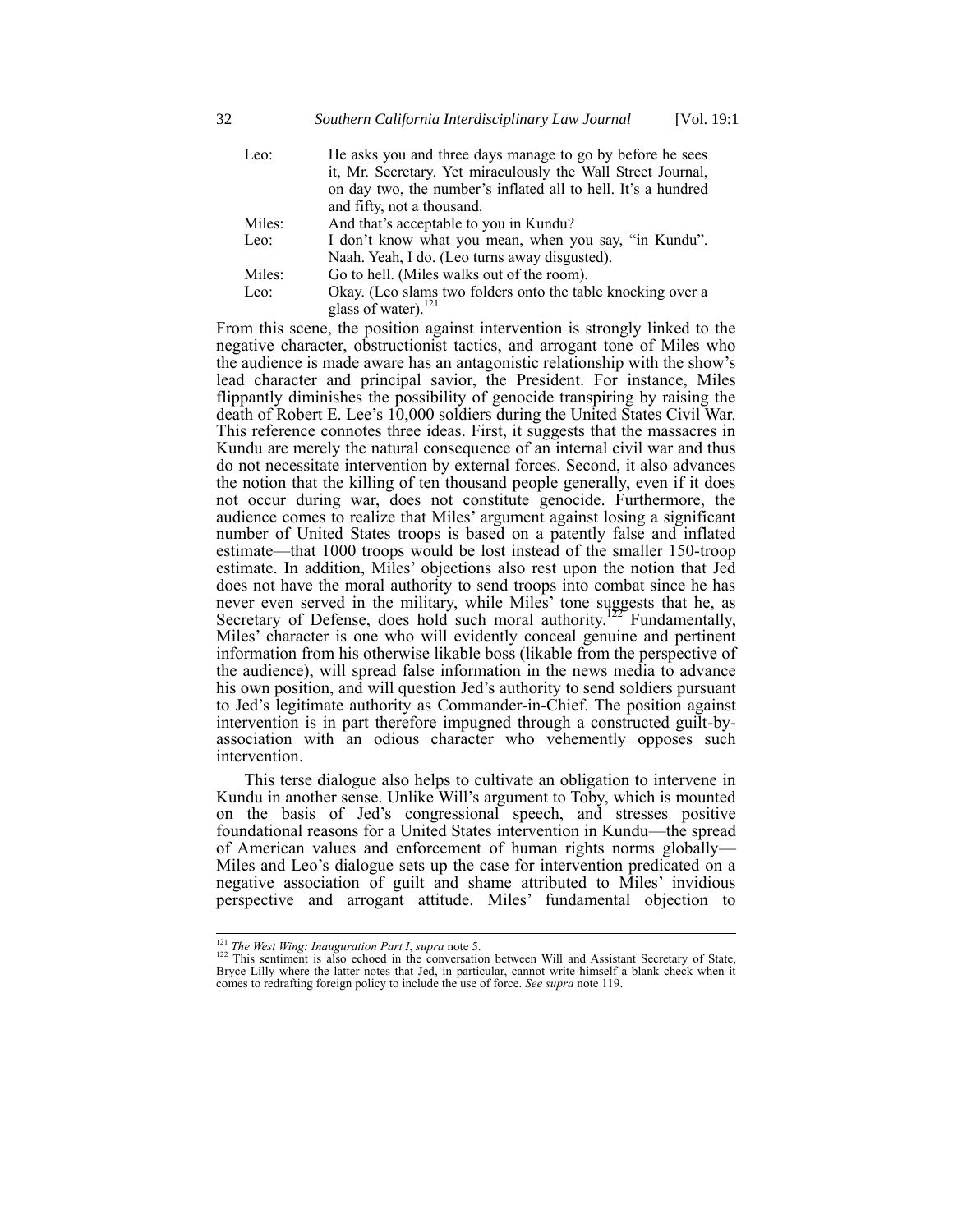intervening rests on an implied racial argument disguised as national interest–namely that 150 American lives are not nearly worth sacrificing for thousands of African/Kundunese lives being taken during genocide. This becomes evident when Miles asks Leo, "[a]nd that's acceptable to you in Kundu?," thus implying that the loss of 150 American soldiers might be acceptable if the lives that were being saved were somehow worth more both in cultural and geo-strategic terms. The odious implication of Miles' rhetorical question registers with Leo whose reaction is visceral and provokes a look of disgust followed by the throwing of his documents on the table. Miles' cruel indifference to the circumstances of the Induye ties back to the disparity that Archbishop Kintaka observed earlier in his dialogue with Jed by asking if his briefing regarding the massacres in Kundu would have been quite so sketchy had genocide broken out in a small European country. Yet, for individuals such as Miles, the extent to which the United States should be involved is relegated to "supporting" international diplomatic efforts and supplying states bordering Kundu. This type of conduct gives the appearance of "doing something" but ultimately accomplishes little in the actual saving of lives.

Through Leo and Miles' dialogue, guilt and shame are used as instruments to cultivate support for a military intervention in Kundu; it is part of an effort at priming the audience to view the concept of an American R2P positively. The next part of the storyline is geared toward searing this negative association into Jed's conscience through the efforts of the only individual amongst his staff who has openly advanced the use of American military force to further human rights. This is seen when Jed stops by Will's office to check on the status of the redrafting of the foreign policy section. On Will's desk, Jed notices the speech that he gave as a member of Congress that was the subject of Will's argument with Toby. He asks rhetorically, while keeping his eyes downward and fixed on the text, "Why is a Kundunese life worth less to me than an American life?" To Jed's surprise and in a remarkable display of speaking truth to power, Will responds, "I don't know sir, but it is." Surprised by Will's boldness, Jed raises his eyes to look at Will, and replies, "[t]hat was ballsy." Will responds, "I won't be working here long." Jed asks, "You Tom Bailey's son?" After Will confirms that he is, Jed states: "[t]alk about the very model of a modern major general." With a hint of pride, Will replies, "Yes sir."<sup>123</sup> Jed then walks away. Jed is thus faced, in a rather frank manner by a then-temporary member of his staff, with the disconnect between his true beliefs about the worth of all people and their inalienable rights, which reflect American values on one side, and his reluctance to sacrifice American lives in pursuit of these beliefs on the other; beliefs which he tried to hide in the proverbial closet by having his bold speech stricken from the record.

<span id="page-32-0"></span>The challenge to openly act and behave as a global American savior is what is at play in these scenes. Jed and his Administration, who are the principal protagonists, are reluctant to move towards a model of saviorhood

<sup>123</sup> *The West Wing: Inauguration Part I*, *supra* not[e 5.](#page-1-1)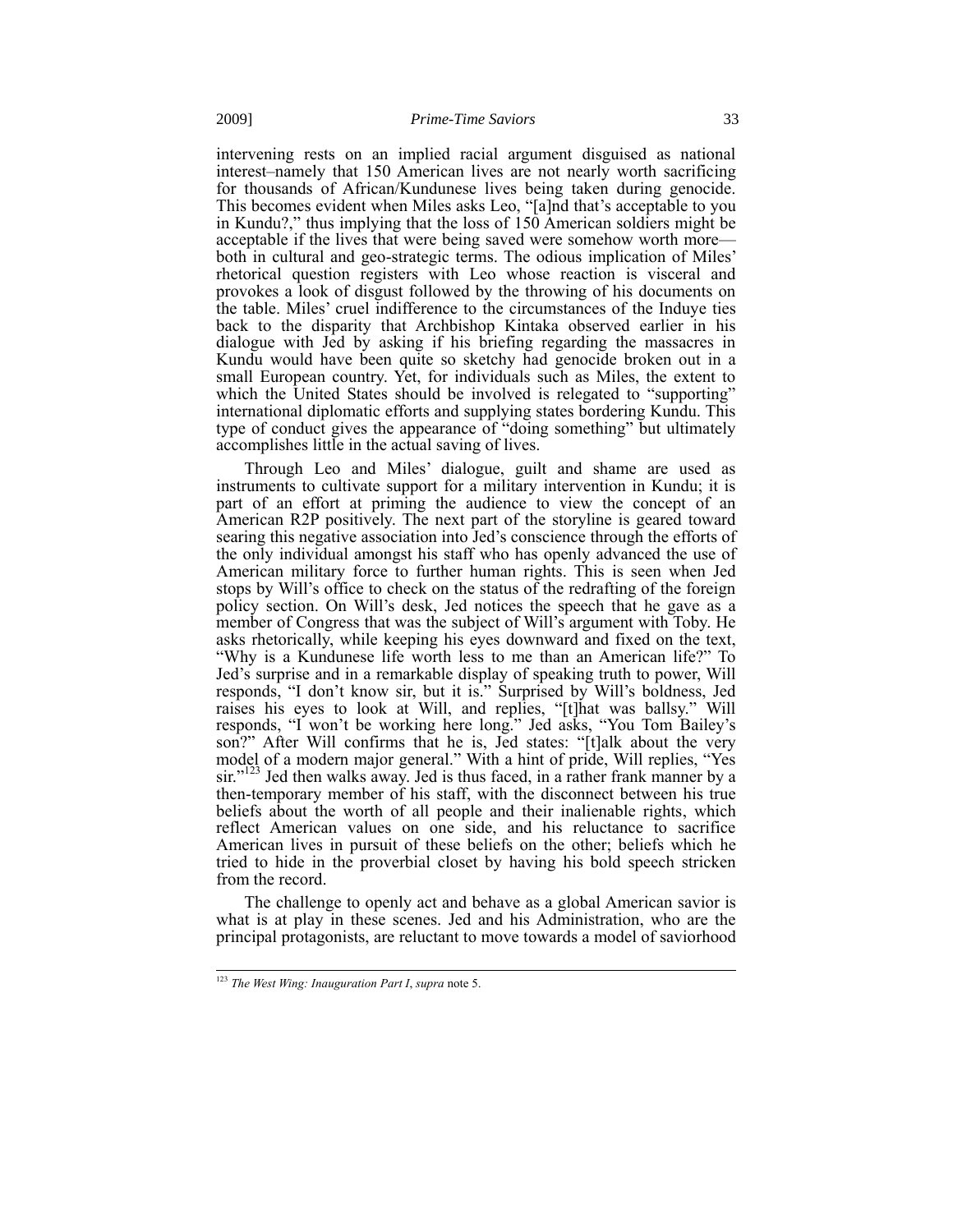<span id="page-33-1"></span>that includes intervention. This reluctance to act as an instrument of good to stop genocide slowly eats away and haunts them.<sup>124</sup> In one respect, they are beset by opposition from individuals such as Miles Hutchinson, who are willing to take affirmative steps to engineer public opposition to intervention by pitching false estimates in the press about potential American casualties.<sup>125</sup> Furthermore, there is the presumption that an administration staffed by individuals who have no military experience (with the exception of Leo McGarry who flew planes in the Vietnam War and sustained injuries) has no moral authority to assume the role of savior and send United States soldiers to potentially perish. In addition, the Administration fears that the American public will be opposed to the loss of American lives, particularly during an operation to save African lives.<sup>126</sup> To these issues, Will (and by reference, his father) serves as the courageous counterpoint to the voices waged against intervention and vacillation within the Administration. Will presents a clear and firm voice that comes from a military background who fully endorses the idea of American blood being sacrificed if necessary to save others who are being slaughtered. He reminds Jed and Toby what they are supposed to represent but have forgotten or are unable to bring themselves to stand for after spending many years warding off political criticisms and threats to the Administration by Republican rivals. The imagery of Will's father, Tom Bailey, as the very model of a modern major general who is willing to ruffle feathers,  $127$  particularly within the State Department, to enforce particularly within the State Department, to enforce American interests and values, is intended to remind Jed that as a Commander-in-Chief, he is falling short of what is expected and perhaps required of him. Or, viewed another way, the invisible allegory of Tom Bailey is used to remind Jed that, as Commander-in-Chief, he has the legal and moral authority and prerogative to use military force when necessary to advance American values. Furthermore, the viewer is invited to believe that the elder Bailey, who represents a model soldier and leader within the military establishment, gives his imprimatur to Will's argument.

<span id="page-33-0"></span>As Inauguration Day approaches and the growing death count in Kundu continues unabated, the increasing unease attributed to not intervening mounts on the staff's conscience, even as they are trying to

*Inauguration: Over There*, *supra* not[e 1.](#page-1-0) <sup>127</sup> At the beginning of Will's meeting with Bryce Lilly discussed in *supra* note [119,](#page-29-0) Lilly mentions having unpleasant run-ins with the Will's father. *The West Wing: Inauguration Part I*, *supra* not[e 5.](#page-1-1)

 $124$  When Toby confronts Will about the latter's statement to Jed, he chastises Will for getting into Jed's "head this close to something this important, [that Will has] gotta keep the train on the tracks." Toby informs Will that the genocide "haunts him, it haunts everyone." *The West Wing: Inauguration: Over There*, *supra* note [1.](#page-1-0) Toby's central point is that the government and the administration need to keep focused.

The pettiness of Hutchinson's character is also signified by his resentment that Jed ordered a force depletion report behind his back. The audience learns that in retribution, Hutchinson is feeding Danny Concanon, a reporter, information that would lead him to information surrounding Jed's order to assassinate a foreign leader the year before, based on evidence that the leader was responsible for planning terrorist attacks in the United States. *The West Wing: Inauguration: Over There*, *supra* note [1.](#page-1-0)

 $^{126}$  As the final revisions to the speech are being discussed, Josh senses Will's frustration about the failure to take a bold stance in Kundu. He says to Will: "The President takes seriously the question of whether or not to risk American blood…he can't just send people someplace." Will asks: "Where does the President's Catholicism distinguish between American blood and other kinds of blood?" Josh replies: "It doesn't. The voters do. The voters that you champion and that I can't stand." *The West Wing:*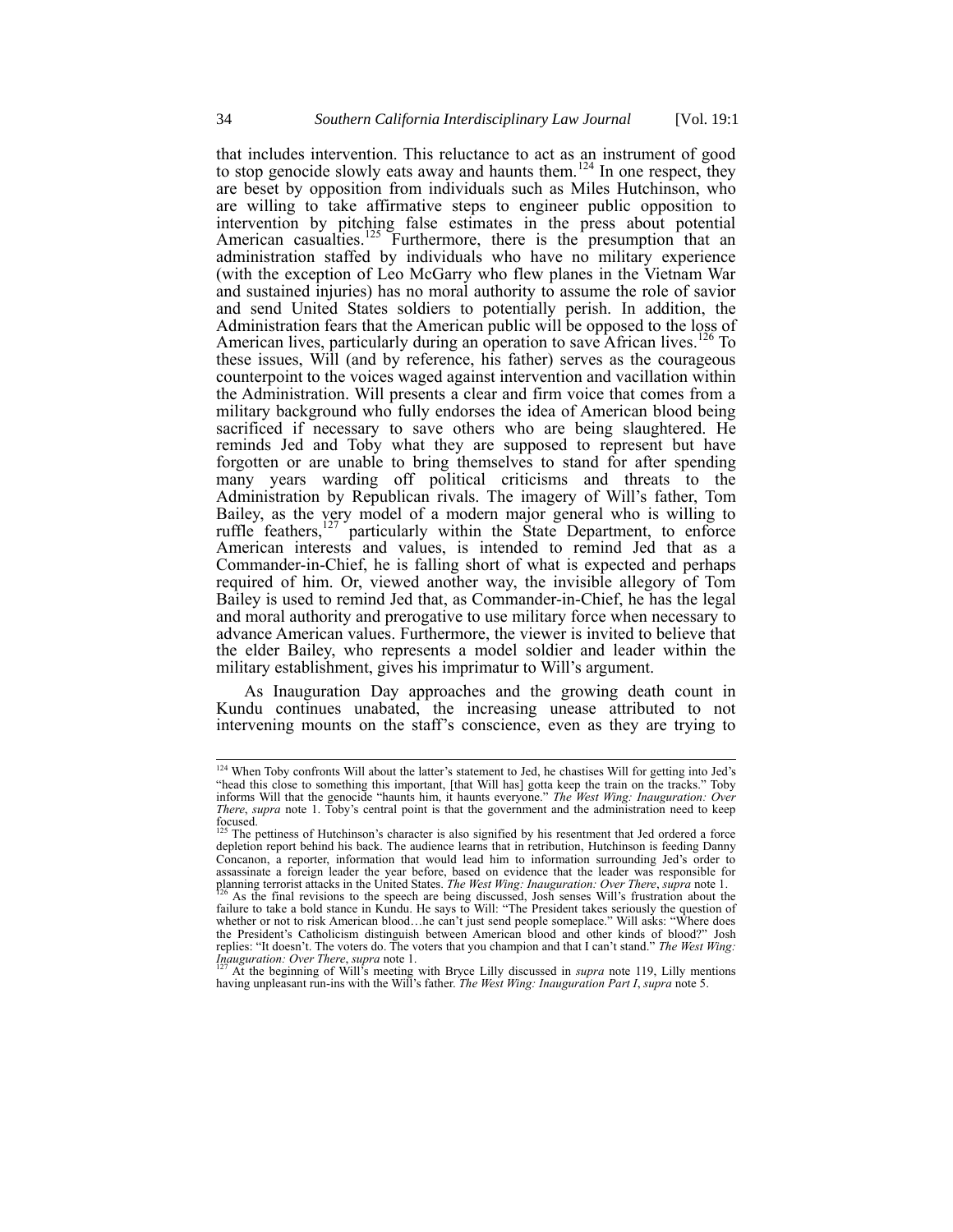unwind in a bar after weeks of hard work crafting the inauguration speech and dealing with the news from Kundu. During an exchange between Toby, C.J., and Josh, the notion of potentially sacrificing American soldiers to save African victims starts to become reconciled. It is the duty of some saviors (read: United States soldiers) to perish in an important cause to save humanity:

- C.J.: Guy across the street is beating up a pregnant woman, you don't go over there and try and stop it?
- Toby: Guy across the street is beating up anybody, I like to think I'd go over and try to stop it. But we're not talking about the President going to Asia, or the President going to Rwanda, or the President going to Qumar.<sup>128</sup> We're talking about the President sending other people's kids to do that.
- C.J.: That's always what we're talking about and in addition to being somebody's kids, they're soldiers and sailors and if we're about freedom from tyranny, then we're about freedom from tyranny, and if we're not, we should shut up. Josh: Yes.

- Toby: (To Josh) Back at the office, you were telling Will  $\ldots$ <sup>129</sup>
- C.J.: (Cutting Toby off) He said that to Will because that's what we say.
- Toby: You weren't even there.
- $C.J.:$  It's what we always say.
- Toby: On Sunday, he's taking an oath to ensure domestic tranquility.
- C.J.: And *to establish justice and promote the general welfare*. Stand by while atrocities are taking place and you're an accomplice.
- Toby: I'm not indifferent to that, but knucklehead self-destruction is never gonna burn itself out. You really wanna send your kids across the street into the fire?
- C.J.: Want to? No. Should I? Yes.
- Toby: Why? And don't give me a lefty answer.
- C.J.: A lefty answer's all I got.
- Toby: Why are you sending your kids across the street?
- C.J.:  $\qquad \qquad$  'Cause those are somebody's kids too.<sup>130</sup>

In justifying the potential sacrifice of United States soldiers (*qua* saviors), *TWW* once again reinforces the metaphor of the victim. In C.J.'s formulation, the Induye are allegorized as a fragile pregnant victim across the street while American soldiers are to play the noble rescuers halting the one-sided assault.<sup>131</sup> The metaphor of the pregnant woman of course implicitly involves more than just the prospective victimization of the

<sup>128</sup> A fictional Middle Eastern country which serves as a hotbed for Islamic terrorism. <sup>129</sup> *See supra* not[e 126.](#page-33-1)

<sup>130</sup> *The West Wing: Inauguration: Over There*, *supra* not[e 1.](#page-1-0)

 $131$  The imagery of an assault on a pregnant woman taking place across the street, instead of across the ocean also serves to diminish the remoteness of Kundu and the victims of the genocide taking place there. Given the assault's new proximity as conveyed through C.J.'s metaphor, one cannot so easily ignore what is transpiring.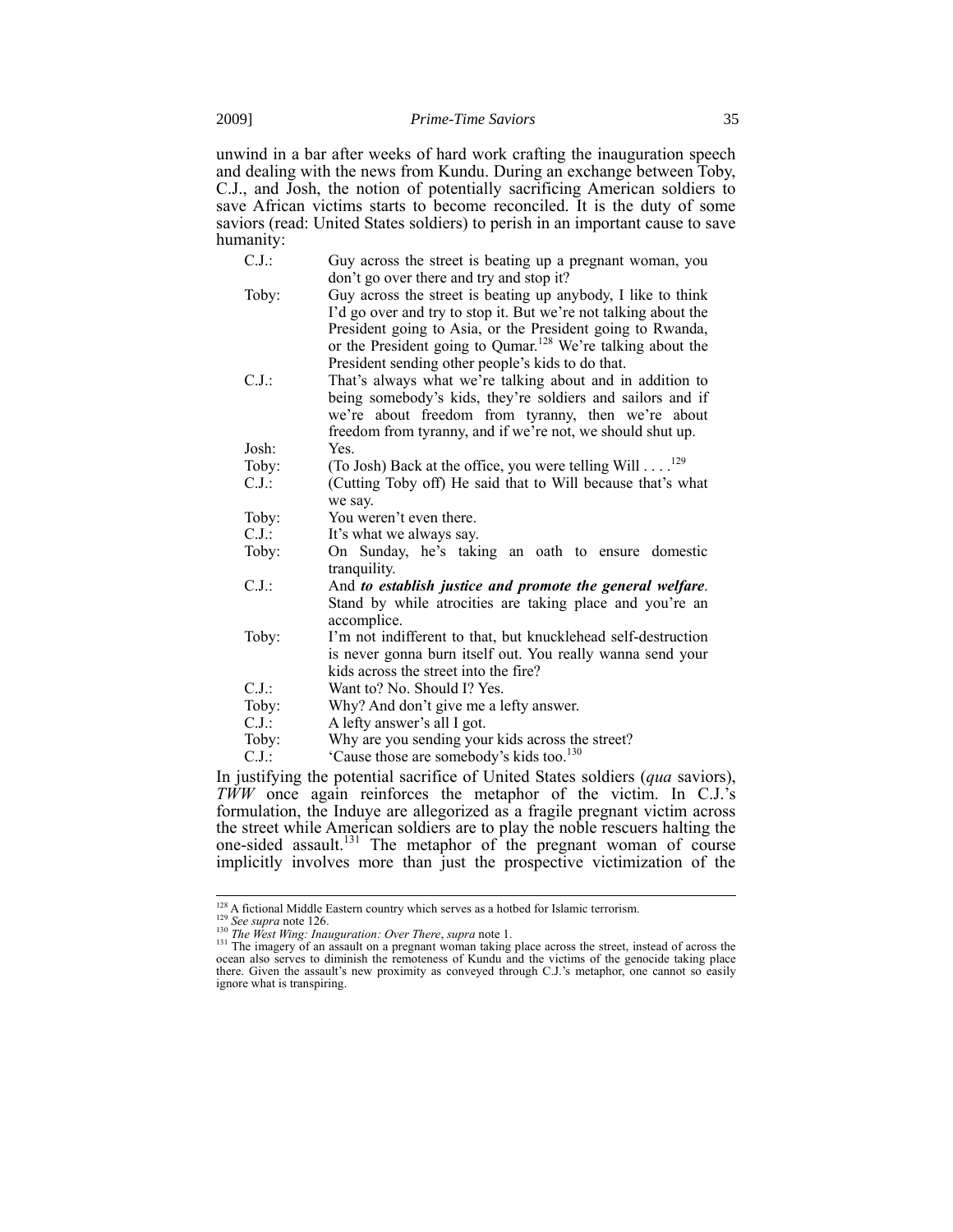expecting mother (the victim that we are able to see), but also includes danger to the life of the unborn fetus. Thus, there are two potential victims at risk. Furthermore, one can hardly dispute that a pregnant woman being assaulted or otherwise in distress cannot but evoke, except in the most compassionless of individuals, a compulsion to rescue. However, while American soldiers may represent someone's children that the United States President may be deploying to rescue the children of others, the American children clearly have a higher and perhaps secular "missionary" purpose and agency as soldiers and sailors to ensure freedom from tyranny and genocide. This moral duty is tied to enforcing a larger presidential obligation—an oath to establish justice and promote the general welfare. Notably however, the general welfare that C.J. refers to is not merely a domestic one, but one which contextually extends to the whole world, conceptually, a global American protectorate. As we reach the end of their colloquy, C.J. once again returns to a recurring fundamental point in order to justify risking American lives - that the Kundunese are defenseless children whose lives are threatened, and cannot be saved without the deployment of American "children." Notably, as soldiers and sailors, the American "children" have the capacity to act as grown-up agents of resistance to the Arkutu *génocidaires*, and enforcers of international human rights norms and American values, whereas the African Induye children (literally and allegorically) are clearly lacking in this capacity.

The necessity to sacrifice American blood is also justified by the invocation of the Holocaust. The brutality of the Holocaust has been captured in various films and has been etched to some degree in the American viewing public's consciousness. It represents to many the failure of the international community and nation-states, including the United States and Canada, to intervene and stop one of the most brutal and orchestrated exterminations in human history at an earlier stage. <sup>132</sup> The failure to stop Hitler prior to World War Two becomes poignantly and succinctly appropriated to stop the Kundunese genocide. In the following exchange between the show's two Jewish-American senior staffers, Josh invokes the symbolic power of the *Shoah* to justify intervention in Kundu to Toby:

| I'm not talking about fighting wars. Intervening when          |
|----------------------------------------------------------------|
| there's violence against people who are defenseless.           |
| Fine, but if we go here, it means they can go there, and look, |
| more injustice over there.                                     |
| We elect these people. Not for nothing, but if we'd been the   |
| world's policemen in the '30s, you and $I \dots$               |
| We would have had a lot more relatives.                        |
|                                                                |

 $\overline{\phantom{a}}$ <sup>132</sup> While both the United States and other Allied states were committed to defeating the German military machine, rescuing those targeted by the Nazis for extermination was not necessarily a primary concern. This lack of concern is exemplified by the refusal of the United States and Canadian governments to accept many Jewish refugees arriving on boats from Europe. IRVING ABELLA & HAROLD TROPER, NONE IS TOO MANY: CANADA AND THE JEWS OF EUROPE, 1933-1948 280 (2000); NINETTE KELLEY & MICHAEL TREBILCOCK, THE MAKING OF THE MOSAIC: A HISTORY OF CANADIAN IMMIGRATION POLICY 252-256 (1998); and Naomi S. Stern, *Evian's Legacy: The Holocaust, The United Nations Refugee Convention, and Post-War Refugee Legislation in the United States*, 19 Geo. Immigr. L.J. 313 (2004).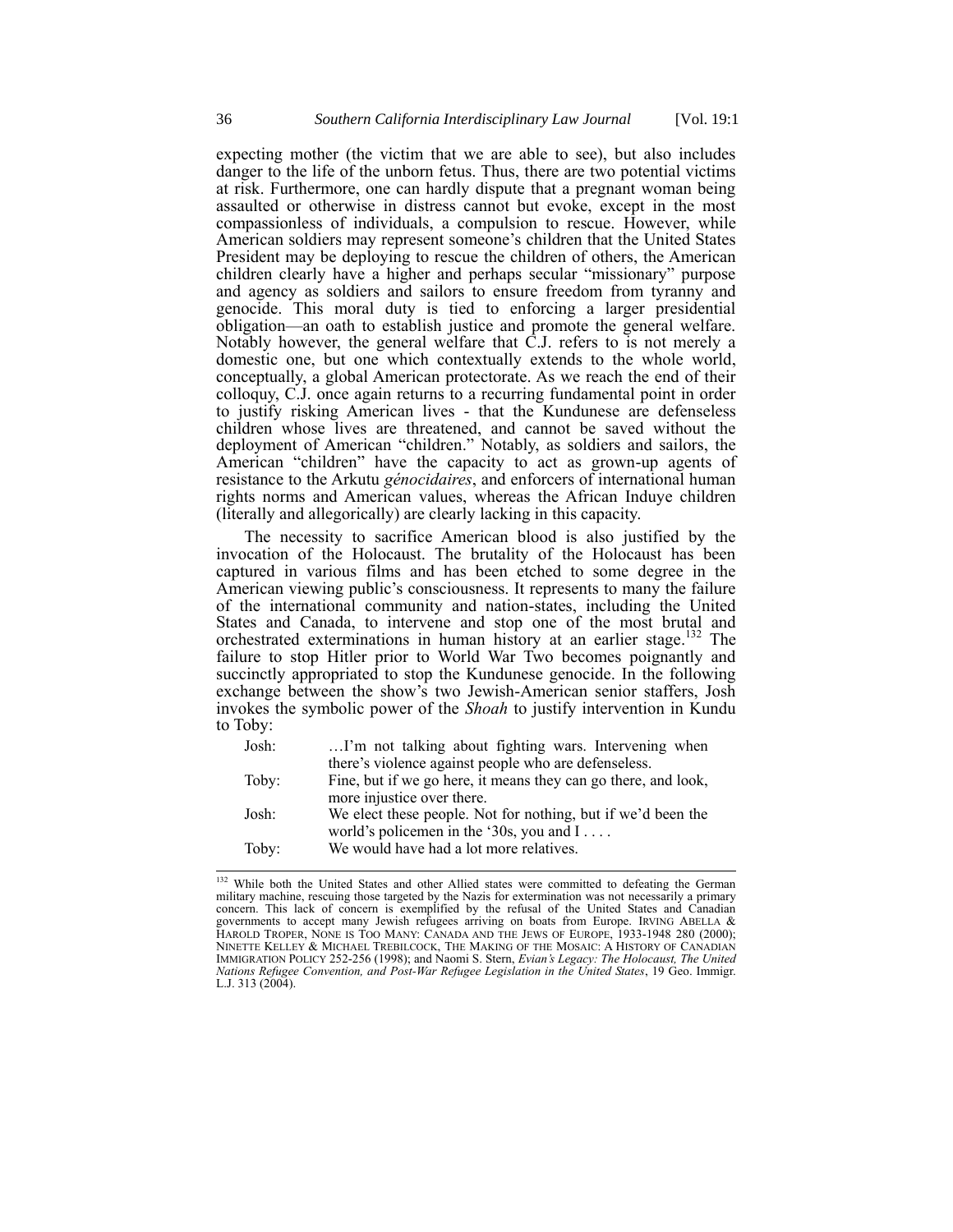# Josh: That's right.<sup>133</sup>

The short dialogue merges the imagery of the millions of European Jews who were murdered during the Holocaust with the defenseless Induye who could be saved if the United States would only fulfill its role as the world's policeman in the 1930s. *TWW* here utilizes the example of the Holocaust as a lost opportunity to save millions of lives due to the failure to intervene at an early stage to prevent untold tragedy as a bridge to justify support to intervene in modern day conflicts in Africa. Furthermore, the language in the dialogue seeks to make more palatable the nature of the military action; it is an intervention, a police action waged to rescue a defenseless people, as opposed to war, which is perhaps waged for less noble purposes such as conquest, acquisition of wealth and colonization. Josh's sense of obligation to stop another genocide, as an individual who lost family members he never got to meet due to the Holocaust, is emphasized in the closing scene of *Inauguration Part I* where he witnesses on a television screen, images of corpses lying about the ground – a painful reminder of "never again" remaining an empty platitude.

Following several days of hearing news of the events in Kundu, sarcastic media questioning by the White House Press Corps (that C.J. receives the brunt of), criticism by Archbishop Kintaka, as well as Will's biting remarks, Jed sits in his office in the White House residence to read reports and perhaps distract himself. After reviewing his reports, he decides to watch television. On a wall unit are three small television screens mounted on a top shelf with a larger television screen situated on a middle shelf space below. Jed turns on each screen clockwise starting from the top left screen. On the main screen, he observes the march of the wooden soldiers, a scene from the Laurel and Hardy film, "Babes in Toyland." The wooden soldiers assemble and begin to march. On the top left hand screen, Jed observes footage of real-life United States troops marching in step with one another. The camera alternates between the two marching scenes and a close-up on Jed's eyes as he intently goes back and forth. He then picks up a telephone and advises that he wants his senior staff to assemble immediately. What we learn is that after several days, since first learning about the outbreak of "violence" in the Kundunese capital, Jed makes the monumental decision to deploy United States forces to stop the developing genocide in Kundu. Through the juxtaposition of real-life United States soldiers against the wooden toy soldiers, Jed comes to the realization that the military he commands does not exist for mere display, entertainment or aesthetic purposes, but serves a crucial purpose to engage in military combat when required and perhaps more crucially to save others' lives.

Having decided to break with established policy rather precipitously, Jed approaches the new cause of combating genocide with great vigor and purpose. Absent in his voice is the pre-occupied and guilt-ridden tone. In its place is a more confident, deliberate and assertive quality. Invoking his earlier El Salvador speech, which he had stricken from the congressional record (and with some significant modifications), Jed proclaims a new

<sup>133</sup> *The West Wing: Inauguration: Over There*, *supra* not[e 1.](#page-1-0)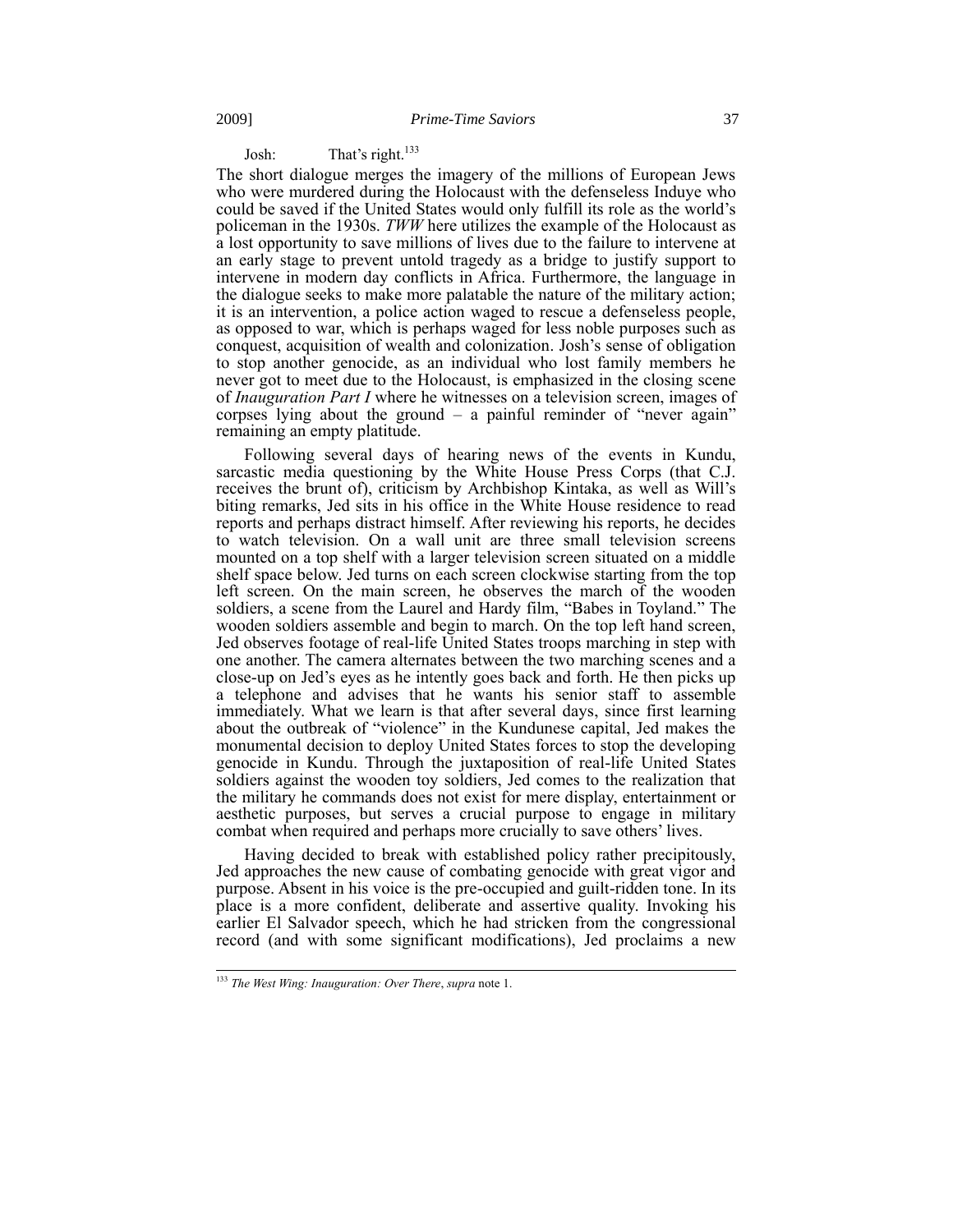doctrine for the use of force in defense of American values with calm and purposeful resolve:

We're for freedom of speech everywhere. We're for freedom to worship everywhere. We're for freedom to learn for everybody. And because in our time you can build a bomb in your country and bring it to my country, what goes on in your country is very much my business. And so we are, for freedom from tyranny everywhere. Whether in the guise of political oppression, Toby, or economic slavery, Josh, or religious fanaticism, C.J., that most fundamental idea cannot be met with merely our support. It has to be met with our strength. Diplomatically, economically, materially, and if pharaoh still don't free the slaves, then he gets the plagues or my cavalry, whichever gets there first. The U.S. [Trade Representative] will go crazy and say that we're not considering global trade. Committee members will go crazy and say I haven't consulted enough. And the Arab world will just go, indiscriminately crazy. No country has ever had a doctrine of intervention when only humanitarian interests were at stake. That streak's gonna end Sunday at noon.<sup>134</sup>

In addition to the particular freedoms that Jed mentions, three new compelling elements emerge in support of the Administration's shift toward unilateral military intervention. First, in justifying intervention in other countries generally, Jed stresses the potential of terrorists building bombs in other countries and transporting them into the United States. Intervention to extend freedom from tyranny thus involves a component of pre-emptive or anticipatory self-defense to ensure freedom from tyranny for American citizens as well foreigners. The argument for pre-emptive self-defense in the specific context of the Kundunese genocide as it has been laid out seems irrelevant with respect to United States national security; the events in Kundu do not seem to impinge upon the security of the United States or the collective security of any one of its allies. There is no reference, explicit or implied, to any terrorist activity that threatens the United States directly. Jed essentially invokes the right of self-defense provided for in the U.N. Charter, which does not require prior Security Council authorization, to bridge a conceptual gap that empowers the United States government to enter Kundu's territorial space to intervene in the genocide, something the United States cannot otherwise do legally without said authorization. Nevertheless, in so doing, the concept of pre-emptive self-defense, which is already problematic, ends up losing any logical meaning since any state can claim a right to intervene based on the presumption that in any given tyrannical society, bombs can be made, transported and used in another state regardless of evidence. A theoretical possibility is sufficient. The inclusion of a self-defense argument however also seems to contradict the concept of a policy of intervention rooted solely on humanitarian grounds.

Second, Jed's soliloquy also incorporates strong Judeo-Christian religious motifs in building toward an American obligation to intervene. For example, the genocide of the Induye is analogized to the slavery of the Hebrews by the Egyptians in ancient times, and the dispatch of the United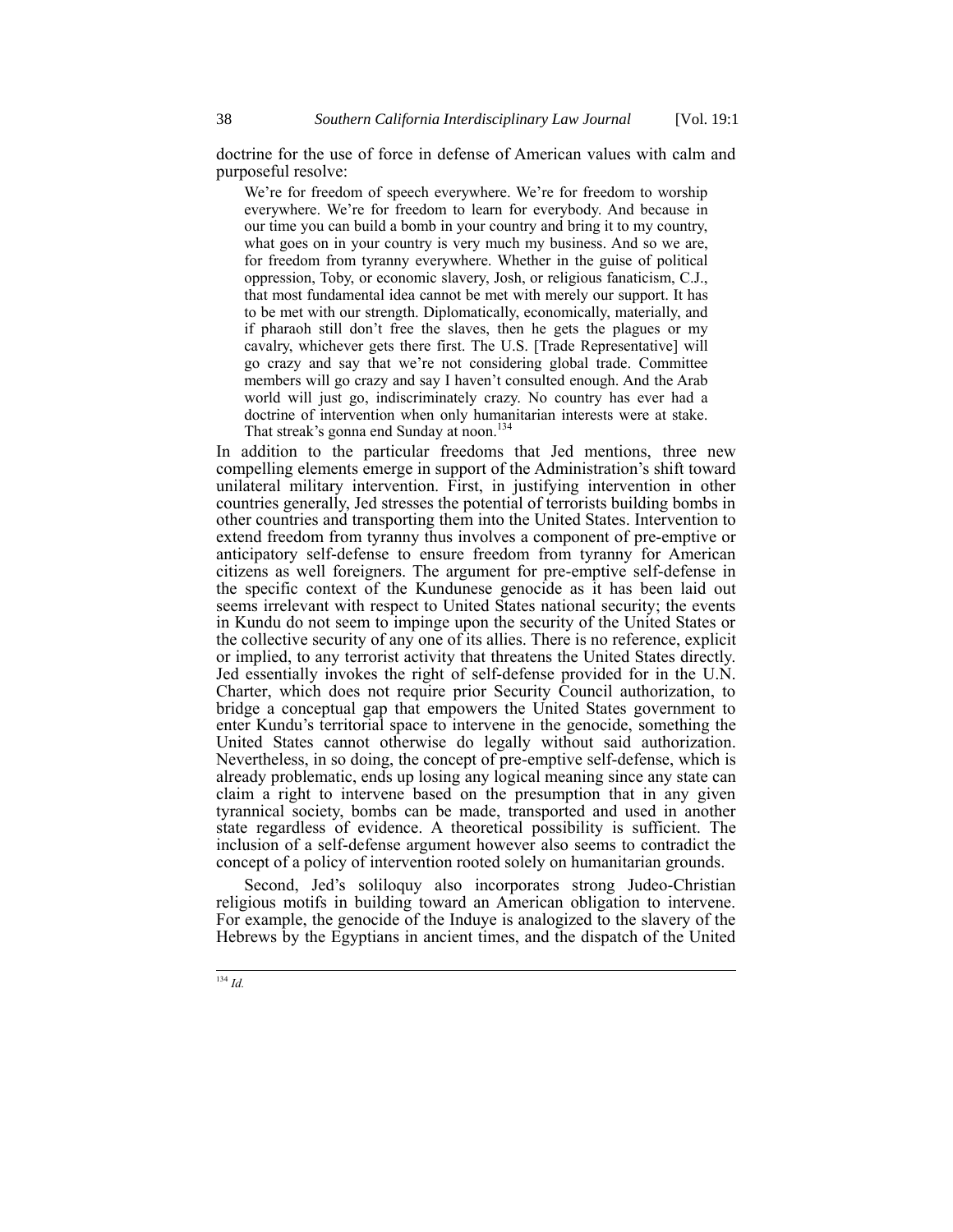States military to the ten plagues inflicted upon the Egyptians by Yahweh for refusing to release the slaves. More interestingly though, the power to inflict the plagues was both a divine and violent act, and would suggest that an American intervention in Kundu is of a similar nature, ordered and/or willed by a divine force to halt absolute evil, or at least sanctioned by it. The plague analogy also suggests that the intervention is inexorable and justifiably violent.<sup>135</sup> After advising his staff of his new shift in foreign policy and directing them to redraft his speech in accordance with his new directive, Jed asserts to Leo in private, paraphrasing Isaiah: "[s]et free the oppressed, break every yoke, clothe the naked, and your light shall break forth like the dawn, and the glory of the Lord shall be your rear guard."<sup>136</sup> As evidenced by his own self-associations with God or as an agent of God, Jed obtains a sense of peace about fulfilling his duty as a Christian and Roman Catholic—one that is missing earlier as he resisted the impulse to intervene.

Third, Jed's language and tone demonstrate a clear commitment to his new doctrine in the face of anticipated opposition from three key constituencies and the interests they represent: the United States' interests in global trade that may be impacted; political resentment from members of congressional committees for not having consulted them on this radical shift; and moreover, the fear of Arab states with respect to prospective United States interventions in their countries. Previously, Jed was hesitant to do anything in the face of opposition by the State Department or the Department of Defense, but here he demonstrates that some things are apparently more important than these concerns. Once again, the use of tone is instructive because these legitimate concerns are cast aside and dismissed as the crazed ramblings of various politically-motivated interests in the government, or in the case of the Arab world, an irrational and indiscriminate crazed reaction to a doctrine of intervention. Any legitimate apprehensions concerning conduct authorized in furtherance of such an imperial doctrine are merely swept aside by associating these objections with the expression of insular and petty interests.

The cultivation of an American R2P to stop genocide, crimes against humanity and/or war crimes is predicated on the belief of America's role in stopping such acts. It is also founded on the concept that the United States is the only state capable of or interested in doing so. The following section deals with the manner in which *TWW* constructs the United States as a savior relative to the international community and to other states, particularly France.

<sup>&</sup>lt;sup>135</sup> I am grateful to Karen Crawley for raising this point. Also, as Professors Trevor and Shawn Parry-Giles explain: "*TWW*'s international vision conflates violence and nationalism and expands presidential power over the internal affairs of developing nations. Such nations, largely populated by people of color, are shown as incapable of controlling their own affairs, forcing the United States to use unconventional war tactics when dealing with out-of-control nations where unjust-war tactics seemingly<br>originate and abound." PARRY-GILES & PARRY-GILES, THE PRIME-TIME PRESIDENCY: THE WEST WING

AND U.S. NATIONALISM, *supra* not[e 6,](#page-3-0) at 141. <sup>136</sup> *The West Wing: Inauguration: Over There*, *supra* not[e 1.](#page-1-0)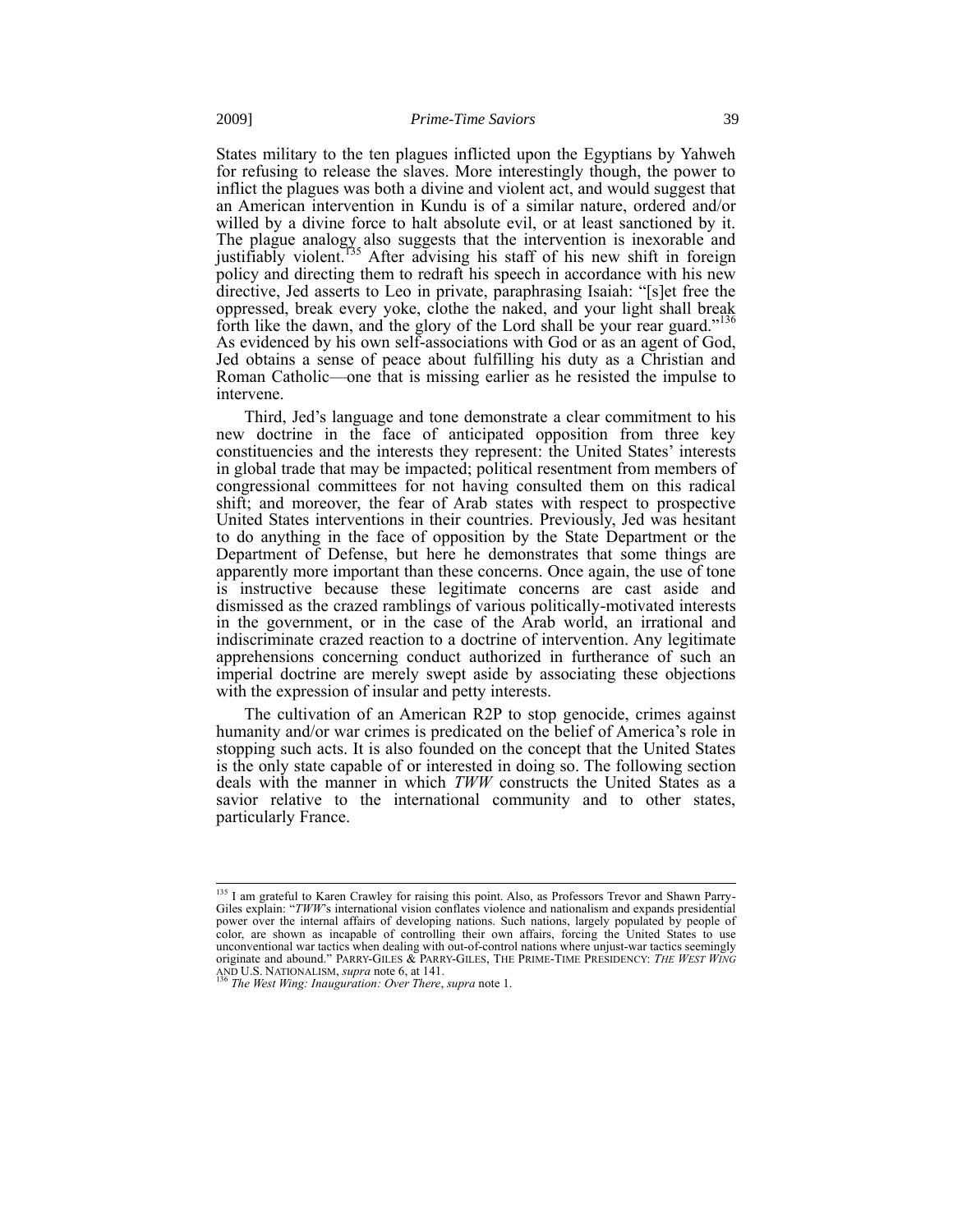## C. CASTING ASIDE THE INTERNATIONAL COMMUNITY AND FELLOW NATION STATES

*TWW*'s cultivation of a normative unilateral American R2P establishes and exposes viewers to a false dichotomy: the Bartlet Administration has to effectively choose between absolute inaction and its polar opposite, complete unilateral American military action. The Kundunese genocide plotline fields no alternatives along a continuum between these two polar positions, alternatives that may include material assistance to local resistance and United States cooperation and participation with other states or international institutions to intervene pursuant to a U.N. Security Council resolution. This is partly because *TWW* constructs international institutions and other states as unwilling or just out of touch with what is necessary to deal with outbreaks of genocide. This is exemplified during one scene where Jed receives a security briefing (which takes place prior to his decision to deploy troops to Kundu) and asks about any developments with respect to Kundu and the massacres taking place. He is informed that in light of the rising death count, the U.N. General Assembly is debating the issuance of a proclamation. Jed wryly responds, "Well a proclamation ought to do the trick."<sup>137</sup> He is then informed that neighboring families in Kundu are swapping family members because people in the same households are being forced to rape one another with the promise of being spared death.<sup>138</sup> The scene frames and juxtaposes two events—the brutality of forcing family members to rape each other with an out of touch and discordant response to such realities: a debate about whether to even *denounce* such crimes through a flaccid and toothless proclamation.

The U.N., embodied by the General Assembly, is reduced to a quivering mass of indecision and effete inaction in the face of a genocide leaving the United States as the only viable entity to respond. Any potential ability of international actors to affect positive change in Kundu is dwarfed in comparison to the power of the mighty United States President. After Jed elects to deploy military forces to Kundu, he meets with the Kundunese Ambassador to explain in part, his reasons for taking the airport in the Kundunese capital. In the scene, Jed imperiously lectures the Ambassador on the need for United States military involvement in Kundu:

[Kundu is] in the midst of a one-sided slaughtering of an entire people. Both the Secretary-General of the United Nations and the Vatican have pleaded with President Nzele<sup>139</sup> for a cease-fire, and both the U.N. and the Holy Father have struck out to the peril of 115,000 Induye men, women and God knows children, particularly the boys….The heads of Ghana, Nigeria and Zaire have similarly been sent packing. The Red Cross has been denied entry on three separate occasions in the last 10 days. President Nzele has 36 hours to give the command to his troops to hand over their weapons to the  $82<sup>nd</sup>$  Airborne Division of the United States Army. At 36 hours and one minute, I give the order for the  $101<sup>st</sup>$  Air

<sup>137</sup> *The West Wing: Inauguration Part I*, *supra* not[e 5.](#page-1-1)

<sup>138</sup> *Id.*

 $\frac{139}{139}$  President Nzele is the fictional military dictator that controls Kundu.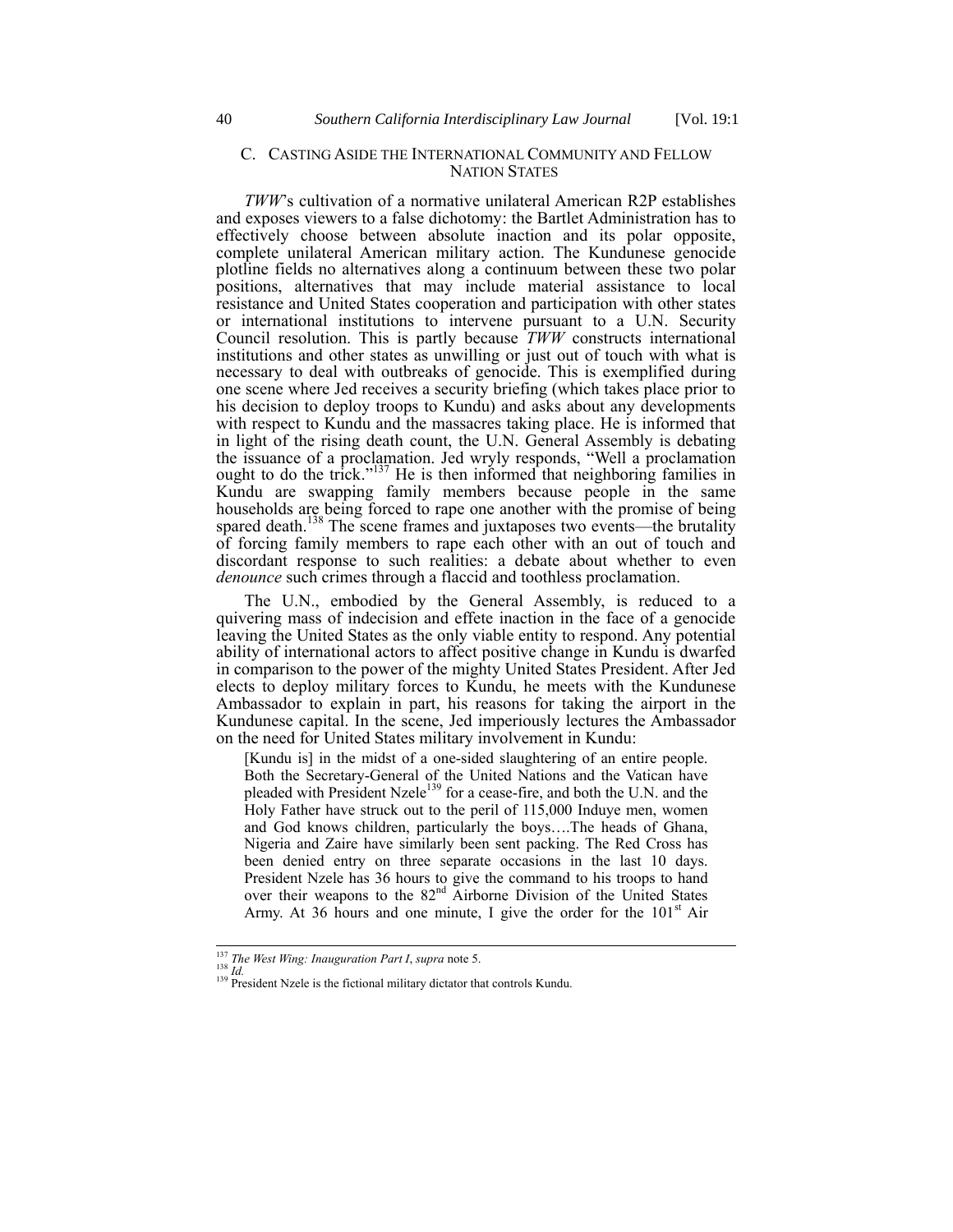Assault to take Bitanga and run up our flag. (Pause) I skipped breakfast. Anybody want coffee or something?<sup>140</sup>

Jed sets out here the ineffectiveness of international efforts to halt a "onesided slaughtering" of an entire people. The language is instructive, the Holy See and the U.N. Secretary-General are conjoined and together "plead" (read: beg) for the genocide to stop, but are incapable of doing much else; indeed they "strike out". African intermediaries are similarly incapable of stopping the genocide and are unsuccessful in persuading a fellow African state from continuing its extermination efforts. Last, an independent and neutral entity, like the Red Cross, is also unable to care for the injured. Conspicuous by its striking absence in this narrative is the U.N. Security Council, an organ with tremendous power, and the only one capable of dispatching a U.N. military force to stop genocide under Chapter VII of the U.N. Charter. Similarly, the African states are presented as failed negotiators, but missing is any discussion or acknowledgment of the potential involvement of regional groups like the Economic Community of West African States Monitoring Group (ECOMOG) force as was seen in Sierra Leone. *TWW* chooses to willfully ignore legal avenues to intervene for the opportunity to give Jed Bartlet a chance to play a quintessential imperial cowboy. Jed cavalierly informs the Ambassador of his intent to take Bitanga and run up the United States flag, demonstrating its ability and willingness to conquer errant states. It is a *fait accompli* waiting to happen. The tone of imperial arrogance comes through in Jed's language: "At 36 hours and one minute, I give the order for the  $101<sup>st</sup>$  Air Assault to take Bitanga and run up our flag. I skipped breakfast. Anybody want coffee or something."<sup>141</sup>

International law and its perceived weaknesses similarly come under scrutiny. In particular, the Genocide Convention calls for the legal obligation of states to prevent and punish the crime of genocide.<sup>142</sup> In a press briefing that takes place prior to Jed's decision to intervene, C.J. is asked by a White House reporter whether the United States is obligated to intervene when genocide is occurring. C.J. responds that the Genocide Convention distinguishes between genocide and acts of genocide – the latter category falling short of the term genocide and thus failing to trigger international obligations to intervene. She then receives follow-up questions asking just how many acts of genocide constitute genocide. Ultimately she refuses to answer the question.<sup>143</sup> Notable of course is the fact that the Genocide Convention does not make any such explicit declaration distinguishing between genocide and acts of genocide—indeed it lists a whole series of acts that can indeed constitute genocide.<sup>144</sup> But moreover, *TWW* once again seeks to make the international legal system appear almost entirely foolish and inadequate by allowing states to escape fulfilling their obligations by simply refusing to recognize when a genocide is occurring. This harkens back to Miles' earlier statement to Leo arguing

<sup>140</sup> *The West Wing: The California 47th*, *supra* note [5.](#page-1-1)

<sup>&</sup>lt;sup>141</sup> *Id.* Genocide Convention, *supra* note [58,](#page-16-2) at art. 1.

<sup>143</sup> *The West Wing: Inauguration: Over There*, *supra* not[e 1.](#page-1-0)

<sup>144</sup> Genocide Convention, *supra* not[e 58,](#page-16-2) at art. 2.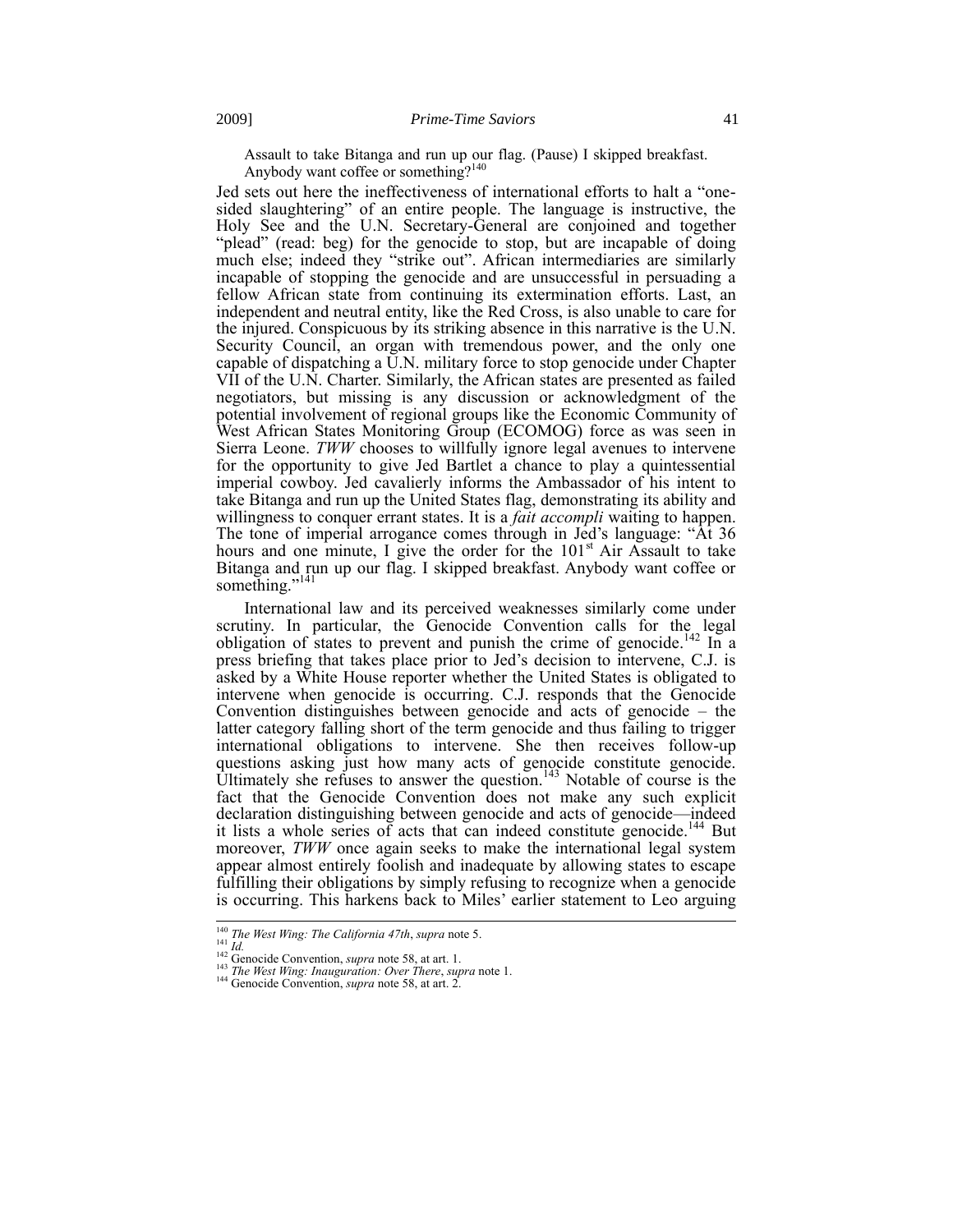that a loss of 10,000 lives does not make genocide. International legal norms prohibiting genocide can then be avoided by a simple game of semantics or by claiming that there are simply not enough people who have been slaughtered to warrant calling it genocide.

In addition to its negative depiction of the international legal system, *TWW* however saves its greatest disdain for a fellow democracy, France, and particularly, for its unwillingness—rather than a mere inability—to assist in the saving of Kundunese lives.<sup>145</sup> Following Jed's decision to send United States military forces to Kundu, the French government expresses an unwillingness to even allow the American military access to French airspace, on its way to Kundu. Jed responds to this reluctance in his telephone conversation with his Chief of Staff: "Leo, tell those poncy little hairdressers, I'm gonna shove a loaf of bread up their ass!"<sup>146</sup> In this context, the French are constructed as an effeminate body politic (of hairdressers) unwilling to play their (masculine) part, as a modern democratic and military power, in stopping atrocities from further taking place. The scene exploits a pre-existing antipathy toward the French amongst the American viewing public that views the French as arrogant and hyper-critical of Americans and American culture. This was particularly so leading up to the United States-led invasion of Iraq in 2003, where protestors expressed their disgust with the French position by pouring French wine into sewers and renaming French fries as freedom fries. While French opposition to the invasion of Iraq in the real world may have been reasonable, its fictional opposition in the context of stopping genocide is presented as morally questionable. The targeting of France seems particularly gratuitous and intentional for there are many European states whose airspace the United States could access (if even necessary) to be able to reach Kundu which is, according to the storyline, located in northwest Africa, near the Ivory Coast.

*TWW*'s enjoyment in denigrating France in order to promote an American R2P does not stop there. As with other metaphors in *TWW*, the show takes greater efforts to allegorize the French in pejorative terms. During *TWW'*s fourth season and partly concurrent with the Kundunese storyline, Jed's youngest daughter, Zoey, a Georgetown University student, begins to date Jean-Paul, a young twenty-something French national who is depicted as an arrogant descendant of the French aristocracy, and who at times uses narcotics. A humorous exchange between Jed and Jean-Paul

<sup>&</sup>lt;sup>145</sup> Although *TWW* focuses its attention on France in the Kundunese genocide storyline, it also generally represents its other traditional Allies in less than sympathetic ways. For instance, it depicts the fictional British Prime Minister, Maureen Grady, as a hot-tempered political firecracker who must be reigned in and kept under control. *The West Wing: The Wake Up Call* (NBC television broadcast Feb. 9, 2005). Throughout much of *TWW*'s seven-year run, the principal British representation on the series was Lord John Marbury, a fictitious grandson of the very real Lord Louis Mountbatten, the last Viceroy of British<br>India and Supreme Allied Commander of Southeast Asia who was assassinated by the Irish Republican<br>Army in 1979. A fri charming individual yet an irredeemable eccentric with rampant proclivities for womanizing and alcohol. *The West Wing: Lord John Marbury*, *supra* note [5;](#page-1-1) *The West Wing: Dead Irish Writers*, (NBC television broadcast Mar. 6, 2002). Canadians are characterized as simple neighbors with an inferiority complex. *The West Wing: Dead Irish Writers*, (NBC television broadcast Mar. 6, 2002). <sup>146</sup> *The West Wing: The California 47th*, *supra* not[e 5.](#page-1-1)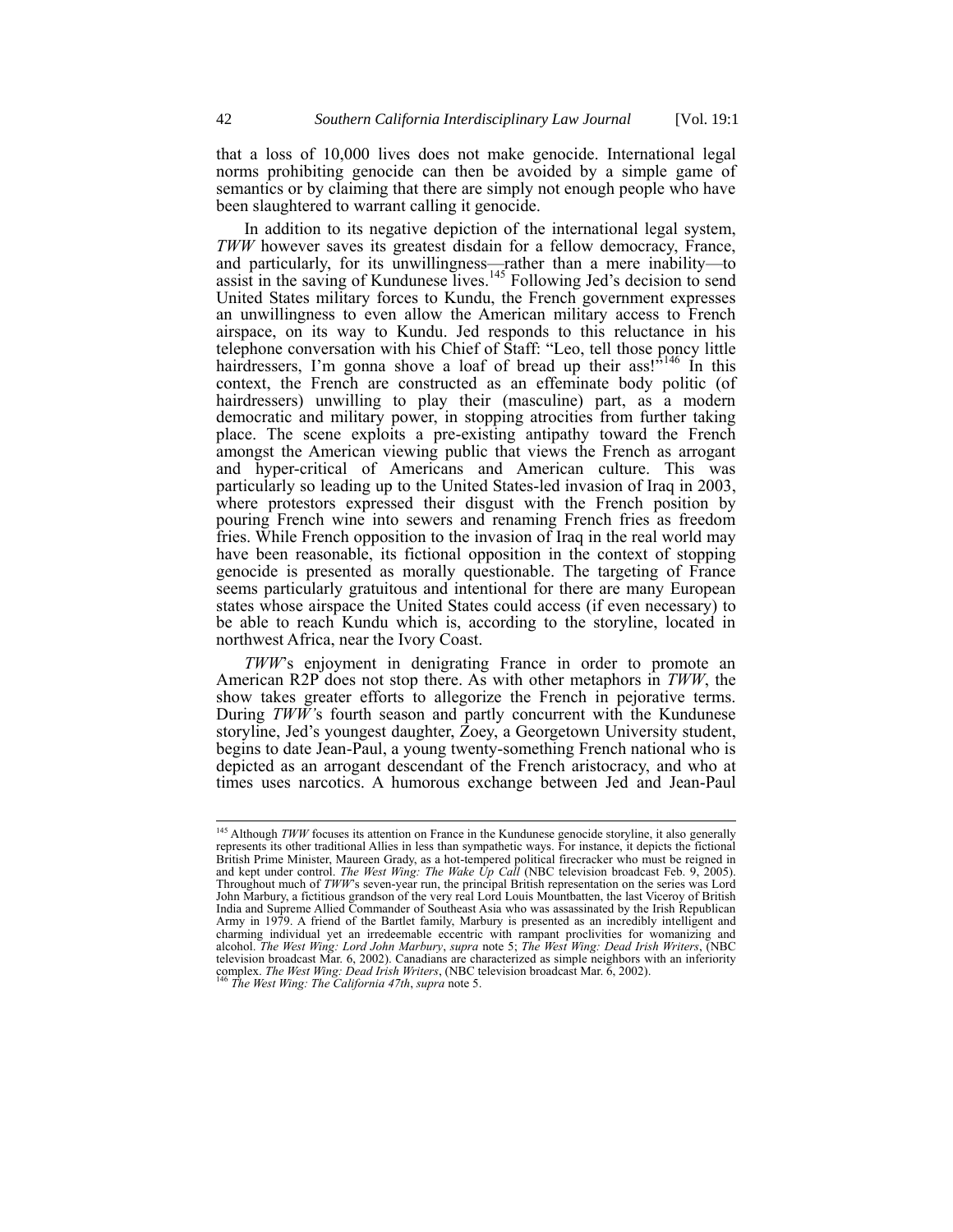typifies the caricature of the French as snobbish and judgmental critics of America:

| Jean-Paul: | It is better to work to live, I think, than to live to work.                                                                                                                                                                              |
|------------|-------------------------------------------------------------------------------------------------------------------------------------------------------------------------------------------------------------------------------------------|
| Jed:       | Right. On the other hand, 20 percent of your youth is<br>unemployed; they're just living to live.                                                                                                                                         |
| Jean-Paul: | Yes that is right, but sir we have the best public health care<br>and pension in the world. State-financed pensions are equal<br>almost to income levels.                                                                                 |
| Jed:       | Yeah, it helps when someone else is picking up the bigger<br>ticket items like a National Defense.                                                                                                                                        |
|            |                                                                                                                                                                                                                                           |
| Jean-Paul: | You see, there is an attitude in your culture. There is an<br>effort to defy all that is European, and that behavior is seen<br>by many to be—                                                                                            |
| Jed:       | (Dismissively waving off Jean-Paul) Yeah, whatever hang<br>on a second. (Jed speaks with Josh Lyman who comes into<br>the Oval Office).                                                                                                   |
| Jed:       | I'm sorry, Jean-Paul, I'll have to cut this short, Josh has<br>gotten himself into a jam. But I'll see you on the plane<br>tonight and I'll look forward to continue our discussion on,<br>you know, what's wrong with me. <sup>147</sup> |
| Jean Paul: | $Yes.$ <sup>148</sup>                                                                                                                                                                                                                     |

Jean Paul:

 $\overline{\phantom{a}}$ 

The exchange of course does not directly speak to the humanitarian intervention taking place in Kundu. It nevertheless serves the purpose of personifying the French nation in the form of Jean-Paul as a smug, youthful, and aristocratic dilettante who advocates working only to live to enjoy life, rather than taking pride in hard work or its responsibilities as a modern nation seriously. Through Jean-Paul as allegory, France is a nation that can indulge in a publicly-funded healthcare system and provide substantial pensions because it does not need to spend vast resources on a national defense, purportedly because the Americans do this for the French.<sup>149</sup> As discussed above, the audience's acceptance and/or agreement with Jed's decision to intervene is arguably influenced by the characters and what they represent. As Jed struggles, agonizes and finally decides to deploy United States military personnel and take up this perceived obligation to rescue people from mass killings, the show simultaneously suggests that fellow democratic states, and specifically France, are not

<sup>&</sup>lt;sup>147</sup> Notably here, when Jed states "what's wrong with me", he has transferred all of Jean-Paul's criticisms about the United States onto himself as the personification of the United States. Thus, just as Jean-Paul becomes the embodiment of a critical France and perhaps Europe at large, Jed thus becomes the central metaphor of America through his role as President. <sup>148</sup> *The West Wing: The California 47th*, *supra* not[e 5.](#page-1-1)

<sup>&</sup>lt;sup>149</sup> This notion that some European states enjoy spending money indulgently is something that  $TWW$  not only applies to France but also extends to Switzerland. In a fifth season episode, Leo, Nancy McNally (the National S embassy to meet with the Iranian Ambassador. While waiting for the Iranian Ambassador, Nancy comments about the beauty of the room at the embassy. Bob then opines about the Swiss liking nice things. Leo then notes that it is easy to spend lavishly on such things when one does not have to pay for a national defense. Thus once again, the United States is presented as the responsible and burdened adult in the international system. *The West Wing: The Warfare of Genghis Khan*, *supra* note [5.](#page-1-1)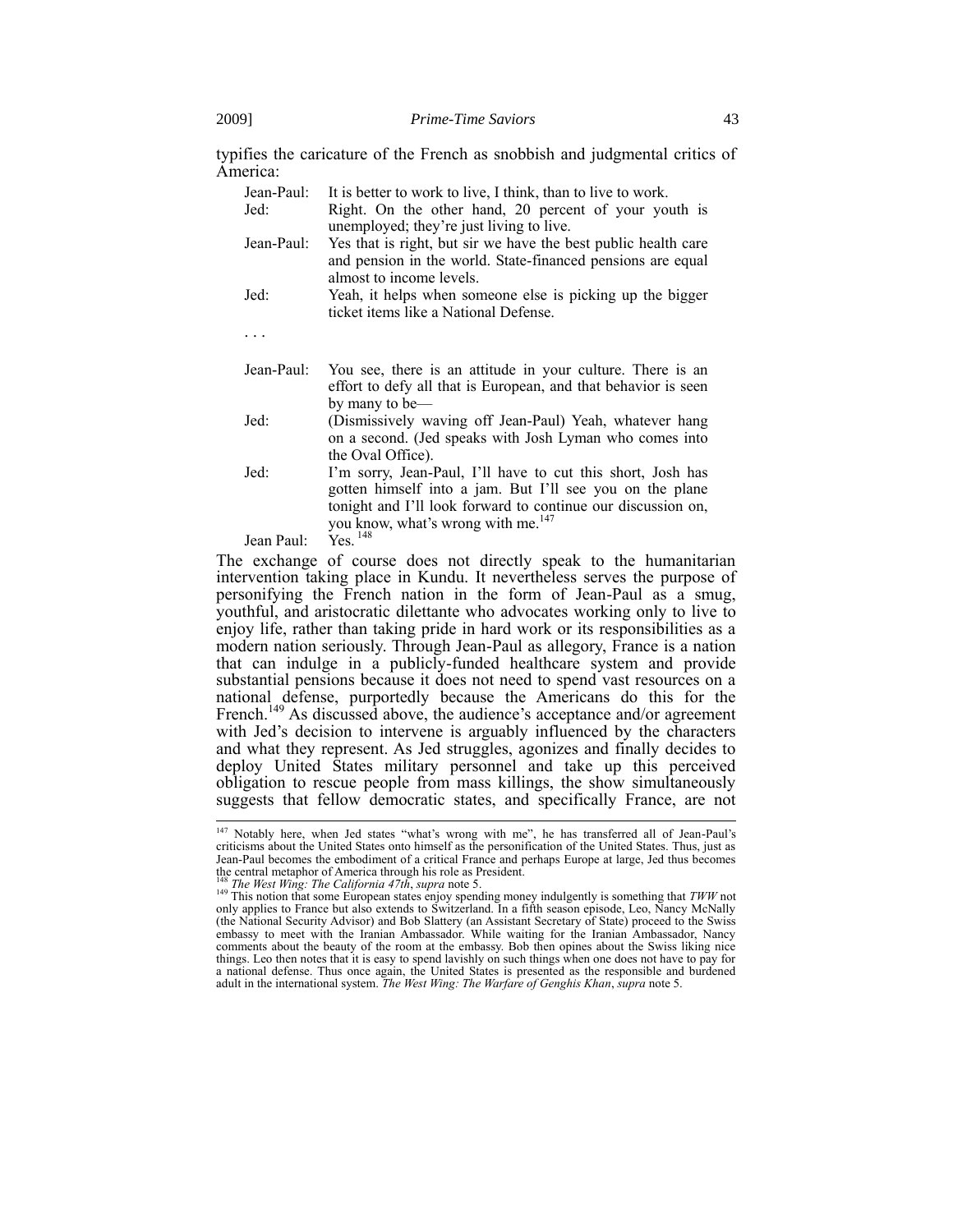living up to any similar sense of their responsibility. It is thus left to the United States, because for the French embodied by Jean-Paul are too busy "living to live" while the Induye must merely live to die.<sup>150</sup>

*TWW*'s Kundunese genocide episodes attempt to demonstrate that America is the only capable and willing democratic power that bears the statesman-like maturity to confront acts of genocide. Also, the United States, and Jed in particular, embodies the traits of the masculine hero—his tone and language become more cavalier, violent, and messianic—unlike other states and their lack of leadership. These constructions ultimately are derived from certain realities, but are exaggerated in order to advance the constructed mythology of a unique unilateral American obligation to intervene in order to respond to genocide and humanitarian crises. This is best illustrated in the context of the international response in Rwanda—the real world circumstances that appear to have inspired the Kundu genocide. As mentioned above, the international response (including that of the United States) in Rwanda was certainly wanting and imperfect. Lt. General Dallaire, the commander of the U.N. forces in Rwanda, required and requested more forces and equipment in addition to a sufficient mandate. However, the actual efforts in Rwanda—imperfect though they were—did go beyond mere General Assembly debates about whether to denounce the atrocities through a proclamation. These efforts extended to the Security Council authorizing the peacekeeping mission. Furthermore, unlike *TWW*'s portrayal of France denying access to the United States, France actually dispatched forces into Rwanda. Recalling the discussion above respecting the Bissessero Hills massacre, although French forces made serious errors along the way that cost Tutsi lives, the French at least attempted to do that which the United States was reluctant to do at all. *TWW*'s depiction veers significantly toward mythology by re-imagining a United States response to the genocide in Rwanda. It casts the actors who were involved in Rwanda, the U.N. and France as fundamentally flawed. Therefore, in *TWW*'s re-take of Rwanda via Kundu, the White House is functionally given a fictional opportunity to expiate the sins of the Clinton Administration, and perhaps the United States at large for not having intervened. But in this act of televised absolution, no one else can share in the moment: the United States is permitted to re-imagine itself as deliberative and thoughtful heroes, while the international community and France must pay for their sins in Rwanda through one-dimensional and reified caricatures.

The mythology of an American R2P is solidified by the relative ease and limited number of American deaths that arise from the intervention. In the fourth episode of the Kundunese genocide storyline, which takes place after Jed orders the taking of Bitanga's airport the viewer learns that three American military personnel have been taken hostage by Kundunese

<sup>&</sup>lt;sup>150</sup> The Jean-Paul character acquires even more loathsome characteristics as the fourth season advances to its end. Jean-Paul enters the *TWW* world as Zoey Bartlet's love interest. At the end of the season, Islamic terrorists kidnap Zoey during a graduation party. The kidnapping is in part facilitated by Jean-Paul slipping a date rape drug (which he acquired from an Algerian friend he knew in Paris) into Zoey's drink making her dizzy and drives her to go to the ladies room, where the kidnappers abduct her. Although Jean-Paul believes that he has given her the drug ecstasy, he has unwittingly aided in her kidnapping. *The West Wing: Commencement* (NBC television broadcast May 7, 2003).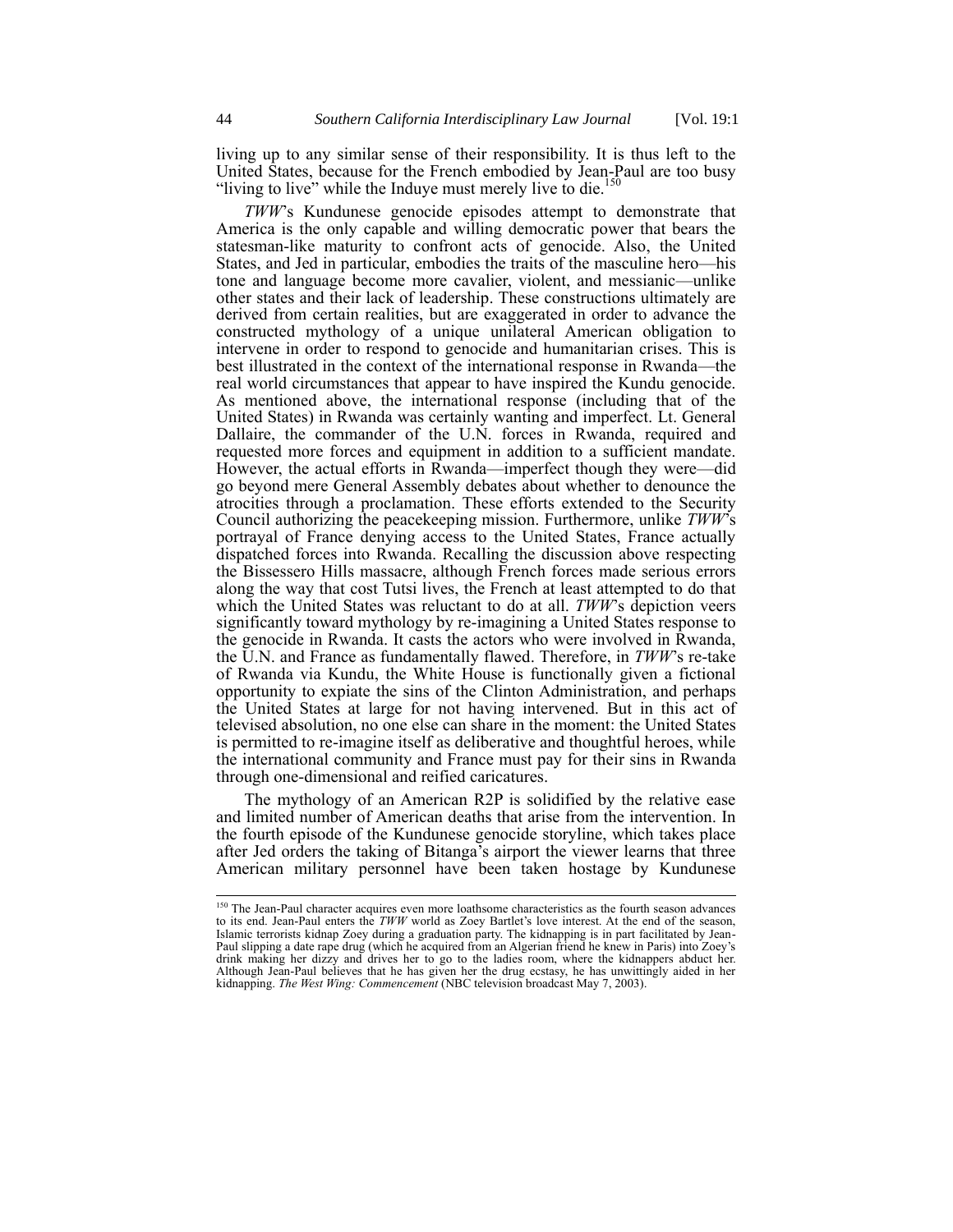Arkutu soldiers. The three soldiers are eventually rescued by an American military team sent to secure their retrieval. This is followed by a retaliatory terrorist attack on an American base in a nearby country where the rescue team had trained for the operation. The seventeen individuals who die and the twenty who are injured in the retaliatory attack appear to represent some of the only American casualties from its intervention in Kundu: much less than the 150 estimated deaths in the force depletion report and exceedingly less than the inflated numbers presented by Miles Hutchinson.<sup>151</sup> After the fourth episode devoted to the Kundunese genocide storyline ("Red Haven's on Fire"), the subject of Kundu rarely returns.<sup>152</sup> The viewer naturally learns nothing about the details and difficulties of stopping a genocide, only that the genocide has presumably ended due to American involvement. It is assumed that once a firm decision was made, United States military forces accomplished their mission with just a few bumps along the way and relatively minimal casualties. The operation is presumed a success. Any doubts about the effectiveness of such a unilateral intervention are left unexplored as the show moves on to covering new and demanding storylines that challenge the Bartlet Administration and retain the viewing public's attention.

# D. UNILATERAL INTERVENTION REVISITED

Along with many of its other visionary projects about the role of the United States government as a source of "good" at home or abroad, *TWW*'s Kundunese storyline produces, as the discussion above demonstrates, a wildly fantastical, radical, and imperialistic vision of what an ideal American interventionist state should resemble. To better understand just how far *TWW* pursues its vision of a unilateral American R2P, it may be useful to revisit Jones' prescriptions regarding unilateral humanitarian intervention and juxtapose them with the *TWW* storyline. Although I shall discuss below how they diverge, there are some similarities in how Jones and *TWW* justify unilateral intervention. For instance, both Jones and *TWW* contextualize the need for intervention on the basis that there are victims who are in dire need of saving. In his article, Jones commences with the imagery of death, sorrow and tragedy that is taking place in the real world of Darfur, based in part on the reportage of Nicholas Kristof of the *New York Times*. *TWW* employs similar strategies by projecting the imagery of children and parents murdered, and the rape and assaults of pregnant women. Similarly, both Jones and *TWW* stress, rightfully, the primacy of human rights concerns as justification for such intervention. *TWW* however takes this further by drawing a tight connection between human rights norms and American values and principles. Intervention becomes the

<sup>&</sup>lt;sup>151</sup> In a subsequent season four episode, the viewership learns that five United States infantrymen are killed due to friendly-fire in Kundu during a live fire training exercise, but not because of any hostile actions taken by the Arkutu. The deaths of the servicemen are used in part to draw attention to the disproportionate amount of minorities 'forced' to serve in the military due to economic circumstances and arguments made about reinstating the draft so that more middle class individuals are compelled to share the burdens of such military adventures. *The West Wing: Angel Maintenance, supra* not[e 5.](#page-1-1)<br><sup>152</sup> In the fourth sea

Kundu. *The West Wing: Twenty-Five*, *supra* not[e 5.](#page-1-1)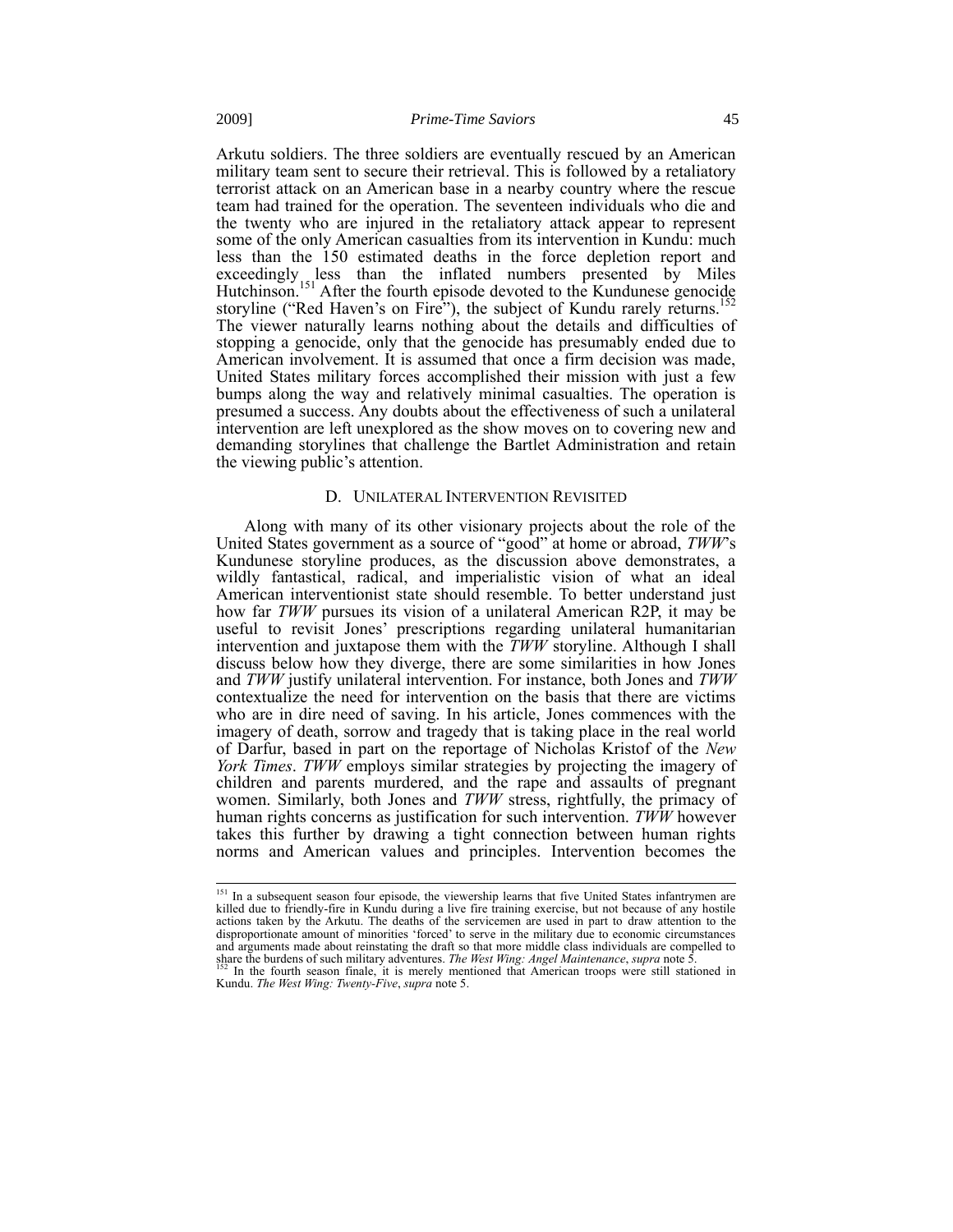instrumentality of an American expansionism to spread national and cultural values, which are implicitly tied to human rights norms and principles—such as the freedom of expression and the freedom to worship.

As discussed above, Jones sets forth a non-exhaustive set of criteria that he argues should be met before a unilateral intervention is to be launched. The facts of the Kundu intervention seem to satisfy or be in accordance with some of these stated criteria. For example, the fictional genocide in Kundu would qualify as a supreme humanitarian emergency given the number of individuals already killed and how many more are likely to die if the genocide continues. The emergency is heightened by the images that Josh sees on a television screen of numerous dead bodies laying on the ground. Jones argues that an intervention must comply with the norms of proportionality. *TWW*'s facts suggest that these norms are complied with, as the United States military merely takes Bitanga airport and afterwards gives Kundu's dictator thirty-six hours to vacate before United States soldiers take the capital. Similarly, the rescue operation that United States Special Forces engage in to rescue three soldiers taken hostage similarly does not suggest that there is any disproportionate conduct on their part. It appears measured and precise. If anything, the United States military forces and personnel who are attacked at the training camp are made out to be the objects of a terrorist attack.

Furthermore, *TWW* accomplishes the goal of creating the appropriate circumstances that will make a successful intervention highly probable. First, it establishes—through a force depletion report—that only an estimated 150 American soldiers' lives would be lost. There is an implication that were the operation to be deemed unsuccessful or having a lesser probability of success, the death rate might be much higher; for example, Miles Hutchison estimated 1000 lives would perish in the event of an intervention. Furthermore, as suggested above, by the end of *TWW*'s fourth season, it is presumed that the United States accomplished its military and humanitarian objectives in Kundu with a minimal loss of life to American servicemen and servicewomen. Thus, one is led to believe that there would be a high probability of success and that the Bartlet Administration was indeed successful.

Where *TWW* diverges dramatically with Jones' prescriptions is in the desirable level of involvement and amount of support from the international community and other states in the Security Council before engaging in a unilateral intervention. For instance, Jones argues that the intervening state should approach the Security Council and inform it of its intention to intervene, and if the Council fails to act, then the intervening state may take action, subject to other preconditions that Jones suggests.<sup>15</sup> However, in *TWW*, Jed's Administration does not approach the Security Council before engaging in military intervention. Generally, the U.N. is presented as a feeble institution that is strictly capable of 'debating' a proclamation denouncing the Kundu massacres in the General Assembly. Thus, even though the Assembly's proclamation about whether genocide is

<sup>153</sup> Jones, *supra* not[e 71,](#page-18-0) at 115.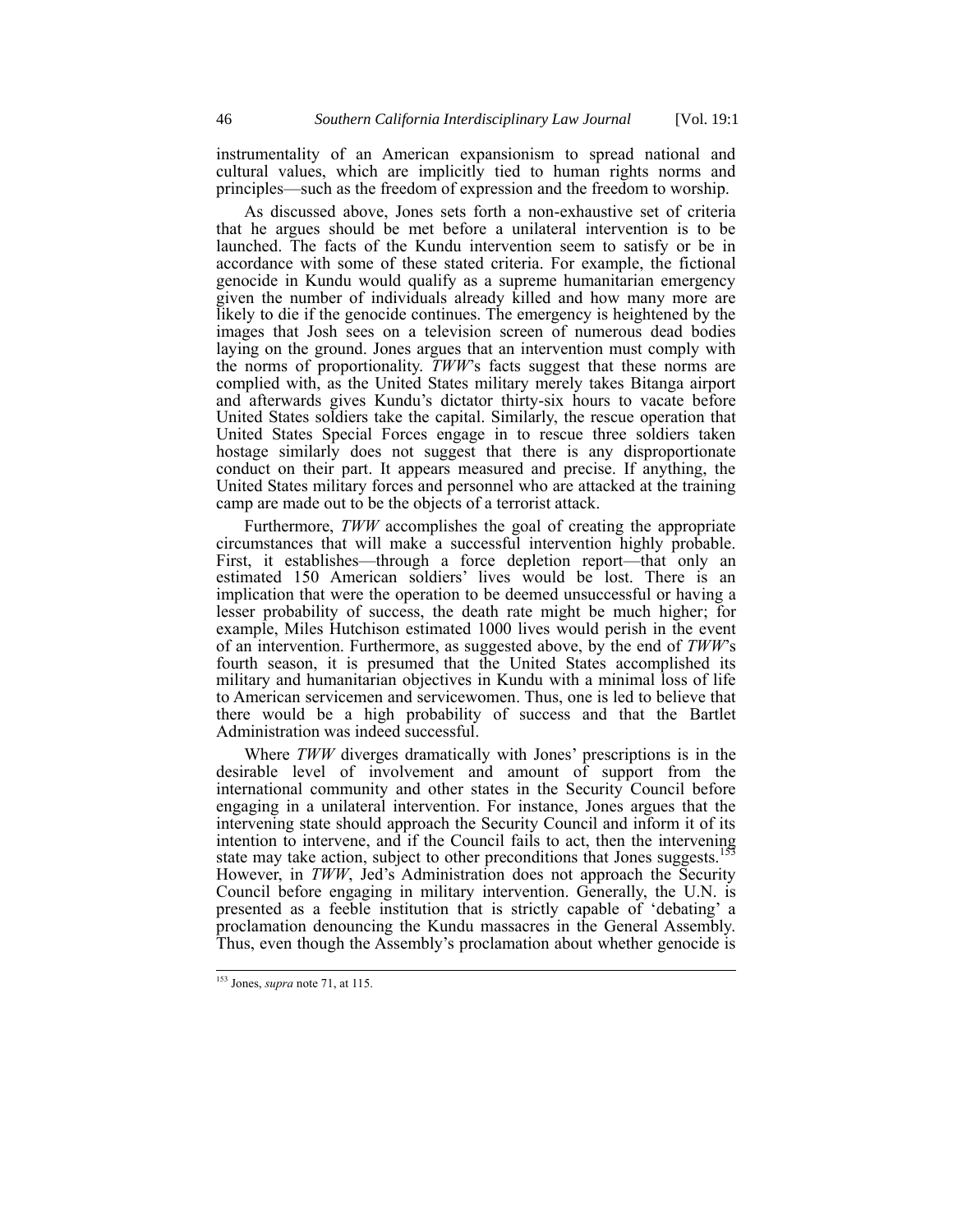transpiring would have no binding effect, it is made instructive that the Assembly could not even achieve this feat without a significant debate suggesting that a resolution specifically approving unilateral intervention might not be promising. In addition,  $T\dot{W}W$  presents the idea that the U.N. is incapable of persuading dictators from committing crimes like genocide. Jed, in his lecture to the Kundunese ambassador after deciding to send troops to Kundu, stresses that the U.N. Secretary-General (and the Pope) "pleaded" with Kundu's dictator to stop the genocide but struck out, thus illustrating that the Secretary-General has no actual power to influence or affect anything.

Jones also advocates that an intervening state seek approval of its unilateral humanitarian intervention from two members of the Security Council.<sup>154</sup> In *TWW*, however, Jed's Administration does not seek this approval, for doing so is made to appear obsolete and a waste of time. What the audience learns is that one state in particular, France—a permanent member of the Security Council—is refusing to even provide the United States with access to its airspace. For its defiance, France is informally rebuked by being represented by the caricature of Jean-Paul, and more forcefully by Jed's "loaf of bread" remark. The depiction of France's obstinacy is meant to serve a larger purpose of presenting the unwillingness of other nations as a reason to justify an American duty to intervene.

While Jones' advocacy for unilateral humanitarian intervention is or may seem controversial because, among other things, it advocates for the use of force without the authorization of the Security Council, it does not necessarily represent the actualization of a single intervening state's imperialistic policy in the same way that *TWW* presents it. Under Jones' paradigm, the imperialistic tone (attendant with the strong moral and religious nuances) so apparent in *TWW* is avoided, or at least minimized to some degree, because the intervening state must enlist other types of international support that would make a unilateral intervention—if not fully and technically legal under the U.N. Charter, at least functionally acceptable as a necessary evil in the wake of genocide. For instance, Jones proposes that prior to a unilateral intervention, a U.N. Commission of Inquiry determine whether genocide is transpiring in a given place. Furthermore, Jones suggests that unilateral intervention may be justified if charges were to be laid in the International Criminal Court against leaders in the targeted state for participation in genocide.<sup>155</sup> Also, according to Jones, if the Security Council is unable to authorize due to political paralysis, the General Assembly should approve the intervention by a majority vote. All of these propositions suggest a rather high standard to meet—one which *TWW* never comes close to matching or even trying to meet. Yet by achieving some or all of these proposed preconditions described by Jones, an intervening state could legitimately argue that it is pursuing a necessary policy of intervention that is functionally authorized by substantial portions of the international community. Moreover, by seeking agreement that genocide is transpiring, as suggested through a

1 <sup>154</sup> *Id.* at 116. <sup>155</sup> *Id.*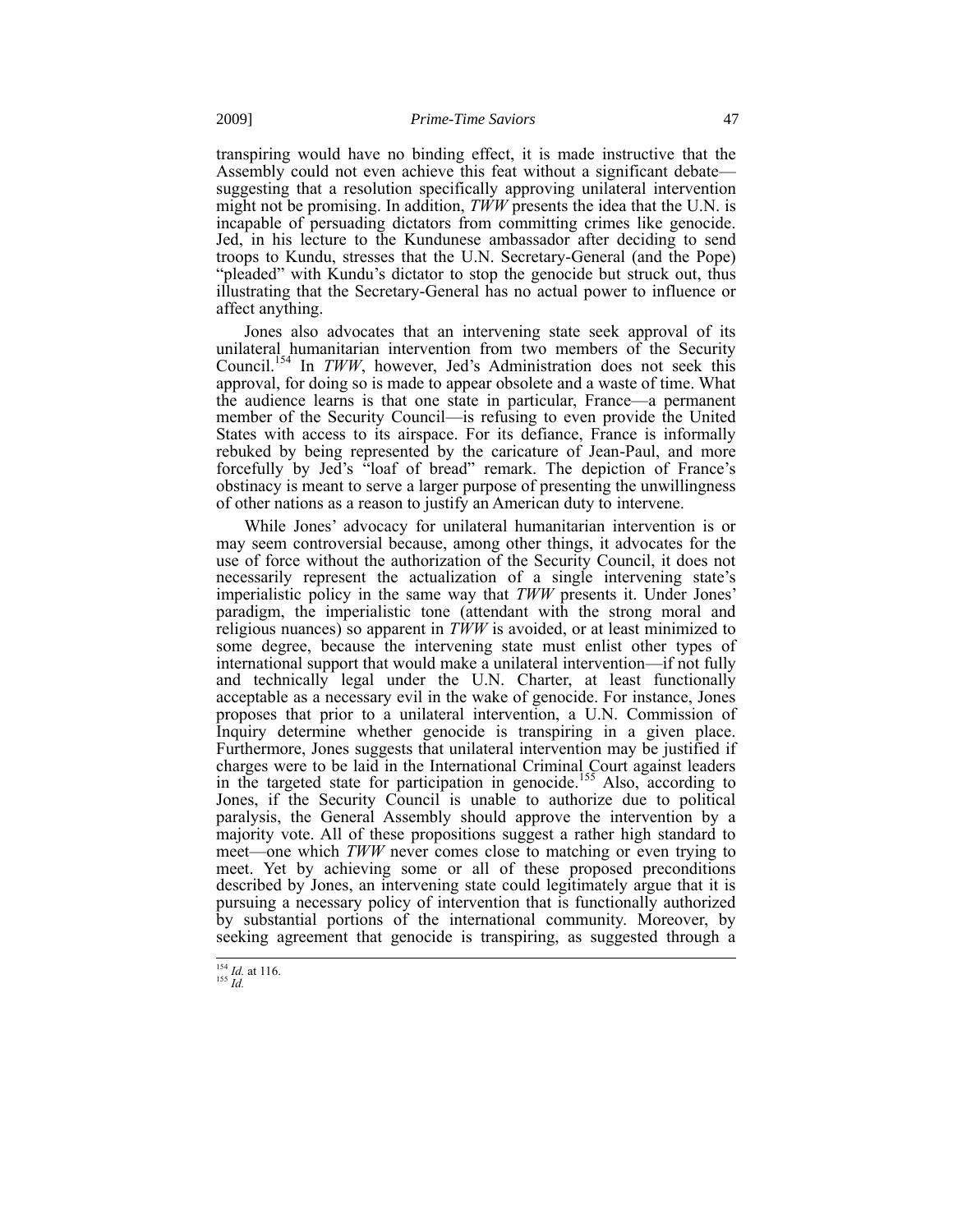determination by a U.N. Commission of Inquiry or through charges laid in the International Criminal Court, an intervening state could legitimately argue that some objective evidence supports the proposed intervention.

As I indicated earlier, Jones' prescriptions for unilateral humanitarian intervention, given the level of involvement required of the international community in the determination of genocide and approval of the intervention, suggests greater multilateral international involvement than the term 'unilateral' might ordinarily imply. Thus, although a particular state may engage in an operation unilaterally, and if pursued in a manner suggested by Jones, it is arguable that the actual enforcement would be unilateral. Yet the approval or lead up to the intervention would require international or otherwise multilateral involvement, agreement, and/or endorsement. *TWW* reflects a more truly 'unilateral' approach, for it seems that there is little or no consultation or involvement with other states or international bodies. This is not to suggest that *TWW*'s method—whether characterized as being truly unilateral, or a more extreme form of 'unilateral'—is a better policy option per se than following an approach that involves greater international agreement and support.

Ultimately, *TWW*'s presentation of unilateral humanitarian intervention is a more extreme and radical departure from what has been presented in certain academic and policy circles that advocate for humanitarian intervention. It may of course be unfair to expect that a television series, whose principal task is to entertain, should craft a storyline in a prescribed manner as set out in an academic and/or policy text. Yet, while seeking to entertain, *TWW* also advocates certain types of political and legal agendas over others. That the law and policies presented are transmitted through a form of entertainment does not allow it to escape serious criticism. *TWW* arguably bears a greater power to transmit these particular normative ideas into the public domain and do so much more broadly than many academic and policy texts ever will. *TWW* was not just any television program. It transmitted messages about the ideal role of government, and the unilateral intervention was a mere example of this perceived ideal role.

# IV. ALTERNATIVE VISIONS

*TWW*'s storylines are drawn from contemporary political and legal realities. It then processes those realities and re-imagines different and more idealized outcomes than those that transpired in the real world. For example, in the genocide in Kundu, the Bartlet Administration engages in a policy of intervention that the Clinton Administration did not come close to doing in Rwanda—either individually or through the auspices of the U.N. It provides the moral justification to pursue this path by basing an intervention on American values and by relying upon reified imagery of savages, victims, and saviors. Furthermore, *TWW* creates a sense of agency in the ability of the executive branch to make fruitful changes both domestically and abroad; to act as the ultimate instrument of good. This agency, however, largely excludes members of the victim class from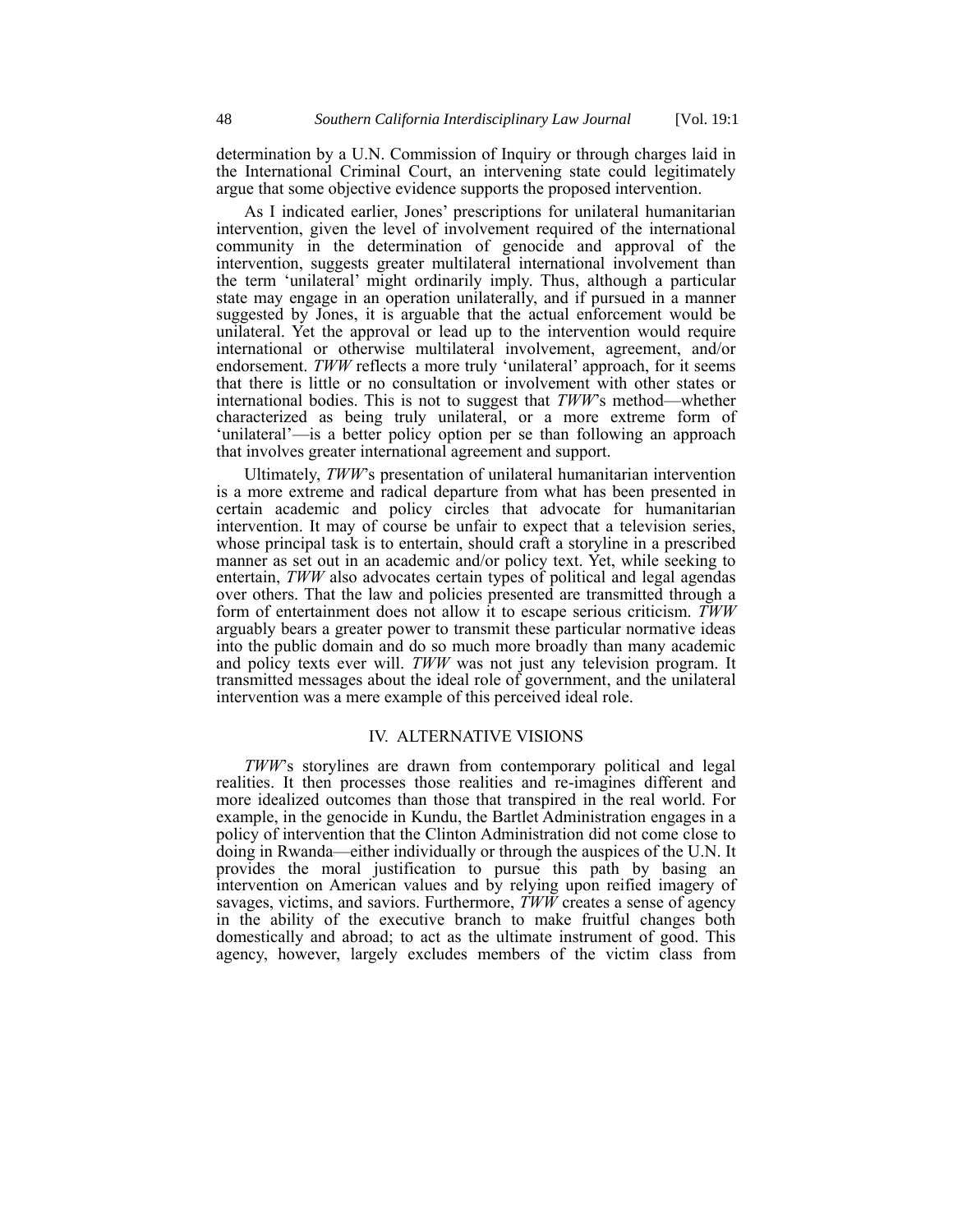exercising any form of resistance to their oppressors. It is the Bartlet Administration that must do the lion's share of the rescuing.

The Kundunese storyline, given its resemblance to the Rwandan genocide, may have been engineered to prime an American viewing public to consider a different approach to responding to such humanitarian disasters should another one emerge. As with the fictional Kundu, the Rwandan genocide took place in an African country that was otherwise hitherto unknown and/or relatively unheard of by many until the outbreak of the genocide.<sup>156</sup> The genocide was perpetrated by a majority ethnic group, the Hutus against the minority Tutsi community and involved significant use of rape, machetes, and other weapons. As in Rwanda, the Kundunese storyline incorporated the use of radio transmissions to incite members of the majority community to rid the country of its minority.<sup>157</sup> Thus, it is fair to suggest that although fictional, the Kundunese genocide invoked in the viewing public's imagination references and memories of events associated with the Rwandan genocide. However, the forces that ultimately put an end to the Rwandan genocide are strikingly different from those presented in *TWW*. In Rwanda, the Clinton Administration did not send any military force to stop the genocide, even though it was apparently aware of the scale of the atrocities.<sup>158</sup> The U.N. sent a peacekeeping force headed by the Canadian Lt. General (now Senator) Roméo Dallaire that was unfortunately unable to provide more effective assistance to the Tutsis due to lack of personnel and lack of clear authority to engage with the Hutu military forces.<sup>159</sup> Furthermore, unlike the Americans, the French sent a small peacekeeping force to Rwanda, albeit closer to the end of the genocide.<sup>160</sup> Lastly, it was the RPF, comprised of Tutsis and moderate Hutus, (i.e. local resistance), that ultimately halted the genocide and overtook the then Hutu-led government. Undoubtedly, it cannot be forgotten that in Rwanda, millions of people lost their lives in gruesome ways over several months in 1994, as local resistance and U.N. forces failed to stop the genocide sooner. Yet, contrary to *TWW*'s representation of the situation in Kundu, some international efforts—but mostly local resistance—played a major role in eventually stopping the genocide and further extermination of the Tutsis.

<sup>&</sup>lt;sup>156</sup> When Lt. Gen. Roméo Dallaire heard the news that he was going to head a U.N. peacekeeping mission in Rwanda, he asked, "Rwanda, that's somewhere in Africa, isn't it?" DALLAIRE, *supra* not[e 92,](#page-20-1) at 42. <sup>157</sup> Nahimana v. The Prosecutor, Case No. ICTR-99-52-A, Judgment (Nov. 28, 2007).

<sup>158</sup> Rory Carroll, *US chose to ignore Rwandan genocide: Classified papers show Clinton was aware of 'final solution' to eliminate Tutsis*, THE GUARDIAN, Mar. 31, 2004, *available at*

http://www.guardian.co.uk/world/2004/mar/31/usa.rwanda (last visited Oct. 18, 2009). <sup>159</sup> *See* DALLAIRE, *supra* note [92,](#page-20-1) at 514 (questioning and subsequently answering: "Could we have prevented the resumption of the civil war and the genocide?The short answer is yes. If [the United Nations Assistance Mission for Rwanda] had received the modest increase of troops and capabilities we requested in the first week, could we have stopped the killings? Yes, absolutely. Would we have risked more UN casualties? Yes, but surely soldiers and peacekeeping nations should be prepared to pay the price of safeguarding human life and human rights.").

Although it should be noted the French have largely been associated with arming the government of Rwanda which later used those same weapons to perpetrate the genocide. *See* DALLAIRE, *supra* not[e 92,](#page-20-1) at 62.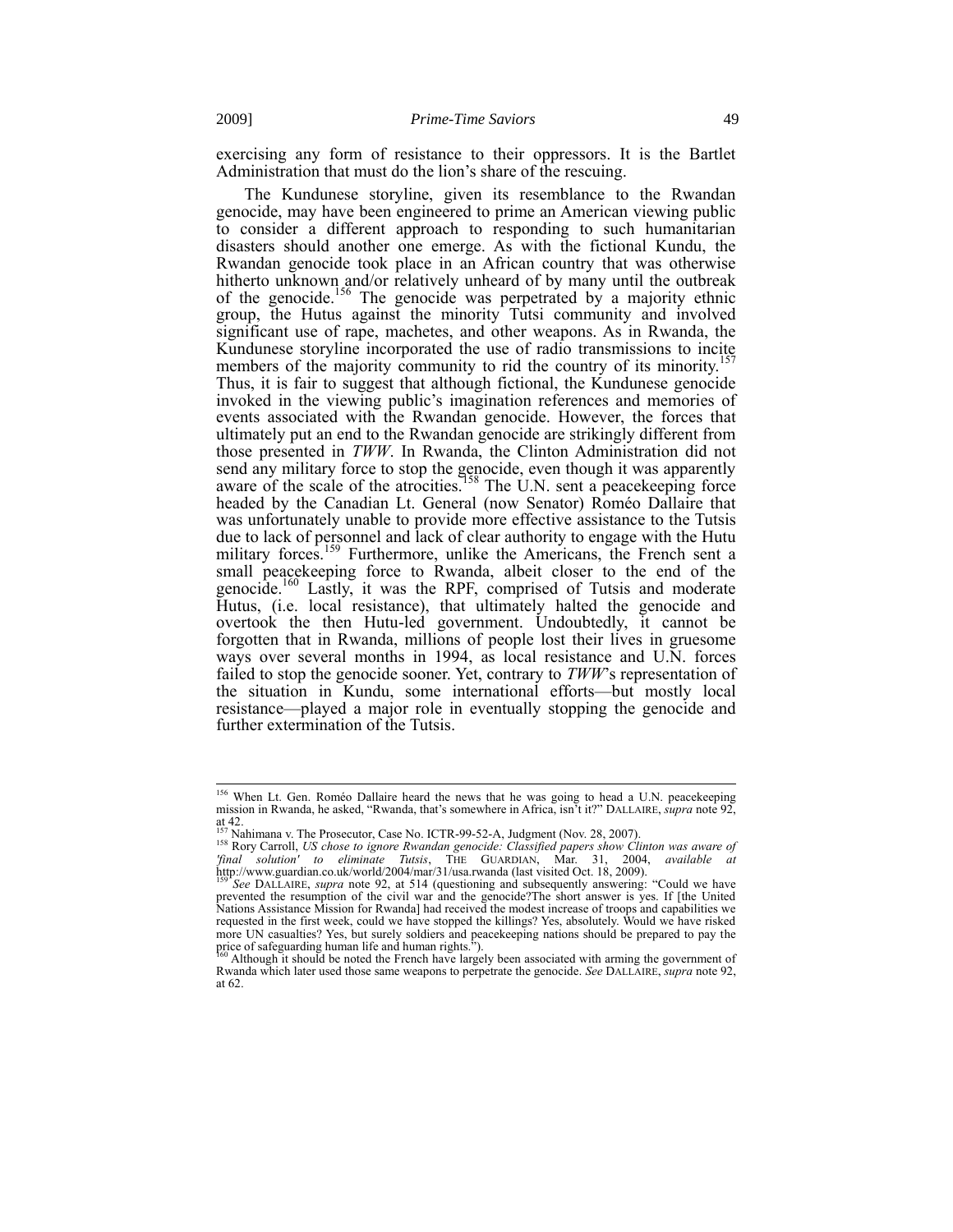Although *TWW* emphasizes the role of the United States government in stopping genocide, resistance by Kundunese civil society is however given some positive but minimal exposure. During one of the many Inauguration Day events he must attend, Jed informs his staff: "[y]ou know it's easy to watch the news and think of Kundunese as either hapless victims or crazed butchers. And it turns out that's not true. I got this intelligence summary this afternoon: "Mothers are standing in front of tanks." And we're gonna go get their backs."<sup>161</sup> Clearly, this one reference recognizes the ability of individuals within a victim class to resist. Yet ironically, throughout much of the story, *TWW* largely portrayed the Kundunese very much as hapless victims or crazed butchers. All said and done, the overwhelming emphasis still remained on the role of the United States military forces in the intervention to go and "get their backs." The viewer is left with no doubt that while the imagery of African mothers engaged in a *tête-à-tête* with tanks signifies boldness and bravery, yet they will hardly be successful in stopping the genocide without United States military intervention.

The Bartlet Administration's intervention may strike a resonant chord with many *TWW* liberal viewers who believe that the United States should play a more active role in humanitarian crises taking place such as in Darfur. This is particularly so as it presents American military might at its noblest, saving thousands of people from tremendous suffering, rather than invading a state, based on faulty intelligence with the ostensible aim of eliminating weapons of mass destruction. Yet *TWW*'s trope of American savior-hood and its presentation of unilateral humanitarian intervention miss an opportunity to explore something important—the role of local resistance in combating or serving as a source of opposition to perpetrators of genocide. This lacuna resembles many of the academic and policy arguments in support of humanitarian intervention that neglect the role of local fighters. For instance, during World War II, while Allied forces took several years to finally defeat Hitler's armies, it was the efforts of various local resisters in Europe who helped to keep Jews, and other targeted communities alive during the war. This included armed resistance by Jewish partisans, as well as assistance to European Jews by non-Jewish persons who resisted Nazi attempts at extermination by hiding Jewish families and/or children. Certainly, these efforts were not sufficient to resist the Nazis' efforts at extermination, yet without them many of those who escaped extermination would likely have met a different fate had they just waited for the Allies to rescue them. *TWW* further fails to recognize certain realities surrounding interventions: they often arrive late—mobilizing a large force takes time.<sup>162</sup> In contrast, local resistance may be able to respond quicker in some cases, particularly while help is supposedly or possibly on the way.<sup>163</sup> Ultimately, the expectation that foreign intervention will arrive and save lives can lull a targeted group into not taking sufficient steps to properly defend itself.

<sup>161</sup> *The West Wing: Inauguration: Over There*, *supra* not[e 1.](#page-1-0)

<sup>&</sup>lt;sup>162</sup> *See* Kuperman, *supra* not[e 88.](#page-20-2)<br><sup>163</sup> An example of local resistance is the resistance campaign organized by Bielski brothers against the Nazis. *See* Nechama Tec, *Jewish Resistance in Belorussian Forests: Fighting and the Rescue of Jews by Jews*, *in* RESISTING THE HOLOCAUST (1998), *supra* not[e 17,](#page-5-0) at 77-94.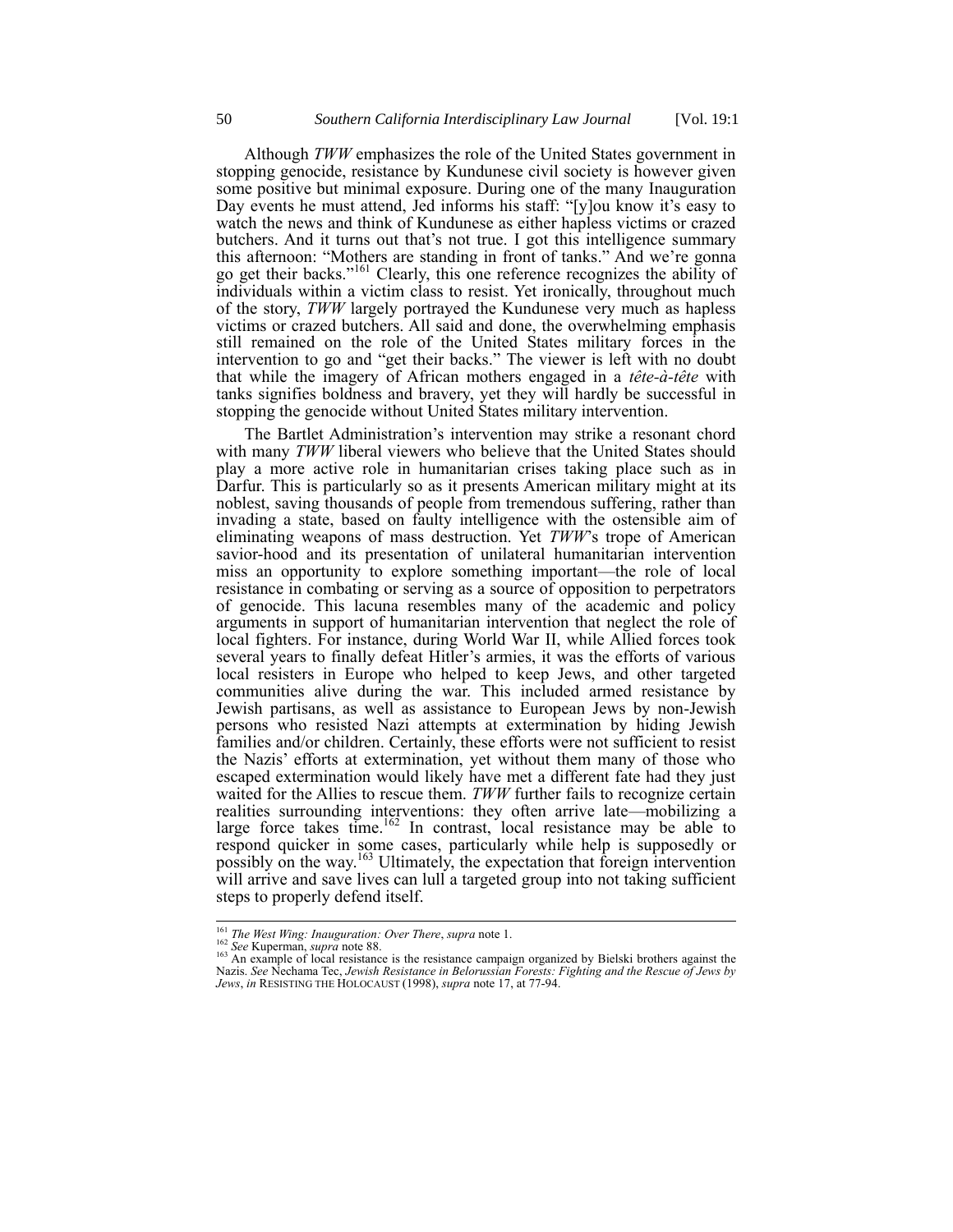*TWW*'s construction of an American R2P also places upon the United States the unrealistic burden of absorbing the economic and human costs of engaging in such rescues. Given the educative and persuasive function that television plays, intended or not, it is unfortunate indeed that *TWW* tends to reinforce in the viewer's mind the idea that there are only two viable options to opposing genocide—complete inaction or unilateral intervention. This thus perpetuates an already impoverished public discourse on the issue and consequently burdens the United States with an unrealistic expectation of being the savior, and emboldens it to engage in potentially ill-advised military adventures that may cause unexpected damage or worsen local conditions in other states. Viewers are not offered other, more nuanced, options to consider. They are not given other alternatives, namely that a collaborative approach with other states and the U.N. could entail sharing the costs and risks of a peace-enforcement mission. It also undermines the collaborative roles that international actors play or can play in dealing with international crises, particularly if they have an adequate mandate to do so. Thus a narrative that highlights the United States leading or significantly contributing to international efforts, and/or supporting an effective local resistance financially and/or through the supply of weapons could garner greater support, amongst a viewing public.

For instance, in contrast to the inaction of the Clinton Administration in Rwanda, the Bartlet Administration might have fully supported a U.N. peacekeeping force or peace-enforcement mission and lent its weight by persuading other Security Council members to agree. Furthermore, the Bartlet Administration could have demonstrated such willingness by providing an American peacekeeping force with enough personnel and materiel, in addition to more importantly arguing for a larger mandate to take sufficient measures to stop the genocide. As Lt. General Dallaire has opined, such measures might have been sufficient to stop the Rwandan genocide.<sup>165</sup> In such a proposed scenario, the United States could even have taken a prime role in leading a peace-enforcement mission in consultation with other allies, thus fulfilling  $\overline{TWW}$ 's need and its viewers' expectation of the United States playing a significant role in extending human rights around the world.

Another perhaps more interesting and far-reaching alternative could have been to write into the storyline, efforts by local resistance committed to restoring peace and stopping a campaign of genocide. This might have gone beyond just incorporating the metaphor of mothers standing in front of tanks. This local resistance could have included the creation of an armed resistance comprised of local Induye and perhaps moderate Arkutu, in a manner similar to the RPF. However, unlike the more pristine conduct of

<sup>&</sup>lt;sup>164</sup> Interestingly, Aaron Sorkin wrote the screenplay for the film, CHARLIE WILSON'S WAR which depicts the real life efforts of a Democratic Congressman to fund the local resistance against the Soviet invasion in Afghanistan during the 1980s. After providing the Afghans with sufficient weapons and other support, the Soviet Union decided to finally leave after several years. The film also points out the folly of failing to provide financial assistance to the country after the departure of the Soviet Union to help in its reconstruction and the development of local infrastructure and economy. CHARLIE WILSON'S WAR (Universal Studios Canada 2008).

<sup>&</sup>lt;sup>1</sup> DALLAIRE, *supra* not[e 92,](#page-20-1) at 514.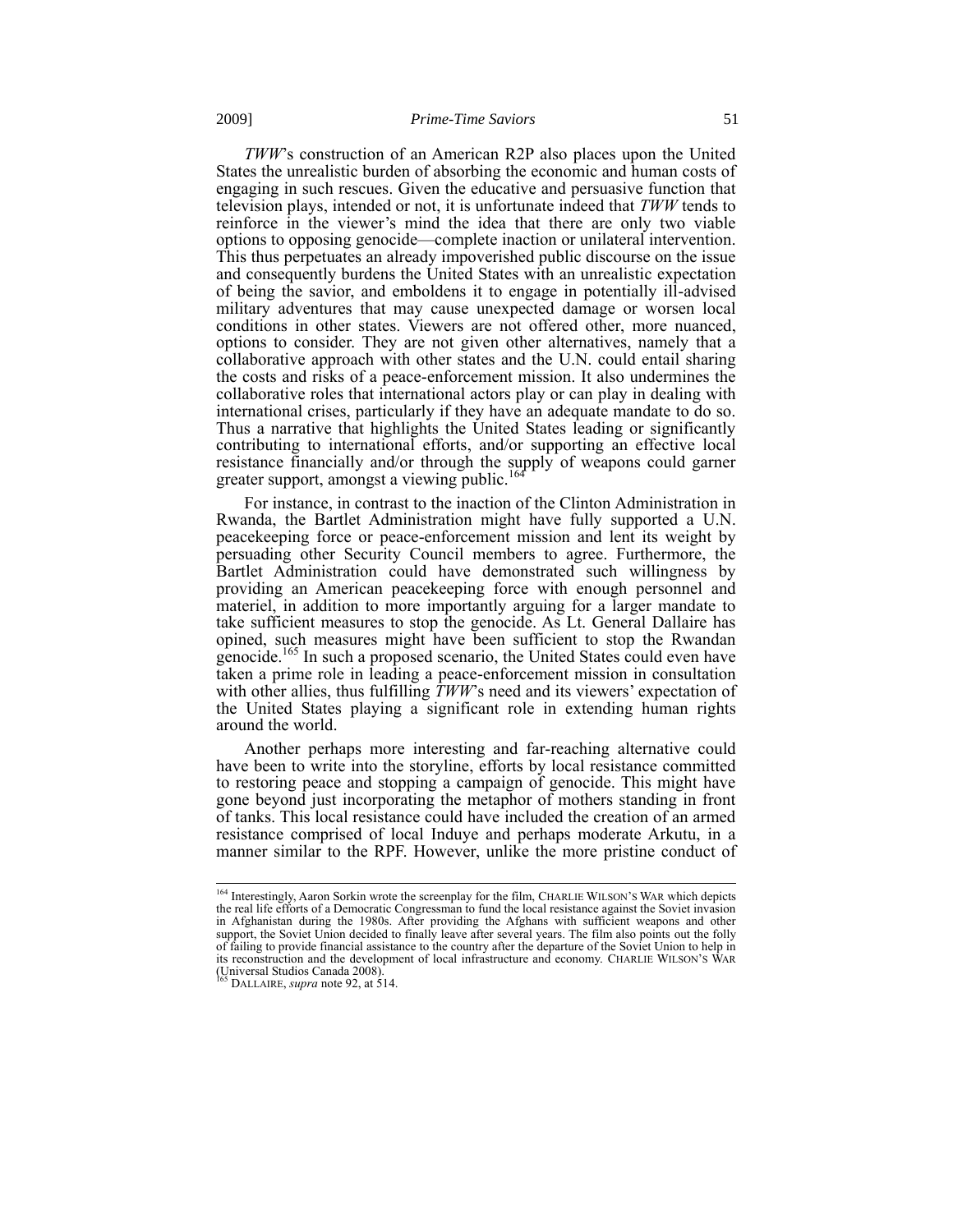American military forces in *TWW* (both in Kundu and in other *TWW* plotlines), or the simplistic allegories of savages and victims that were depicted, such resistance forces should not be represented as wholly perfect and conducted by morally unblemished individuals. In other words, a realistic illustration of counter-genocide resistance would, as in the real world, tell of certain excesses, imperfections, and realities about the nature of armed conflict. Furthermore, individuals who sometimes engage in extreme conduct in self-defense do not make them altogether unworthy of assistance. Support for local resistance efforts is by no means unproblematic, but *TWW* might have considered ways to explore such complexities. Another avenue of exploration might have been the combination of local armed resistance paired with sufficiently mandated and well-supplied multilateral troop deployments sent to Kundu to stop the genocide. As in many historical examples, it is the tandem of local resistance efforts and outside intervention (whether acting in concert together or otherwise) which can help to save people; whereas efforts that rely upon just one or the other may risk losing many more lives.

In addition to exploring ways to respond to genocide once it has commenced, other discussions are afoot to explore ways to prevent genocide in the first place. Thus rather than a reactive series of measures, *TWW* might have contemplated the construction of a visionary mechanism aimed at monitoring potential trouble spots, and taking pre-emptive action to stop a genocide before it even begins to take shape and have time to build momentum. This could entail more reliable information-gathering mechanisms designed to ensure that the President and governments are provided with more than just "sketchy" information about what is taking place in more "remote" places, so they can mobilize necessary resources to deal with issues before a crisis erupts, and avoid expending greater resources in the process.

# V. CONCLUSION

*TWW*'s Kundunese genocide plotline injects certain norms into the stream of public consciousness, namely, that the United States bears an obligation as well as the authority to intervene, absent U.N. Security Council authorization, in cases of genocide wherever they take place, due to the inability and unwillingness of international actors and/or other national state actors. This obligation is predicated on the notion that governments should act in an assertive manner as an instrument of good to effect positive change both at home and abroad. The obligation is also based on the principle that the United States government should play the role of a savior in order to assist those who are being victimized. Furthermore, *TWW*'s Kundunese storyline neglects the role that resistance by local civil societies can play in challenging such extreme oppression. When one considers the reality that local resistance and/or international actions have had more impact in stopping genocide or saving lives from genocidal murder, than have unilateral state actions, *TWW* could have constructed a narrative emphasizing American leadership and cooperation